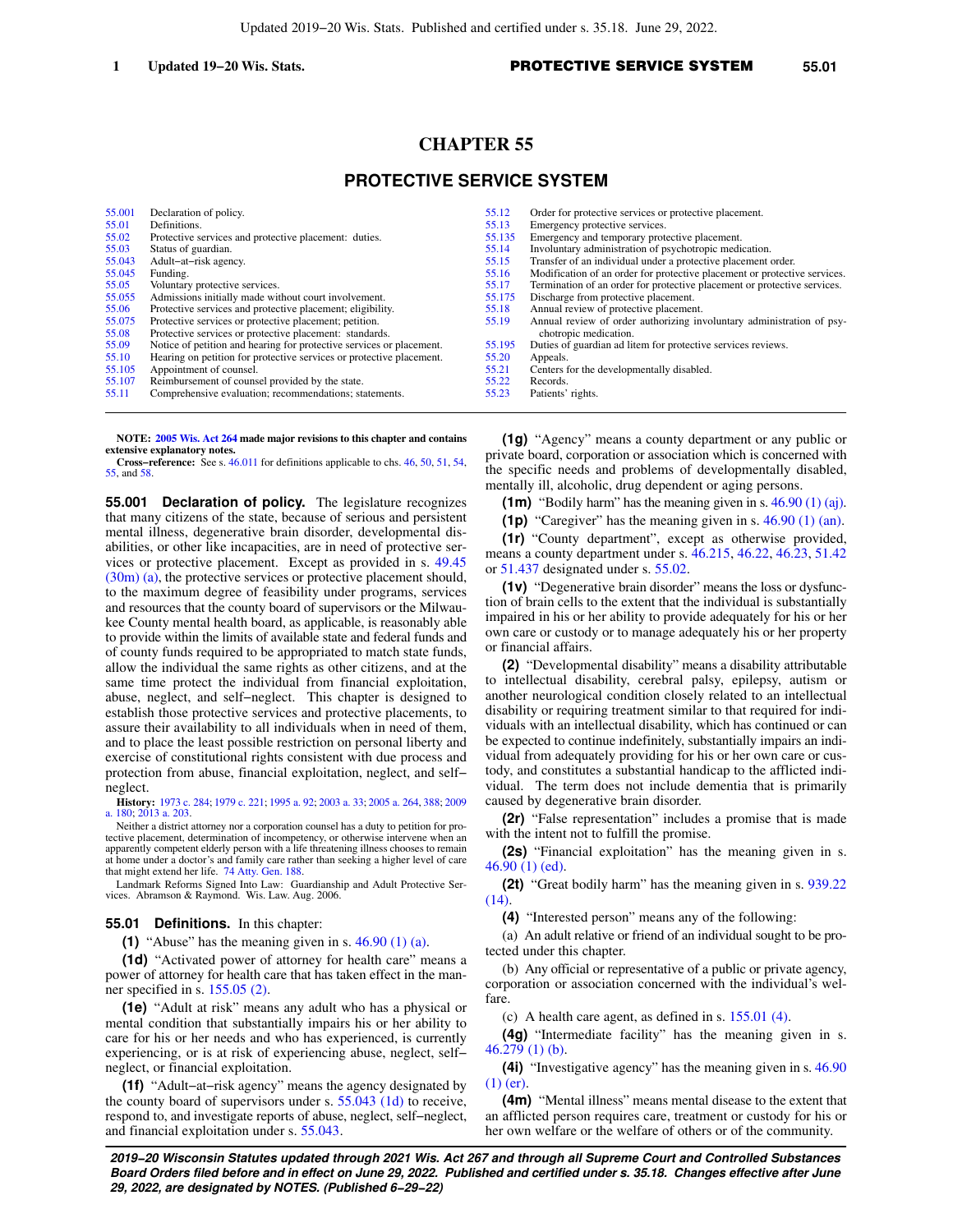# **55.01** PROTECTIVE SERVICE SYSTEM **Updated 19−20 Wis. Stats. 2**

**(4r)** "Neglect" has the meaning given in s. [46.90 \(1\) \(f\)](https://docs.legis.wisconsin.gov/document/statutes/46.90(1)(f)).

**(4t)** "Nursing facility" has the meaning given in s. [46.279 \(1\)](https://docs.legis.wisconsin.gov/document/statutes/46.279(1)(c)) [\(c\).](https://docs.legis.wisconsin.gov/document/statutes/46.279(1)(c))

**(5)** "Other like incapacities" means those conditions incurred at any age which are the result of accident, organic brain damage, mental or physical disability or continued consumption or absorption of substances, producing a condition which substantially impairs an individual from adequately providing for his or her care or custody.

**(6)** "Protective placement" means a placement that is made to provide for the care and custody of an individual.

**(6m)** "Protective placement facility" means a facility to which a court may under s. [55.12](https://docs.legis.wisconsin.gov/document/statutes/55.12) order an individual to be provided protective placement for the primary purpose of residential care and custody.

**(6p)** "Protective placement unit" means a ward, wing, or other designated part of a protective placement facility.

**(6r)** "Protective services" includes any of the following:

(a) Outreach.

- (b) Identification of individuals in need of services.
- (c) Counseling and referral for services.
- (d) Coordination of services for individuals.
- (e) Tracking and follow−up.
- (f) Social services.
- (g) Case management.
- (h) Legal counseling or referral.
- (i) Guardianship referral.
- (j) Diagnostic evaluation.

(k) Any services that, when provided to an individual with developmental disabilities, degenerative brain disorder, serious and persistent mental illness, or other like incapacity, keep the individual safe from abuse, financial exploitation, neglect, or self−neglect or prevent the individual from experiencing deterioration or from inflicting harm on himself or herself or another person.

**(6s)** "Psychotropic medication" means a prescription drug, as defined in s. [450.01 \(20\)](https://docs.legis.wisconsin.gov/document/statutes/450.01(20)), that is used to treat or manage a psychiatric symptom or challenging behavior.

**(6t)** "Residence" means the voluntary concurrence of an individual's physical presence with his or her intent to remain in a place of fixed habitation. Physical presence is prima facie evidence of intent to remain.

**(6u)** "Self−neglect" has the meaning given in s. [46.90 \(1\) \(g\).](https://docs.legis.wisconsin.gov/document/statutes/46.90(1)(g))

**(6v)** "Serious and persistent mental illness" means a mental illness that is severe in degree and persistent in duration, that causes a substantially diminished level of functioning in the primary aspects of daily living and an inability to cope with the ordinary demands of life, that may lead to an inability to maintain stable adjustment and independent functioning without long−term treatment and support, and that may be of lifelong duration. "Serious and persistent mental illness" includes schizophrenia as well as a wide spectrum of psychotic and other severely disabling psychiatric diagnostic categories, but does not include degenerative brain disorder or a primary diagnosis of a developmental disability or of alcohol or drug dependence.

**(6vm)** "State governmental agency" has the meaning given for "agency" in s. [16.417 \(1\) \(a\).](https://docs.legis.wisconsin.gov/document/statutes/16.417(1)(a))

**(6w)** "State official" has the meaning given in s. [46.90 \(1\) \(gr\).](https://docs.legis.wisconsin.gov/document/statutes/46.90(1)(gr))

**(6x)** "Treatment facility" has the meaning given in s. [51.01](https://docs.legis.wisconsin.gov/document/statutes/51.01(19)) [\(19\).](https://docs.legis.wisconsin.gov/document/statutes/51.01(19))

**(6y)** "Voluntary" means according to an individual's free choice, if competent, or by choice of a guardian, if adjudicated incompetent.

**History:** [1973 c. 284](https://docs.legis.wisconsin.gov/document/acts/1973/284); [1975 c. 393](https://docs.legis.wisconsin.gov/document/acts/1975/393), [430;](https://docs.legis.wisconsin.gov/document/acts/1975/430) [1979 c. 221;](https://docs.legis.wisconsin.gov/document/acts/1979/221) [1985 a. 29](https://docs.legis.wisconsin.gov/document/acts/1985/29) s. [3200 \(56\);](https://docs.legis.wisconsin.gov/document/acts/1985/29,%20s.%203200) [1985](https://docs.legis.wisconsin.gov/document/acts/1985/176) [a. 176;](https://docs.legis.wisconsin.gov/document/acts/1985/176) [1991 a. 316](https://docs.legis.wisconsin.gov/document/acts/1991/316); [1993 a. 445](https://docs.legis.wisconsin.gov/document/acts/1993/445); [2003 a. 33](https://docs.legis.wisconsin.gov/document/acts/2003/33); [2005 a. 264,](https://docs.legis.wisconsin.gov/document/acts/2005/264) [387,](https://docs.legis.wisconsin.gov/document/acts/2005/387) [388;](https://docs.legis.wisconsin.gov/document/acts/2005/388) [2007 a. 45,](https://docs.legis.wisconsin.gov/document/acts/2007/45) [96](https://docs.legis.wisconsin.gov/document/acts/2007/96); [2011 a. 126](https://docs.legis.wisconsin.gov/document/acts/2011/126).

**Cross−reference:** See also s. [46.011](https://docs.legis.wisconsin.gov/document/statutes/46.011) for definitions applicable to chs. [46,](https://docs.legis.wisconsin.gov/document/statutes/ch.%2046) [48](https://docs.legis.wisconsin.gov/document/statutes/ch.%2048) to [51](https://docs.legis.wisconsin.gov/document/statutes/ch.%2051), [54,](https://docs.legis.wisconsin.gov/document/statutes/ch.%2054) [55](https://docs.legis.wisconsin.gov/document/statutes/ch.%2055), and [58.](https://docs.legis.wisconsin.gov/document/statutes/ch.%2058)

The guardian ad litem is an interested person. A guardian ad litem appointed by the circuit court to represent the ward's best interest becomes an official of a public agency concerned with the person's welfare by virtue of that appointment and falls within the definition of "interested person" in the protective placement system of this chapter. Linda L. v. Collis, [2006 WI App 105](https://docs.legis.wisconsin.gov/document/courts/2006%20WI%20App%20105), [294 Wis. 2d 637](https://docs.legis.wisconsin.gov/document/courts/294%20Wis.%202d%20637), [718 N.W.2d 205](https://docs.legis.wisconsin.gov/document/courts/718%20N.W.2d%20205), 65–0494.

Alzheimer's disease is one type of a degenerative brain disorder. Chapter 51 includes the definition of degenerative brain disorder only to specifically exclude it from the chapter's authority, whereas the definition under this chapter is used to include it in the scope of authority granted under this chapter. Rehabilitation is a necessary element of treatment under ch. 51. Because there are no techniques that can be employed to bring about rehabilitation from Alzheimer's disease, an individual with the disease cannot be rehabilitated. Accordingly, an Alzheimer's patient is not a proper subject for ch. 51 treatment. Fond du Lac County v. Helen E.F., [2011 WI](https://docs.legis.wisconsin.gov/document/courts/2011%20WI%20App%2072)<br>[App 72,](https://docs.legis.wisconsin.gov/document/courts/2011%20WI%20App%2072) [333 Wis. 2d 740](https://docs.legis.wisconsin.gov/document/courts/333%20Wis.%202d%20740), [798 N.W.2d 707](https://docs.legis.wisconsin.gov/document/courts/798%20N.W.2d%20707), [10−2061](https://docs.legis.wisconsin.gov/document/wicourtofappeals/10-2061).<br>Affirmed. [2012 WI 50,](https://docs.legis.wisconsin.gov/document/courts/2012%20WI%2050) [340 Wis. 2d 500](https://docs.legis.wisconsin.gov/document/courts/340%20Wis.%202d%20500), [814 N.W.2d 179,](https://docs.legis.wisconsin.gov/document/courts/814%20N.W.2d%20179) [10−2061](https://docs.legis.wisconsin.gov/document/wisupremecourt/10-2061).

**55.02 Protective services and protective placement: duties. (1)** DEPARTMENT DUTIES. (a) The department shall do all of the following:

1. Cooperate with county departments to develop and operate a coordinated, statewide system for protective services and protective placement. The protective services and protective placement system shall be designed to encourage independent living and to avoid protective placement whenever possible.

2. Monitor and supervise the implementation and operation of the protective services and protective placement system.

3. Provide technical assistance to county departments providing protective services and protective placement.

4. Evaluate the protective services and protective placement system.

(b) The department may provide protective services and protective placement directly or contract for the provision of protective services or protective placement.

**(2)** COUNTY DEPARTMENT DUTIES. (a) The chairperson of each county board of supervisors shall designate a county department under s. [46.215,](https://docs.legis.wisconsin.gov/document/statutes/46.215) [46.22,](https://docs.legis.wisconsin.gov/document/statutes/46.22) [46.23,](https://docs.legis.wisconsin.gov/document/statutes/46.23) [51.42,](https://docs.legis.wisconsin.gov/document/statutes/51.42) or [51.437](https://docs.legis.wisconsin.gov/document/statutes/51.437) that is providing services in the county on its own or through a joint mechanism with another county department or county to have the responsibility for planning for the provision of protective services and protective placement and for directly providing protective services, protective placement, or both, or entering into a contract under s. [46.036](https://docs.legis.wisconsin.gov/document/statutes/46.036) with a responsible agency for the provision of protective services, protective placement, or both.

(b) In addition to the responsibilities specified in par. [\(a\),](https://docs.legis.wisconsin.gov/document/statutes/55.02(2)(a)) the county department shall:

1. Monitor and evaluate protective services and protective placements.

2. Prepare and submit reports required by the department, or by a court if protective services or protective placement are ordered by a court.

3. Develop requirements for submittal by guardians of the person of reports to the county department under s. [54.25 \(1\) \(a\).](https://docs.legis.wisconsin.gov/document/statutes/54.25(1)(a))

4. Designate at least one appropriate medical facility or protective placement facility as an intake facility for the purpose of emergency protective placements under s. [55.135](https://docs.legis.wisconsin.gov/document/statutes/55.135).

**(3)** CORPORATION COUNSEL. The corporation counsel of the county in which the petition is brought may or, if requested by the court, shall assist in conducting proceedings under this chapter.

**History:** [1973 c. 284](https://docs.legis.wisconsin.gov/document/acts/1973/284); [1975 c. 393;](https://docs.legis.wisconsin.gov/document/acts/1975/393) [1979 c. 221](https://docs.legis.wisconsin.gov/document/acts/1979/221); [1981 c. 379](https://docs.legis.wisconsin.gov/document/acts/1981/379); [1985 a. 29](https://docs.legis.wisconsin.gov/document/acts/1985/29) s. [3200](https://docs.legis.wisconsin.gov/document/acts/1985/29,%20s.%203200) [\(56\);](https://docs.legis.wisconsin.gov/document/acts/1985/29,%20s.%203200) [1985 a. 176](https://docs.legis.wisconsin.gov/document/acts/1985/176); [1985 a. 332](https://docs.legis.wisconsin.gov/document/acts/1985/332) s. [251 \(3\)](https://docs.legis.wisconsin.gov/document/acts/1985/332,%20s.%20251); [1993 a. 445](https://docs.legis.wisconsin.gov/document/acts/1993/445); [2001 a. 103;](https://docs.legis.wisconsin.gov/document/acts/2001/103) [2005 a. 264](https://docs.legis.wisconsin.gov/document/acts/2005/264) ss. [80](https://docs.legis.wisconsin.gov/document/acts/2005/264,%20s.%2080), [116;](https://docs.legis.wisconsin.gov/document/acts/2005/264,%20s.%20116) [2005 a. 387](https://docs.legis.wisconsin.gov/document/acts/2005/387), [388;](https://docs.legis.wisconsin.gov/document/acts/2005/388) [2007 a. 45.](https://docs.legis.wisconsin.gov/document/acts/2007/45)

**55.03 Status of guardian. (1)** AGENCY AS BOTH GUARDIAN AND PROVIDER PROHIBITED. No agency acting as a guardian appointed under s. [48.9795](https://docs.legis.wisconsin.gov/document/statutes/48.9795), ch. [54](https://docs.legis.wisconsin.gov/document/statutes/2017/ch.%2054), 2017 stats., or ch. [880,](https://docs.legis.wisconsin.gov/document/statutes/2003/ch.%20880) 2003 stats., may be a provider of protective services or protective placement for its ward under this chapter.

**(2)** TRANSFER OF GUARDIANSHIP AND LEGAL CUSTODY. Nothing in this chapter may be construed to prohibit the transfer of guardianship and legal custody under s.  $\overline{48.427}$  or s. [48.43](https://docs.legis.wisconsin.gov/document/statutes/48.43).

**(3)** GUARDIAN AUTHORITY AND RESPONSIBILITY APPLICABLE TO PARENT OF MINOR. Where any responsibility or authority is created under this chapter upon or in relation to a guardian, the responsi-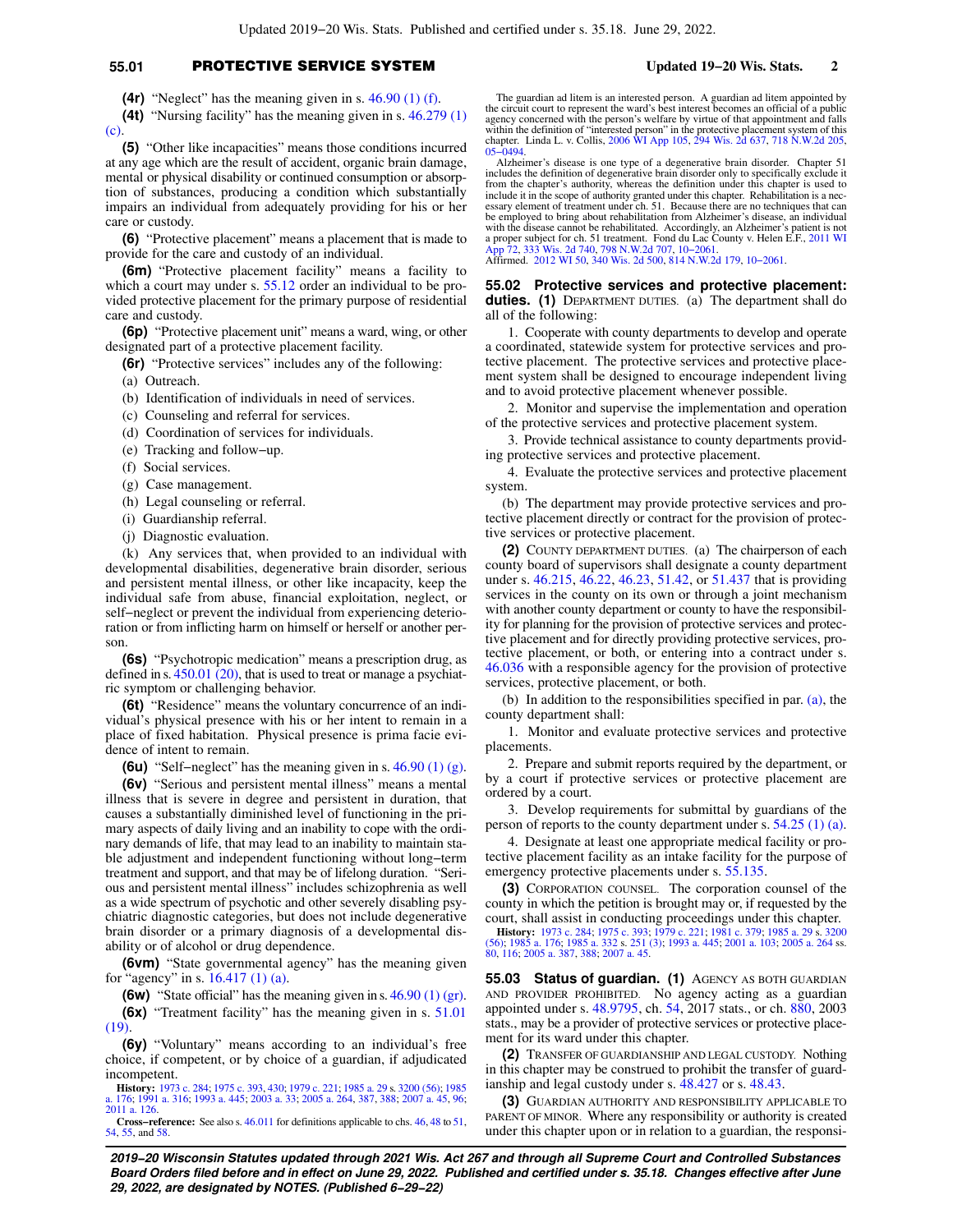bility or authority is deemed to apply to a parent or person in the place of a parent in the case of a minor who is or who is alleged to have a developmental disability.

**(4)** GUARDIAN AUTHORITY FOR MAKING PROTECTIVE PLACE-MENT. No guardian or temporary guardian may make a permanent protective placement of his or her ward unless ordered by a court under s. [55.12](https://docs.legis.wisconsin.gov/document/statutes/55.12), but a guardian or temporary guardian may admit a ward to certain residential facilities under s. [55.055](https://docs.legis.wisconsin.gov/document/statutes/55.055) or make an emergency protective placement under s. [55.135](https://docs.legis.wisconsin.gov/document/statutes/55.135).

**History:** [1973 c. 284;](https://docs.legis.wisconsin.gov/document/acts/1973/284) [1979 c. 330;](https://docs.legis.wisconsin.gov/document/acts/1979/330) [2005 a. 264](https://docs.legis.wisconsin.gov/document/acts/2005/264) ss. [81](https://docs.legis.wisconsin.gov/document/acts/2005/264,%20s.%2081), [83,](https://docs.legis.wisconsin.gov/document/acts/2005/264,%20s.%2083) [117](https://docs.legis.wisconsin.gov/document/acts/2005/264,%20s.%20117); [2005 a. 387;](https://docs.legis.wisconsin.gov/document/acts/2005/387) [2007](https://docs.legis.wisconsin.gov/document/acts/2007/45) [a. 45](https://docs.legis.wisconsin.gov/document/acts/2007/45); [2019 a. 109](https://docs.legis.wisconsin.gov/document/acts/2019/109); [2021 a. 240](https://docs.legis.wisconsin.gov/document/acts/2021/240) s. [30.](https://docs.legis.wisconsin.gov/document/acts/2021/240,%20s.%2030)

**55.043 Adult−at−risk agency. (1d)** ADULT−AT−RISK AGENCY DESIGNATION. Each county board shall designate an agency as the adult−at−risk agency for the purposes of this section.

**(1g)** ADULT−AT−RISK AGENCY DUTIES. (a) Each adult−at−risk agency shall develop a policy for notifying other investigative agencies, including law enforcement officials in appropriate cases, and shall establish an adult−at−risk abuse reporting system to carry out the purposes of this section. Each adult−at−risk agency shall enter into a memorandum of understanding regarding the operation of the system with the county department under s. [46.215](https://docs.legis.wisconsin.gov/document/statutes/46.215) or [46.22](https://docs.legis.wisconsin.gov/document/statutes/46.22) and with any private or public agency, including a county department under s. [51.42](https://docs.legis.wisconsin.gov/document/statutes/51.42) or [51.437](https://docs.legis.wisconsin.gov/document/statutes/51.437), within the county that is participating in the adult−at−risk abuse reporting system. The memorandum of understanding shall, at a minimum, identify the agencies that are responsible for the investigation of reports of abuse, financial exploitation, neglect, or self−neglect of adults at risk and for the provision of specific direct services.

(b) Each adult−at−risk agency shall receive reports of abuse, financial exploitation, neglect, or self−neglect of adults at risk.

(c) Each adult−at−risk agency shall publicize the existence of an adult−at−risk abuse reporting system in the county and shall provide a publicized telephone number that can be used by persons wishing to report suspected cases of abuse, financial exploitation, neglect, or self−neglect of adults at risk. Each adult− at−risk agency shall also provide a telephone number that can be used by persons to make reports after the adult−at−risk agency's regular business hours.

**(1m)** REPORTING. (a) The following persons shall file reports as specified in par.  $(b)$ :

1. An employee of any entity that is licensed, certified, or approved by or registered with the department.

3. A health care provider, as defined in s. [155.01 \(7\)](https://docs.legis.wisconsin.gov/document/statutes/155.01(7)).

4. A social worker, professional counselor, or marriage and family therapist certified under ch. [457.](https://docs.legis.wisconsin.gov/document/statutes/ch.%20457)

(b) Except as provided in par. [\(be\)](https://docs.legis.wisconsin.gov/document/statutes/55.043(1m)(be)), a person specified in par. [\(a\)](https://docs.legis.wisconsin.gov/document/statutes/55.043(1m)(a)) who has seen an adult at risk in the course of the person's professional duties shall file a report with the county department, the adult−at−risk agency, a state or local law enforcement agency, the department, or the board on aging and long−term care if the adult at risk has requested the person to make the report, or if the person has reasonable cause to believe that any of the following situations exist:

1. The adult at risk is at imminent risk of serious bodily harm, death, sexual assault, or significant property loss and is unable to make an informed judgment about whether to report the risk.

2. An adult at risk other than the subject of the report is at risk of serious bodily harm, death, sexual assault, or significant property loss inflicted by a suspected perpetrator.

(be) A person specified in par.  $(a)$  to whom any of the following applies is not required to file a report as provided in par. [\(b\):](https://docs.legis.wisconsin.gov/document/statutes/55.043(1m)(b))

1. If the person believes that filing a report would not be in the best interest of the adult at risk. If the person so believes, the person shall document the reasons for this belief in the case file that the person maintains on the adult at risk.

2. If a health care provider provides treatment by spiritual means through prayer for healing in lieu of medical care in accordance with his or her religious tradition and his or her communica-

# **3 Updated 19−20 Wis. Stats.** PROTECTIVE SERVICE SYSTEM **55.043**

tions with patients are required by his or her religious denomination to be held confidential.

(br) Any person, including an attorney or a person working under the supervision of an attorney, may report to the county department, adult−at−risk agency, a state or local law enforcement agency, the department, or the board on aging and long−term care that he or she believes that abuse, financial exploitation, neglect, or self−neglect of an adult at risk has occurred if the person is aware of facts or circumstances that would lead a reasonable person to believe or suspect that abuse, financial exploitation, neglect, or self−neglect of an adult at risk has occurred. The person shall indicate the facts and circumstances of the situation as part of the report.

(c) 1. a. No person may discharge or otherwise retaliate or discriminate against any person for reporting in good faith under this subsection.

b. No person may discharge or otherwise retaliate or discriminate against any individual on whose behalf another person has reported in good faith under this subsection.

d. Any discharge of a person or act of retaliation or discrimination that is taken against a person who makes a report under this subsection, within 120 days after the report is made, establishes a rebuttable presumption that the discharge or act is made in response to the report. This presumption may be rebutted by a preponderance of evidence that the discharge or act was not made in response to the report.

2. b. Any employee of an employer who is discharged or otherwise discriminated against may file a complaint with the department of workforce development under s. [106.54 \(5\)](https://docs.legis.wisconsin.gov/document/statutes/106.54(5)).

c. Any person not described in subd. [2. b.](https://docs.legis.wisconsin.gov/document/statutes/55.043(1m)(c)2.b.) who is retaliated or discriminated against in violation of subd. [1. a.](https://docs.legis.wisconsin.gov/document/statutes/55.043(1m)(c)1.a.) or [b.](https://docs.legis.wisconsin.gov/document/statutes/55.043(1m)(c)1.b.) may commence an action in circuit court for damages incurred as a result of the violation.

(d) No person may be held civilly or criminally liable or be found guilty of unprofessional conduct for reporting in good faith under this subsection, or for filing a report with an agency not listed in par. [\(b\) \(intro.\)](https://docs.legis.wisconsin.gov/document/statutes/55.043(1m)(b)(intro.)) or [\(br\)](https://docs.legis.wisconsin.gov/document/statutes/55.043(1m)(br)) if the person had a good faith belief that the report was filed correctly with one of the listed agencies.

(e) If a report under par. [\(b\)](https://docs.legis.wisconsin.gov/document/statutes/55.043(1m)(b)) or  $(br)$  is made to a state official, the state official shall refer the report to the appropriate adult−at− risk agency. The requirement under this paragraph does not apply to an employee of the board on aging and long−term care who determines that his or her referral would be in violation of [42 USC](https://docs.legis.wisconsin.gov/document/usc/42%20USC%203058g) [3058g](https://docs.legis.wisconsin.gov/document/usc/42%20USC%203058g) (d).

(f) Any person making a report under this subsection is presumed to have reported in good faith.

**(1r)** RESPONSE AND INVESTIGATION. (a) 1g. Except as otherwise provided, if an adult−at−risk agency has reason to believe that an adult at risk has been the subject of abuse, financial exploitation, neglect, or self−neglect or upon receiving a report of alleged abuse, financial exploitation, neglect, or self−neglect of an adult at risk, the adult−at−risk agency shall respond by conducting an investigation or by referring the report to another agency for investigation. The investigation may be used to determine whether the adult at risk is in need of protective services. If an adult−at−risk agency has reason to believe that there is abuse, financial exploitation, neglect, or self−neglect of an adult at risk who is a client, as defined in s.  $50.065$  (1) (b), of an entity, as defined in s.  $50.065$  (1) (c), and if the person suspected of perpetrating the alleged abuse, financial exploitation, or neglect is a caregiver or nonclient resident of the entity, the adult−at−risk agency shall refer the report within 24 hours after the report is received to the department for investigation. The department shall coordinate its investigatory efforts with other investigative agencies or authorities as appropriate. An adult−at−risk agency's response to or another investigative agency's investigation of a report of abuse, financial exploitation, neglect, or self−neglect that is not referred to the department shall be commenced within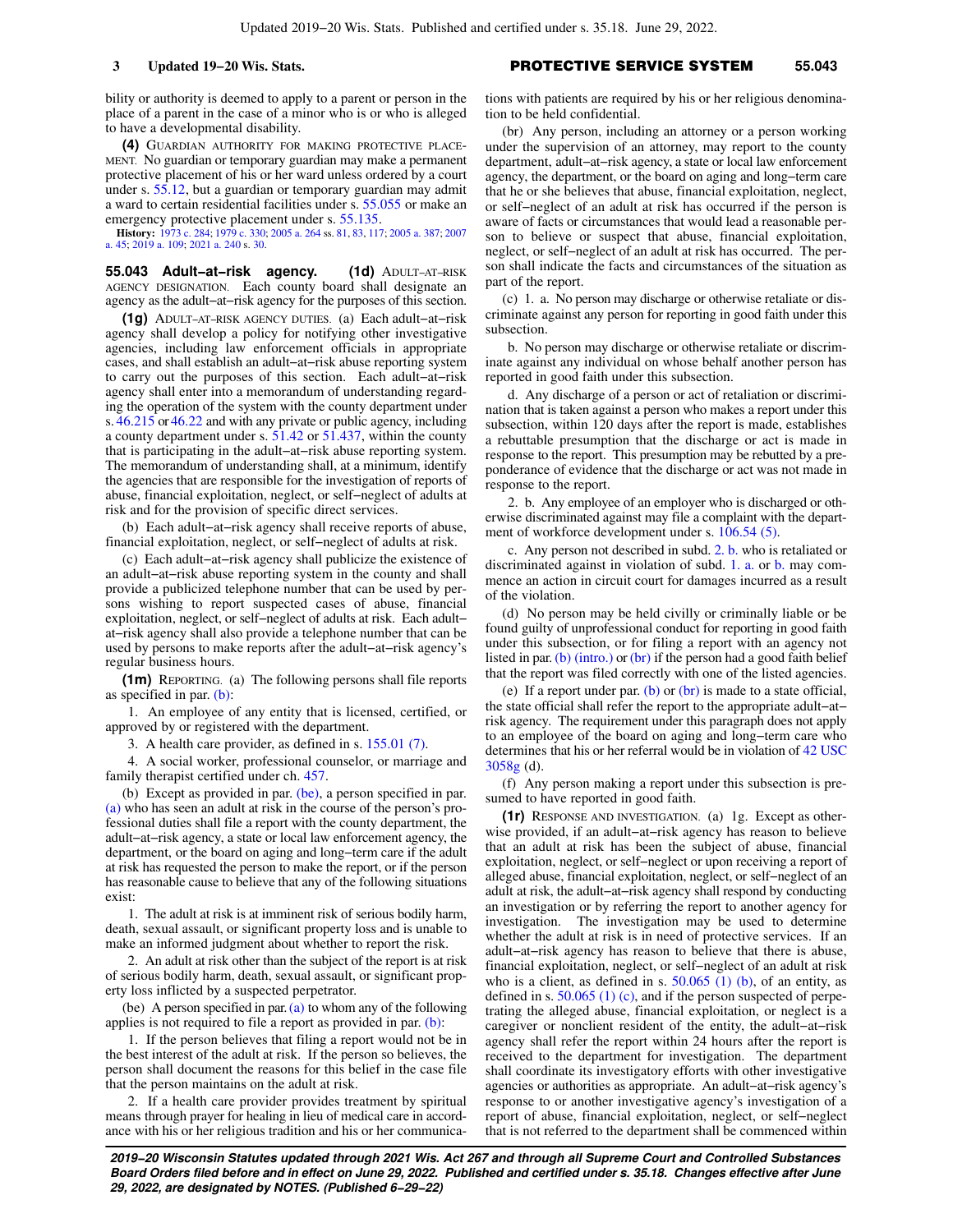# **55.043** PROTECTIVE SERVICE SYSTEM **Updated 19−20 Wis. Stats. 4**

24 hours after a report is received, excluding Saturdays, Sundays, and legal holidays.

2. If an agent or employee of an adult−at−risk agency required to refer under this subsection is the subject of a report, or if the adult−at−risk agency or an agency under contract with the county department determines that the relationship between the adult−at− risk agency and the agency under contract with the county department would not allow for an unbiased response, the adult−at−risk agency shall, after taking any action necessary to protect the adult at risk, notify the department. Upon receipt of the notice, the department or a county department under s. [46.215,](https://docs.legis.wisconsin.gov/document/statutes/46.215) [46.22](https://docs.legis.wisconsin.gov/document/statutes/46.22), [51.42,](https://docs.legis.wisconsin.gov/document/statutes/51.42) or [51.437](https://docs.legis.wisconsin.gov/document/statutes/51.437) designated by the department shall conduct an independent investigation. The powers and duties of a county department making the independent investigation are those given to an adult− at–risk agency under pars. [\(b\)](https://docs.legis.wisconsin.gov/document/statutes/55.043(1r)(b)) to  $(d)$  and sub.  $(6)$ .

(b) The adult−at−risk agency's or another investigative agency's investigation shall include at least one of the following:

1. A visit to the residence of the adult at risk.

2. Observation of or an interview with the adult at risk, in private to the extent practicable, and with or without consent of his or her guardian or agent under an activated power of attorney for health care, if any.

3. An interview with the adult at risk, in private to the extent practicable, and with or without consent of his or her guardian or agent under an activated power of attorney for health care, if any.

4. An interview with the guardian or agent under an activated power of attorney for health care, if any, and with any caregiver of the adult at risk.

5. A review of the treatment and patient health care records of the adult at risk.

6. A review of any financial records of the adult at risk that are maintained by a financial institution, as defined in s. [705.01](https://docs.legis.wisconsin.gov/document/statutes/705.01(3)) [\(3\)](https://docs.legis.wisconsin.gov/document/statutes/705.01(3)); by an entity, as defined in s.  $50.065$  (1) (c); by any caregiver of the adult at risk; or by a member of the immediate family of the vulnerable adult at risk. The records shall be released without informed consent in either of the following circumstances:

a. To an adult−at−risk agency or other investigative agency under this section. The financial record holder may release financial record information by initiating contact with the adult−at−risk agency or other investigative agency without first receiving a request for release of the information from the adult−at−risk agency or other investigative agency.

b. Under a lawful order of a court of record.

(c) The adult−at−risk agency or other investigative agency may transport the adult at risk for performance of a medical examination by a physician if any of the following applies:

1. The adult at risk or his or her guardian or agent under an activated power of attorney for health care, if any, consents to the examination.

2. The adult at risk is incapable of consenting to the examination and one of the following applies:

a. The adult at risk has no guardian or agent under an activated power of attorney for health care.

b. The adult at risk has a guardian or agent under an activated power of attorney for health care, but that guardian or agent is the person suspected of abusing, neglecting, or financially exploiting the adult at risk.

c. The examination is authorized by order of a court.

(d) No person may be held civilly or criminally liable or be found guilty of unprofessional conduct for responding to a report or for participating in or conducting an investigation under this subsection, including the taking of photographs or conducting of a medical examination, if the response or investigation was performed in good faith and within the scope of his or her authority.

**(2)** LOCAL ENFORCEMENT ASSISTANCE. (a) The adult−at−risk agency may request a sheriff or police officer to accompany the adult−at−risk agency investigator or worker during visits to the residence of the adult at risk or request other assistance as needed.

If the request is made, a sheriff or police officer shall accompany the adult−at−risk agency investigator or worker to the residence of the adult at risk and shall provide other assistance as requested or necessary.

(b) If the adult−at−risk agency worker or investigator or other agency investigator has reason to believe that substantial physical harm, irreparable injury, or death may occur to an adult at risk, the worker or investigator shall either initiate a protective services action under this chapter or contact law enforcement or another public agency, as appropriate.

**(3)** RESTRAINING ORDER; INJUNCTION. If a person interferes with the response or investigation under sub.  $(1r)$  or interferes with the delivery of protective services under this chapter to the adult at risk, the adult−at−risk agency investigator or worker may apply for an order under s. [813.123](https://docs.legis.wisconsin.gov/document/statutes/813.123) prohibiting the interference.

**(4)** OFFER OF SERVICES AND REFERRAL OF CASES. (am) Upon responding to a report, the adult−at−risk agency or the investigative agency shall determine whether the adult at risk or any other individual involved in the alleged abuse, financial exploitation, neglect, or self−neglect is in need of services under this chapter or ch. [46,](https://docs.legis.wisconsin.gov/document/statutes/ch.%2046) [47](https://docs.legis.wisconsin.gov/document/statutes/ch.%2047), [49](https://docs.legis.wisconsin.gov/document/statutes/ch.%2049), [51,](https://docs.legis.wisconsin.gov/document/statutes/ch.%2051) or [54](https://docs.legis.wisconsin.gov/document/statutes/ch.%2054). If provided, direct services shall be rendered under the least restrictive conditions necessary to achieve their objective.

(b) If, after responding to a report, the adult−at−risk agency has reason to believe that the adult at risk has been the subject of abuse, financial exploitation, neglect, or self−neglect, the adult− at−risk agency may do any of the following:

1. Initiate a protective services action or contact an investigative agency, as appropriate.

2. Take appropriate emergency action, including provision of emergency protective services under s. [55.13](https://docs.legis.wisconsin.gov/document/statutes/55.13) or emergency protective placement under s. [55.135,](https://docs.legis.wisconsin.gov/document/statutes/55.135) if the adult−at−risk agency considers that the emergency action is in the best interests of the adult at risk and the emergency action is the least restrictive appropriate intervention.

3. Refer the case to law enforcement officials, as specified in sub. [\(2\),](https://docs.legis.wisconsin.gov/document/statutes/55.043(2)) for further investigation or to the district attorney, if the adult−at−risk agency has reason to believe that a crime has been committed.

4. Refer the case to the licensing permitting, registration, or certification authorities of the department or to other regulatory bodies if the residence, facility, or program for the adult at risk is or should be licensed, permitted, registered, or certified or is otherwise regulated.

5. Refer the case to the department of safety and professional services or the department of agriculture, trade and consumer protection, as appropriate, if the financial exploitation, neglect, self− neglect, or abuse involves an individual who is required to hold a credential, as defined in s. [440.01 \(2\) \(a\),](https://docs.legis.wisconsin.gov/document/statutes/440.01(2)(a)) under chs. [440](https://docs.legis.wisconsin.gov/document/statutes/ch.%20440) to [460](https://docs.legis.wisconsin.gov/document/statutes/ch.%20460) or to hold a license, certification, or permit issued under s. [89.06,](https://docs.legis.wisconsin.gov/document/statutes/89.06) [89.072,](https://docs.legis.wisconsin.gov/document/statutes/89.072) or [89.073](https://docs.legis.wisconsin.gov/document/statutes/89.073).

5g. Refer the case to the department of financial institutions if the financial exploitation, neglect, self−neglect, or abuse involves an individual who is required to be registered under s. [202.13](https://docs.legis.wisconsin.gov/document/statutes/202.13) or [202.14.](https://docs.legis.wisconsin.gov/document/statutes/202.14)

6. Bring or refer for action to bring a petition for a guardianship and protective services or protective placement or a review of an existing guardianship if necessary to prevent financial exploitation, neglect, self−neglect, or abuse and if the adult at risk would otherwise be at risk of serious harm because of an inability to arrange for necessary food, clothing, shelter, or services.

**(5g)** REFUSAL OF SERVICES. An adult at risk may refuse to accept services unless a guardian authorizes the services. The adult−at−risk agency or other provider agency shall notify the adult at risk of this right to refuse before providing services.

**(6)** RECORDS; CONFIDENTIALITY. (a) In this subsection:

1. "Departmental report form" includes documentation of an adult−at−risk agency's response to or investigation of a report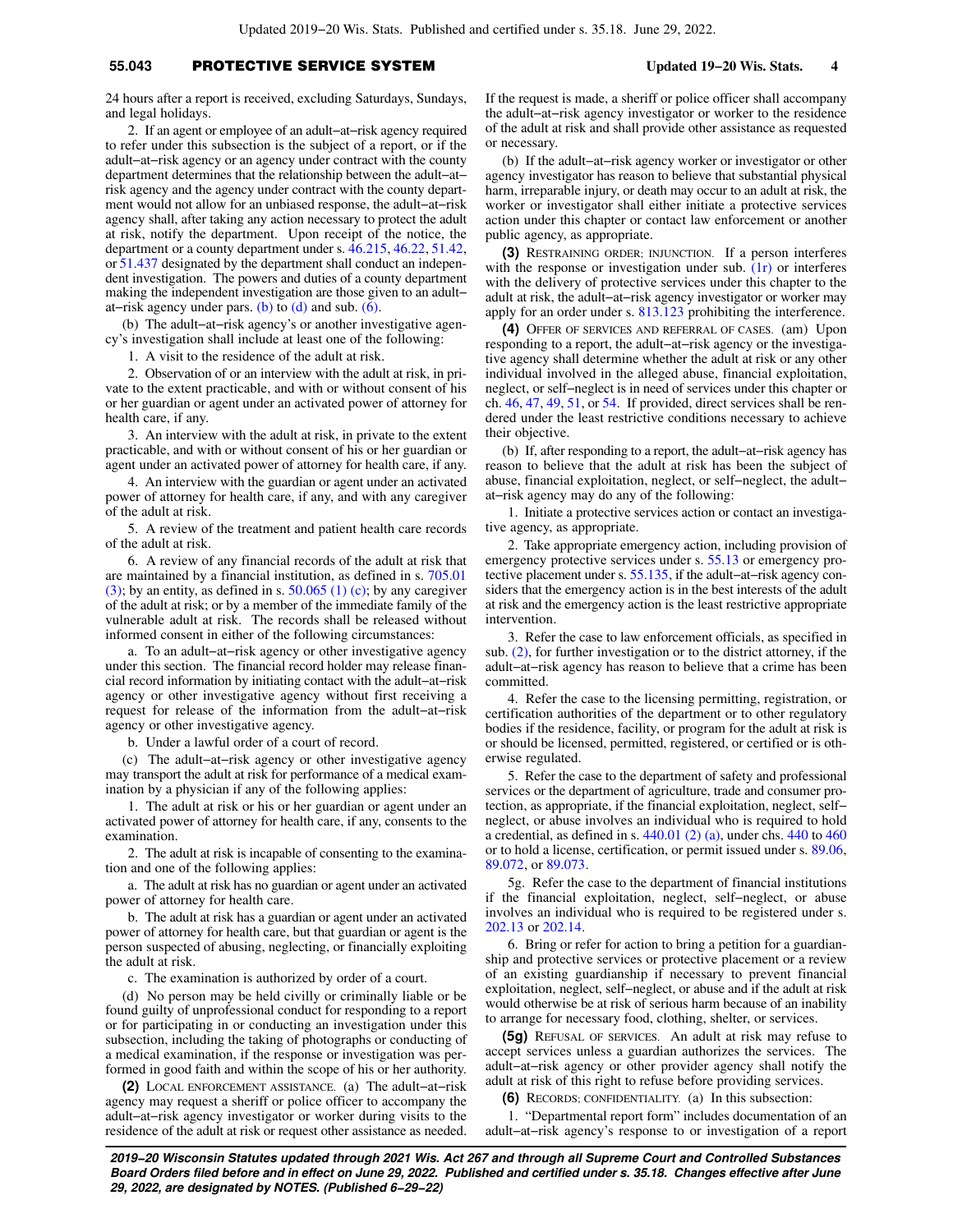made under sub.  $(1r)$  and is the information required to be submitted to the department.

2. "Record" includes any document relating to the response, investigation, assessment, and disposition of a report made under sub. [\(1r\)](https://docs.legis.wisconsin.gov/document/statutes/55.043(1r)).

(am) The adult−at−risk agency shall prepare a departmental report form on its response under sub.  $(1r)$  to a report of suspected abuse, financial exploitation, neglect, or self−neglect. If the adult−at−risk agency refers the report to an investigative agency, the investigative agency shall advise the adult−at−risk agency in writing of its response to the report. The adult−at−risk agency shall maintain records of suspected abuse, financial exploitation, neglect, or self−neglect.

(b) Departmental report forms are confidential and may not be released by the adult−at−risk agency or other investigative agency, except under the following circumstances:

1. To the adult at risk, any person named in a departmental report form who is suspected of abusing, neglecting, or financially exploiting an adult−at−risk, and the suspect's attorney. These persons may inspect the departmental report form, except that information identifying the person who initially reported the suspected abuse, financial exploitation, neglect, or self−neglect, or any other person whose safety might be endangered through disclosure, may not be released.

2. To the agency or other entity contacted under sub. [\(2\) \(b\).](https://docs.legis.wisconsin.gov/document/statutes/55.043(2)(b)) Information obtained under this subdivision shall remain confidential.

3. To an individual, organization, or agency designated by the department or as required by law for the purposes of management audits or program monitoring and evaluation. Information obtained under this subdivision shall remain confidential and may not be used in any way that discloses the names of or other identifying information about the individuals involved.

4. For purposes of research, if the research project has been approved by the department or the adult−at−risk agency and the researcher has provided assurances that the information will be used only for the purposes for which it was provided to the researcher, the information will not be released to a person not connected with the study under consideration, and the final product of the research will not reveal information that may serve to identify the individuals involved. The information shall remain confidential. In approving the use of information under this subdivision, the department shall impose any additional safeguards needed to prevent unwarranted disclosure of information.

5. Under lawful order of a court of record.

6. To any agency or individual that provides direct services under sub. [\(4\),](https://docs.legis.wisconsin.gov/document/statutes/55.043(4)) including an attending physician for purposes of diagnosis, examination, and treatment, and within the department to coordinate treatment for mental illness, developmental disabilities, alcoholism, or drug abuse of individuals committed to or under the supervision of the department. Information obtained under this subdivision shall remain confidential.

7. To the guardian of the adult at risk or the guardian of any person named in a report who is suspected of abusing, neglecting, or financially exploiting an adult at risk. These persons may inspect the departmental report form, except that information identifying the person who initially reported the suspected abuse, financial exploitation, neglect, or self−neglect, or any other person whose safety might be endangered through disclosure, may not be released.

8. To law enforcement officials in accordance with the policy developed under sub. [\(1g\) \(a\).](https://docs.legis.wisconsin.gov/document/statutes/55.043(1g)(a))

9. To a federal agency, state governmental agency, agency of any other state, or local unit of government in this state or any other state that has a need for a departmental report form in order to carry out its responsibility to protect adults at risk from abuse, financial exploitation, neglect, or self−neglect.

## **5 Updated 19−20 Wis. Stats.** PROTECTIVE SERVICE SYSTEM **55.043**

10. To the reporter who made a report in his or her professional capacity, regarding action taken to protect or provide services to the alleged victim of abuse, financial exploitation, neglect, or self−neglect.

(bd) If a person requesting a departmental report form is not one of the persons or entities specified in par. [\(b\),](https://docs.legis.wisconsin.gov/document/statutes/55.043(6)(b)) the adult−at−risk agency may release information indicating only whether or not a report was received and whether or not statutory responsibility was fulfilled.

(br) Notwithstanding par. [\(b\) 1.](https://docs.legis.wisconsin.gov/document/statutes/55.043(6)(b)1.) to [10.](https://docs.legis.wisconsin.gov/document/statutes/55.043(6)(b)10.), an adult−at−risk agency or an investigative agency may not release departmental report forms under this section, if any of the following applies:

1. The adult−at−risk agency determines that release would be contrary to the best interests of the adult at risk who is the subject of the departmental report form or of a minor residing with the subject of the departmental report form, or the release is likely to cause mental, emotional, or physical harm to the subject of the departmental report form or to any other individual.

2. The district attorney determines that disclosure of the information would jeopardize any ongoing or future criminal investigation or prosecution or would jeopardize a defendant's right to a fair trial.

3. The adult−at−risk agency determines that disclosure would jeopardize ongoing or future civil investigations or proceedings or would jeopardize the fairness of such a legal proceeding.

(bt) Subject to pars.  $(b)$ ,  $(bd)$ ,  $(br)$ ,  $(bv)$  and  $(bw)$ , records under this subsection are confidential and may not be released by the adult−at−risk agency or other investigative agency, except under the following circumstances, upon request:

1. To the adult at risk who is the alleged victim named in the record.

2. To the legal guardian, conservator, or other legal representative of the adult at risk who is the alleged victim named in the record, if the legal guardian, conservator, or other legal representative of the alleged victim is not the alleged perpetrator of the abuse, financial exploitation, or neglect.

3. To law enforcement officials and agencies in accordance with the policy developed under sub.  $(1g)$  (a) or with investigations conducted under sub.  $(1r)$ , or a district attorney, for purposes of investigation or prosecution.

4. To the department, under s. [51.03 \(2\),](https://docs.legis.wisconsin.gov/document/statutes/51.03(2)) or for death inves-tigations under s. [50.04 \(2t\)](https://docs.legis.wisconsin.gov/document/statutes/50.04(2t)) or  $50.035$  (5); or to a sheriff, police department, or district attorney for death investigations under s. [51.64 \(2\) \(a\).](https://docs.legis.wisconsin.gov/document/statutes/51.64(2)(a))

5. To an employee of the county department under s. [51.42](https://docs.legis.wisconsin.gov/document/statutes/51.42) or [51.437](https://docs.legis.wisconsin.gov/document/statutes/51.437) that is providing services to an adult at risk who is the alleged victim named in the record, or to the alleged perpetrator of abuse, to determine whether the alleged victim should be transferred to a less restrictive or more appropriate treatment modality or facility.

6. To a court, tribal court, or state governmental agency for a proceeding relating to the licensure or regulation of an individual or entity regulated or licensed by the state governmental agency, that was an alleged perpetrator of abuse, financial exploitation, or neglect.

7. To the department, for management, audit, program monitoring, evaluation, billing, or collection purposes.

8. To the attorney or guardian ad litem for the adult at risk who is the alleged victim named in the record, to assist in preparing for any proceeding under this chapter or ch. [48,](https://docs.legis.wisconsin.gov/document/statutes/ch.%2048) [51](https://docs.legis.wisconsin.gov/document/statutes/ch.%2051), [54](https://docs.legis.wisconsin.gov/document/statutes/ch.%2054), [813](https://docs.legis.wisconsin.gov/document/statutes/ch.%20813), [971](https://docs.legis.wisconsin.gov/document/statutes/ch.%20971), or [975](https://docs.legis.wisconsin.gov/document/statutes/ch.%20975) pertaining to the alleged victim.

9. To a coroner, medical examiner, pathologist, or other physician investigating the cause of death of an adult at risk that is unexplained or unusual or is associated with unexplained or suspicious circumstances.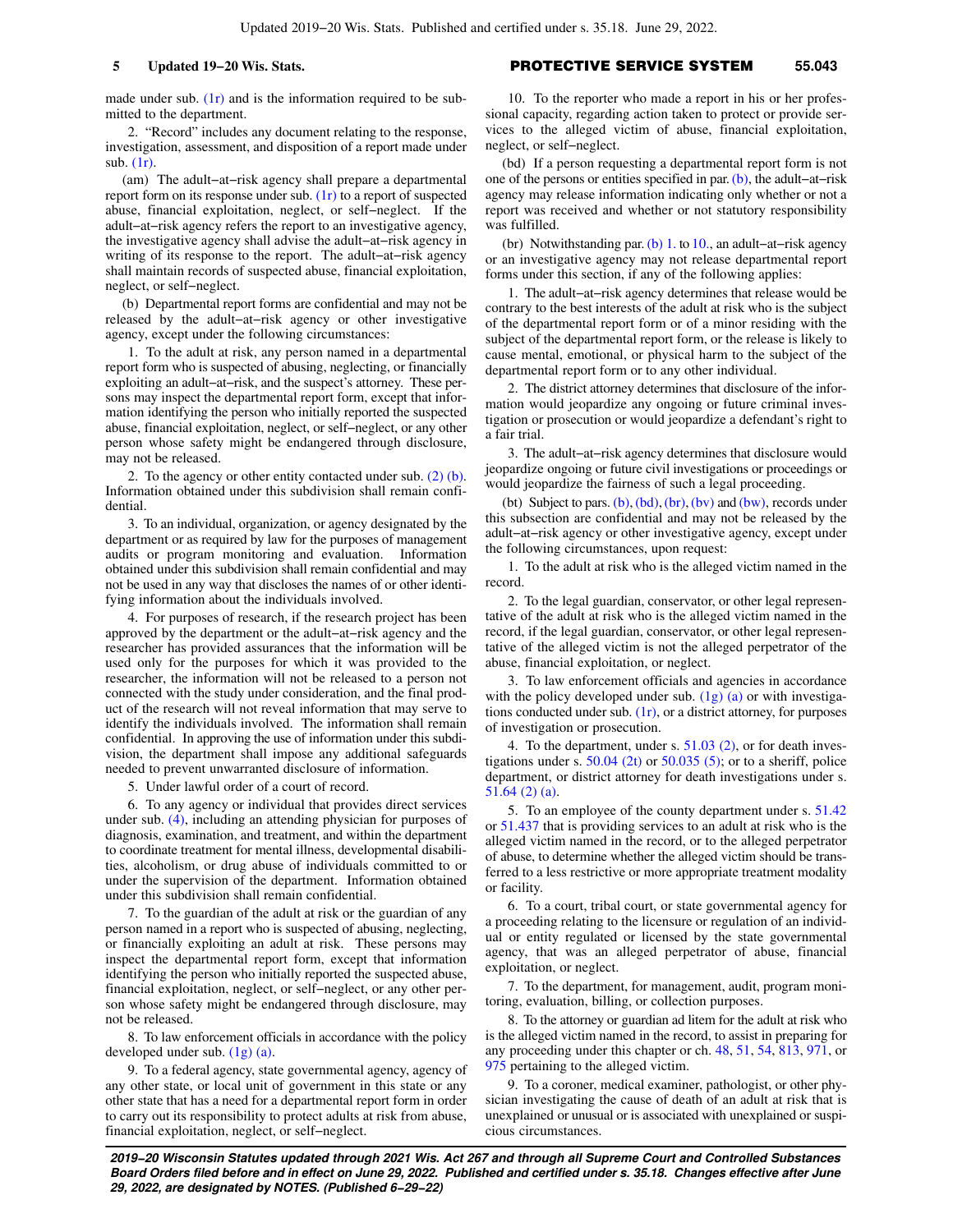# **55.043** PROTECTIVE SERVICE SYSTEM **Updated 19−20 Wis. Stats. 6**

10. To staff members of the protection and advocacy agency designated under s. [51.62](https://docs.legis.wisconsin.gov/document/statutes/51.62) and the board on aging and long−term care under s. [16.009.](https://docs.legis.wisconsin.gov/document/statutes/16.009)

11. To an agency, including a probation or parole agency, that is legally responsible for the supervision of an alleged perpetrator of abuse, neglect, or financial exploitation of an adult at risk.

12. To a grand jury, if it determines that access to specified records is necessary for the conduct of its official business.

13. Under a lawful order of a court of record.

(bv) The identity of a person making a report of alleged abuse, neglect, self−neglect, or financial exploitation shall be deleted from any record prior to its release under par. [\(bt\)](https://docs.legis.wisconsin.gov/document/statutes/55.043(6)(bt)) or from any departmental report form prior to its release under par. [\(b\).](https://docs.legis.wisconsin.gov/document/statutes/55.043(6)(b)) The identity of any reporter may only be released with the written consent of the reporter or under a lawful order of a court of record.

(bw) A person to whom a departmental report form or a record is disclosed under this subsection may not further disclose it, except to the persons and for the purposes specified in this subsection.

(by) A custodian of records or departmental report forms incurs no civil or criminal liability under this subsection and may not be found guilty of unprofessional conduct for the release or nonrelease of records or departmental report forms in accordance with this subsection while acting in good faith and within the scope of his or her authority.

**(7)** EXCEPTION. Nothing in this section may be construed to mean that a person is abused, financially exploited, neglected, or in need of direct or protective services solely because he or she consistently relies upon treatment by spiritual means through prayer for healing in lieu of medical care in accordance with his or her religious tradition.

**(8)** DEPARTMENT DUTIES. (a) The department shall develop a plan to assist adult−at−risk agencies in determining appropriate responses to reports of abuse, financial exploitation, neglect, or self−neglect.

(b) The department shall prepare and distribute sample departmental report forms for use by adult−at−risk agencies.

(c) The department shall collect statistical information from each county pertaining to each reported case of abuse, financial exploitation, neglect, or self−neglect. The department may require adult−at−risk agency workers or investigators to submit departmental report forms to the department that summarize the information being reported. These departmental report forms may not name or otherwise identify individuals. The department shall use this information to review the effectiveness of this section, to plan program changes, and to formulate reports.

(d) The department shall develop and disseminate information on adult−at−risk abuse and the adult−at−risk reporting system under this section. The department shall also develop informational materials to be used by adult−at−risk agencies regarding abuse of adults at risk and regarding the adult−at−risk abuse reporting system. The department shall solicit contributions of labor, materials, and expertise from private sources to assist in developing the informational materials.

**(9m)** PENALTIES. (a) Any person, including the state or any political subdivision of the state, violating sub.  $(6)$  is liable to any person damaged as a result of the violation for such damages as may be proved, together with exemplary damages of not less than \$100 nor more than \$500 for each violation and the costs and reasonable actual attorney fees that are incurred by the person damaged.

(b) In any action brought under par. [\(a\)](https://docs.legis.wisconsin.gov/document/statutes/55.043(9m)(a)) in which the court determines that the violator acted in a manner that was knowing and willful, the violator shall be liable for such damages as may be proved together with exemplary damages of not less than \$500 nor more than \$1,000 for each violation, together with costs and reasonable actual attorney fees as may be incurred. It is not a prerequisite to an action under par. [\(a\)](https://docs.legis.wisconsin.gov/document/statutes/55.043(9m)(a)) that the plaintiff suffer or be threatened with actual damages.

(c) An individual may bring an action to enjoin any violation of sub.  $(6)$  or to compel compliance with sub.  $(6)$ , and may in the same action seek damages as provided in this subsection. The individual may recover costs and reasonable actual attorney fees incurred in the action, if he or she prevails.

(d) Whoever violates sub.  $(1m)$  (c) 1. may be fined not more than \$10,000 or imprisoned for not more than 6 months or both.

(e) Whoever intentionally violates sub.  $(1m)$  (b) by failure to report as required may be fined not more than \$500 or imprisoned not more than 6 months or both.

**History:** [1993 a. 445](https://docs.legis.wisconsin.gov/document/acts/1993/445); [1997 a. 27;](https://docs.legis.wisconsin.gov/document/acts/1997/27) [2001 a. 74](https://docs.legis.wisconsin.gov/document/acts/2001/74), [103](https://docs.legis.wisconsin.gov/document/acts/2001/103); [2005 a. 264,](https://docs.legis.wisconsin.gov/document/acts/2005/264) [388;](https://docs.legis.wisconsin.gov/document/acts/2005/388) [2007 a. 45](https://docs.legis.wisconsin.gov/document/acts/2007/45); [2011 a. 32](https://docs.legis.wisconsin.gov/document/acts/2011/32); [2013 a. 20](https://docs.legis.wisconsin.gov/document/acts/2013/20); [2015 a. 55,](https://docs.legis.wisconsin.gov/document/acts/2015/55) [179;](https://docs.legis.wisconsin.gov/document/acts/2015/179) [2021 a. 122](https://docs.legis.wisconsin.gov/document/acts/2021/122).

**NOTE: [2005 Wis. Act 388](https://docs.legis.wisconsin.gov/document/acts/2005/388) made major revisions to this section and contains extensive explanatory notes.**

Adult Protective Services: On the Front Line Against Elder Abuse. Page. Wis. Law. June 2020.

**55.045 Funding.** Except as provided in s. [49.45 \(30m\) \(a\),](https://docs.legis.wisconsin.gov/document/statutes/49.45(30m)(a)) the appropriate county department shall within the limits of available state and federal funds and of county funds required to be appropriated to match state funds, provide for the reasonable program needs of individuals who are provided protective placement or who receive protective services under this chapter, including reasonable expenses for the evaluations required by s. [55.11](https://docs.legis.wisconsin.gov/document/statutes/55.11). Payment and collections for protective placement or protective services provided in public facilities specified in s. [46.10](https://docs.legis.wisconsin.gov/document/statutes/46.10) shall be governed in accordance with s. [46.10.](https://docs.legis.wisconsin.gov/document/statutes/46.10) The department may require that an individual who is provided protective placement or receives protective services under this chapter provide reimbursement for services or care and custody received, based on the ability of the individual to pay for such costs.

**History:** [1995 a. 92](https://docs.legis.wisconsin.gov/document/acts/1995/92); [1999 a. 32](https://docs.legis.wisconsin.gov/document/acts/1999/32); [2003 a. 33](https://docs.legis.wisconsin.gov/document/acts/2003/33); [2005 a. 264](https://docs.legis.wisconsin.gov/document/acts/2005/264).

**55.05 Voluntary protective services. (1)** PREFERENCE. The department in administering the protective services program shall contract with county departments and other agencies. If the county department contracts for protective services, the department and the county departments shall give preference to an agency with consumer and other citizen representation. The department shall provide services only if no other suitable agency is available. Courts shall adhere to the same preferences in ordering protective services.

**(2)** CONDITIONS REQUIRED. The department or a county department or agency with which the county department contracts under s. [55.02 \(2\)](https://docs.legis.wisconsin.gov/document/statutes/55.02(2)) that provides protective services may provide the services under any of the following conditions:

(a) An individual who needs or believes he or she needs protective services requests the services.

(b) An interested person requests protective services on behalf of an individual in need of services. A guardian may request and consent to protective services on behalf of the guardian's ward. An agent under an activated power of attorney for health care may request and consent to protective services on behalf of the agent's principal.

**(3)** VOLUNTARY PROTECTIVE SERVICES PREFERRED. An individual shall receive protective services voluntarily unless ordered by the court under s. [55.12](https://docs.legis.wisconsin.gov/document/statutes/55.12), requested by the individual's guardian or agent under an activated power of attorney for health care, or provided on an emergency basis in accordance with s. [55.13.](https://docs.legis.wisconsin.gov/document/statutes/55.13)

**History:** [1973 c. 284;](https://docs.legis.wisconsin.gov/document/acts/1973/284) [1975 c. 393](https://docs.legis.wisconsin.gov/document/acts/1975/393); [1981 c. 379](https://docs.legis.wisconsin.gov/document/acts/1981/379); [1985 a. 29](https://docs.legis.wisconsin.gov/document/acts/1985/29) s. [3200 \(56\)](https://docs.legis.wisconsin.gov/document/acts/1985/29,%20s.%203200); [1985 a.](https://docs.legis.wisconsin.gov/document/acts/1985/135) [135](https://docs.legis.wisconsin.gov/document/acts/1985/135) s. [83 \(3\);](https://docs.legis.wisconsin.gov/document/acts/1985/135,%20s.%2083) [1985 a. 176;](https://docs.legis.wisconsin.gov/document/acts/1985/176) [1987 a. 161](https://docs.legis.wisconsin.gov/document/acts/1987/161) ss. [7,](https://docs.legis.wisconsin.gov/document/acts/1987/161,%20s.%207) [13m](https://docs.legis.wisconsin.gov/document/acts/1987/161,%20s.%2013m); [1987 a. 366](https://docs.legis.wisconsin.gov/document/acts/1987/366); [1989 a. 200](https://docs.legis.wisconsin.gov/document/acts/1989/200); [1991 a.](https://docs.legis.wisconsin.gov/document/acts/1991/316) [316;](https://docs.legis.wisconsin.gov/document/acts/1991/316) [1993 a. 187](https://docs.legis.wisconsin.gov/document/acts/1993/187), [316](https://docs.legis.wisconsin.gov/document/acts/1993/316), [445](https://docs.legis.wisconsin.gov/document/acts/1993/445); [2005 a. 264](https://docs.legis.wisconsin.gov/document/acts/2005/264), [387](https://docs.legis.wisconsin.gov/document/acts/2005/387).

**55.055 Admissions initially made without court involvement.** (1) (a) The guardian of an individual who has been adjudicated incompetent may consent to the individual's admission to a foster home, group home, or community−based residential facility, as defined under s. [50.01 \(1g\),](https://docs.legis.wisconsin.gov/document/statutes/50.01(1g)) without a protective placement order under s. [55.12](https://docs.legis.wisconsin.gov/document/statutes/55.12) if the home or facility is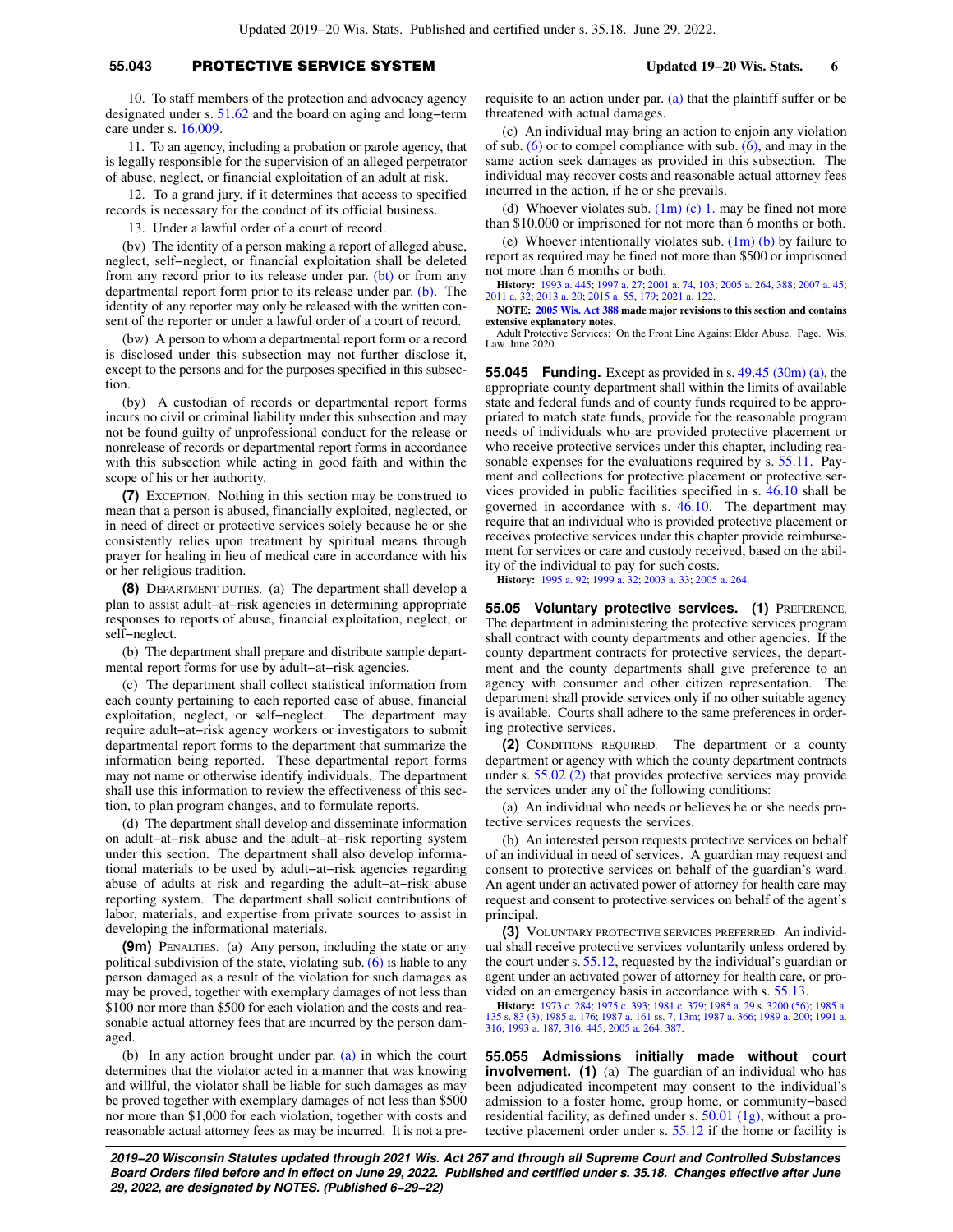licensed for fewer than 16 beds. Prior to providing that consent, and annually thereafter, the guardian shall review the ward's right to the least restrictive residential environment and may consent only to admission to a home or facility that implements that right.

(b) The guardian of an individual who has been adjudicated incompetent may consent to the individual's admission to a nursing home or other facility not specified in par.  $(a)$  for which protective placement is otherwise required for a period not to exceed 60 days. In order to be admitted under this paragraph, the individual must be in need of recuperative care or be unable to provide for his or her own care or safety so as to create a serious risk of substantial harm to himself or herself or others. Prior to providing that consent, the guardian shall review the ward's right to the least restrictive residential environment and consent only to admission to a nursing home or other facility that implements that right. Following the 60−day period, the admission may be extended for an additional 60 days if a petition for protective placement under s. [55.075](https://docs.legis.wisconsin.gov/document/statutes/55.075) has been brought, or, if no petition for protective placement under s. [55.075](https://docs.legis.wisconsin.gov/document/statutes/55.075) has been brought, for an additional 30 days for the purpose of allowing the initiation of discharge planning for the individual. Admission under this paragraph is not permitted for an individual for whom the primary purpose of admission is for treatment or services related to the individual's mental illness or developmental disability.

(c) The guardian of a ward who has been found incompetent in a state other than this state may consent to admission of the ward under par. [\(a\)](https://docs.legis.wisconsin.gov/document/statutes/55.055(1)(a)) or  $(b)$  if the ward is currently a resident of this state. A petition to transfer a foreign guardianship and, if applicable, a petition for protective placement shall be filed in this state within 60 days after the ward's admission under this paragraph.

(d) A resident of this state who is the guardian of a ward who has been found incompetent in, and resides in, a state other than this state may consent to an admission of the ward under par. [\(a\)](https://docs.legis.wisconsin.gov/document/statutes/55.055(1)(a)) or  $(b)$  if the guardian intends to move the ward to this state within 30 days after the consent to the admission. A petition to transfer a foreign guardianship and, if applicable, a petition for protective placement shall be filed in this state within 60 days after a ward's admission under this paragraph.

**(2)** (a) In this subsection, "facility" means any of the following:

1. A group home.

2. A foster home.

3. A community−based residential facility, as defined in s. [50.01 \(1g\).](https://docs.legis.wisconsin.gov/document/statutes/50.01(1g))

4. An adult family home, as defined in s. [50.01 \(1\)](https://docs.legis.wisconsin.gov/document/statutes/50.01(1)).

5. A nursing home, as defined in s. [50.01 \(3\)](https://docs.legis.wisconsin.gov/document/statutes/50.01(3)).

(b) Whenever a petition for guardianship on the ground of incompetency is filed with respect to an individual who resides in a facility licensed for 16 or more beds, a petition for protective placement of the individual shall also be filed. The individual may continue to reside in the facility until the court issues a decision on the petition for guardianship and protective placement of the individual. Thereafter, the individual may continue to reside in the facility only if the court's order under s. [55.12](https://docs.legis.wisconsin.gov/document/statutes/55.12) specifies protective placement of the individual in a facility licensed for 16 or more beds.

**(3)** If an individual admitted under sub. [\(1\)](https://docs.legis.wisconsin.gov/document/statutes/55.055(1)) verbally objects to or otherwise actively protests such an admission, the person in charge of the home, nursing home, or other facility shall immediately notify the county department for the county in which the individual is living. Representatives of that county department shall visit the individual as soon as possible, but no later than 72 hours after notification, and do the following:

(a) Determine whether the protest persists or has been voluntarily withdrawn and consult with the individual's guardian regarding the reasons for the admission.

(b) Attempt to have the individual released within 72 hours if the protest is not withdrawn and the individual does not satisfy all standards under s.  $55.08(1)$  or criteria under s.  $55.135(1)$  and pro-

**7 Updated 19−20 Wis. Stats.** PROTECTIVE SERVICE SYSTEM **55.06**

vide assistance in identifying appropriate alternative living arrangements.

(c) Comply with s. [55.135](https://docs.legis.wisconsin.gov/document/statutes/55.135), if the individual satisfies all criteria under s. [55.135 \(1\)](https://docs.legis.wisconsin.gov/document/statutes/55.135(1)) and emergency placement in that home, nursing home, or other facility or another home, nursing home, or other facility is necessary, or file a petition for protective placement under s. [55.075.](https://docs.legis.wisconsin.gov/document/statutes/55.075) The court, with the permission of the home, nursing home, or other facility, may order the individual to remain in the home, nursing home, or other facility pending the outcome of the protective placement proceedings.

**(4)** The admission to a health care facility, as defined in s. [155.01 \(6\),](https://docs.legis.wisconsin.gov/document/statutes/155.01(6)) of a principal by a health care agent under the terms of a power of attorney for health care instrument and in accordance with ch. [155](https://docs.legis.wisconsin.gov/document/statutes/ch.%20155) or the admission of an individual to a nursing home or community−based residential facility under the requirements of s. [50.06](https://docs.legis.wisconsin.gov/document/statutes/50.06) is not a protective placement under this chapter.

**(5)** If a ward lives with his or her guardian, the guardian may make temporary protective placement of the ward, to provide the guardian with a vacation or to release the guardian temporarily for a family emergency. The temporary protective placement may be made for not more than 30 days but the court may, upon application, grant an additional period not to exceed 60 days in all. The application shall include any information that the court may reasonably deem necessary. When reviewing the application, the court shall provide the least restrictive temporary protective placement that is consistent with the needs of the ward.

**History:** [2005 a. 264](https://docs.legis.wisconsin.gov/document/acts/2005/264) ss. [101](https://docs.legis.wisconsin.gov/document/acts/2005/264,%20s.%20101), [103](https://docs.legis.wisconsin.gov/document/acts/2005/264,%20s.%20103) to [112,](https://docs.legis.wisconsin.gov/document/acts/2005/264,%20s.%20112) [150;](https://docs.legis.wisconsin.gov/document/acts/2005/264,%20s.%20150) [2005 a. 387;](https://docs.legis.wisconsin.gov/document/acts/2005/387) [2007 a. 45;](https://docs.legis.wisconsin.gov/document/acts/2007/45) [2015 a.](https://docs.legis.wisconsin.gov/document/acts/2015/197) [197](https://docs.legis.wisconsin.gov/document/acts/2015/197) s. [51.](https://docs.legis.wisconsin.gov/document/acts/2015/197,%20s.%2051)

A guardian of a person who became incompetent after voluntarily entering a nurs-ing home with 16 or more beds may not consent to the person's continued residence in the home. Upon the appointment of a guardian, the court must hold a protective placement hearing. Guardianship of Agnes T., [189 Wis. 2d 520,](https://docs.legis.wisconsin.gov/document/courts/189%20Wis.%202d%20520) [525 N.W.2d 268](https://docs.legis.wisconsin.gov/document/courts/525%20N.W.2d%20268)  $(1995)$ .

Under s. 55.17, the court may order a termination of a protective placement only<br>if the standards in s. 55.08 (1) are no longer met; if they are met, the court must order<br>a continuation, though it may change the placement restrictive setting. Nowhere does s. 55.17 provide that the court may terminate an order for protective placement if under sub. (1) the person could remain in the facility without a protective order. Jackson Co. Department

Guardianships and Protective Placements in Wisconsin After *Agnes T.* Fennell. Wis. Law. May 1995.

**NOTE: The above annotations relate to protective placements under ch. 55, stats., prior to the revision of that chapter by [2005 Wis. Act 264.](https://docs.legis.wisconsin.gov/document/acts/2005/264)**

**55.06 Protective services and protective placement; eligibility.** To be eligible for court−ordered protective placement or protective services, an individual shall have filed a petition to transfer a foreign guardianship, whether present in the state or not, or shall be a resident of the state; and shall have a need for protective placement or protective services. The individual shall have attained the age of 18, but an individual who is alleged to have a developmental disability may receive protective placement or protective services upon attaining the age of 14. Protective placement or protective services may be ordered under this chapter only for an individual who is adjudicated incompetent in this state or for a minor who is alleged to have a developmental disability, and only if there is a finding of a need for protective placement under s. [55.08 \(1\)](https://docs.legis.wisconsin.gov/document/statutes/55.08(1)), and ss. [55.055 \(5\)](https://docs.legis.wisconsin.gov/document/statutes/55.055(5)), [55.13,](https://docs.legis.wisconsin.gov/document/statutes/55.13) and [55.135](https://docs.legis.wisconsin.gov/document/statutes/55.135) are inappropriate or do not apply. A procedure for court−ordered protective placement or protective services may be initiated 6 months before a minor attains age 18.

**History:** [1973 c. 284;](https://docs.legis.wisconsin.gov/document/acts/1973/284) [1975 c. 41;](https://docs.legis.wisconsin.gov/document/acts/1975/41) [1975 c. 94](https://docs.legis.wisconsin.gov/document/acts/1975/94) s. [3](https://docs.legis.wisconsin.gov/document/acts/1975/94,%20s.%203); [1975 c. 189](https://docs.legis.wisconsin.gov/document/acts/1975/189) s. [99 \(2\);](https://docs.legis.wisconsin.gov/document/acts/1975/189,%20s.%2099) [1975 c.](https://docs.legis.wisconsin.gov/document/acts/1975/393) [393,](https://docs.legis.wisconsin.gov/document/acts/1975/393) [421](https://docs.legis.wisconsin.gov/document/acts/1975/421), [422](https://docs.legis.wisconsin.gov/document/acts/1975/422); [1975 c. 430](https://docs.legis.wisconsin.gov/document/acts/1975/430) ss. [67](https://docs.legis.wisconsin.gov/document/acts/1975/430,%20s.%2067) to [71,](https://docs.legis.wisconsin.gov/document/acts/1975/430,%20s.%2071) [80;](https://docs.legis.wisconsin.gov/document/acts/1975/430,%20s.%2080) [1977 c. 26](https://docs.legis.wisconsin.gov/document/acts/1977/26), [299,](https://docs.legis.wisconsin.gov/document/acts/1977/299) [428;](https://docs.legis.wisconsin.gov/document/acts/1977/428) [1977 c. 449](https://docs.legis.wisconsin.gov/document/acts/1977/449) s. [497](https://docs.legis.wisconsin.gov/document/acts/1977/449,%20s.%20497); [1979 c. 32](https://docs.legis.wisconsin.gov/document/acts/1979/32) s. [92 \(1\)](https://docs.legis.wisconsin.gov/document/acts/1979/32,%20s.%2092); [1979 c. 110](https://docs.legis.wisconsin.gov/document/acts/1979/110) s. [60 \(1\);](https://docs.legis.wisconsin.gov/document/acts/1979/110,%20s.%2060) [1979 c. 221](https://docs.legis.wisconsin.gov/document/acts/1979/221); [1981 c. 314](https://docs.legis.wisconsin.gov/document/acts/1981/314) s. [146;](https://docs.legis.wisconsin.gov/document/acts/1981/314,%20s.%20146) [1981 c.](https://docs.legis.wisconsin.gov/document/acts/1981/379) 379: 1983 a. 27: [1983 a. 189](https://docs.legis.wisconsin.gov/document/acts/1983/189) s. 329 (19): [1983 a. 219](https://docs.legis.wisconsin.gov/document/acts/1983/219): [1985 a. 29](https://docs.legis.wisconsin.gov/document/acts/1985/29) ss. [1143](https://docs.legis.wisconsin.gov/document/acts/1985/29,%20s.%201143), [3202 \(23\)](https://docs.legis.wisconsin.gov/document/acts/1985/29,%20s.%203202);<br>[1987 a. 366;](https://docs.legis.wisconsin.gov/document/acts/1987/366) [1989 a. 31](https://docs.legis.wisconsin.gov/document/acts/1989/31), [359](https://docs.legis.wisconsin.gov/document/acts/1989/359); [1991 a. 269](https://docs.legis.wisconsin.gov/document/acts/1991/269); [1993 a. 187,](https://docs.legis.wisconsin.gov/document/acts/1993/187) [451](https://docs.legis.wisconsin.gov/document/acts/1993/451); [1995 a. 27,](https://docs.legis.wisconsin.gov/document/acts/1995/27) [92](https://docs.legis.wisconsin.gov/document/acts/1995/92); [1997 a.](https://docs.legis.wisconsin.gov/document/acts/1997/237)<br>[237,](https://docs.legis.wisconsin.gov/document/acts/1997/237) [283;](https://docs.legis.wisconsin.gov/document/acts/1997/283) [2001 a. 109](https://docs.legis.wisconsin.gov/document/acts/2001/109); [2003 a. 33](https://docs.legis.wisconsin.gov/document/acts/2003/33), [326](https://docs.legis.wisconsin.gov/document/acts/2003/326); 2005 a. 25

Guardianships & Protective Placements. Viney. Wis. Law. Aug. 1991.

Guardianships and Protective Placements in Wisconsin After *Agnes T.* Fennell. Wis. Law. May 1995.

**NOTE: The above annotations relate to protective placements under ch. 55, stats., prior to the revision of that chapter by [2005 Wis. Act 264.](https://docs.legis.wisconsin.gov/document/acts/2005/264)**

The ch. 55 exclusion in s. 51.20 (1) (a) 2. e. includes an individual who is already subject to an order for protective placement or services, if there is another placement or additional services available under this chapter that would be effective in reducing the probability of the requisite harm to less than a substantial probability. This exclusion may apply to an individual who is not yet subject to an order under this chapter but who is eligible for one. Involuntary administration of medication under this sec-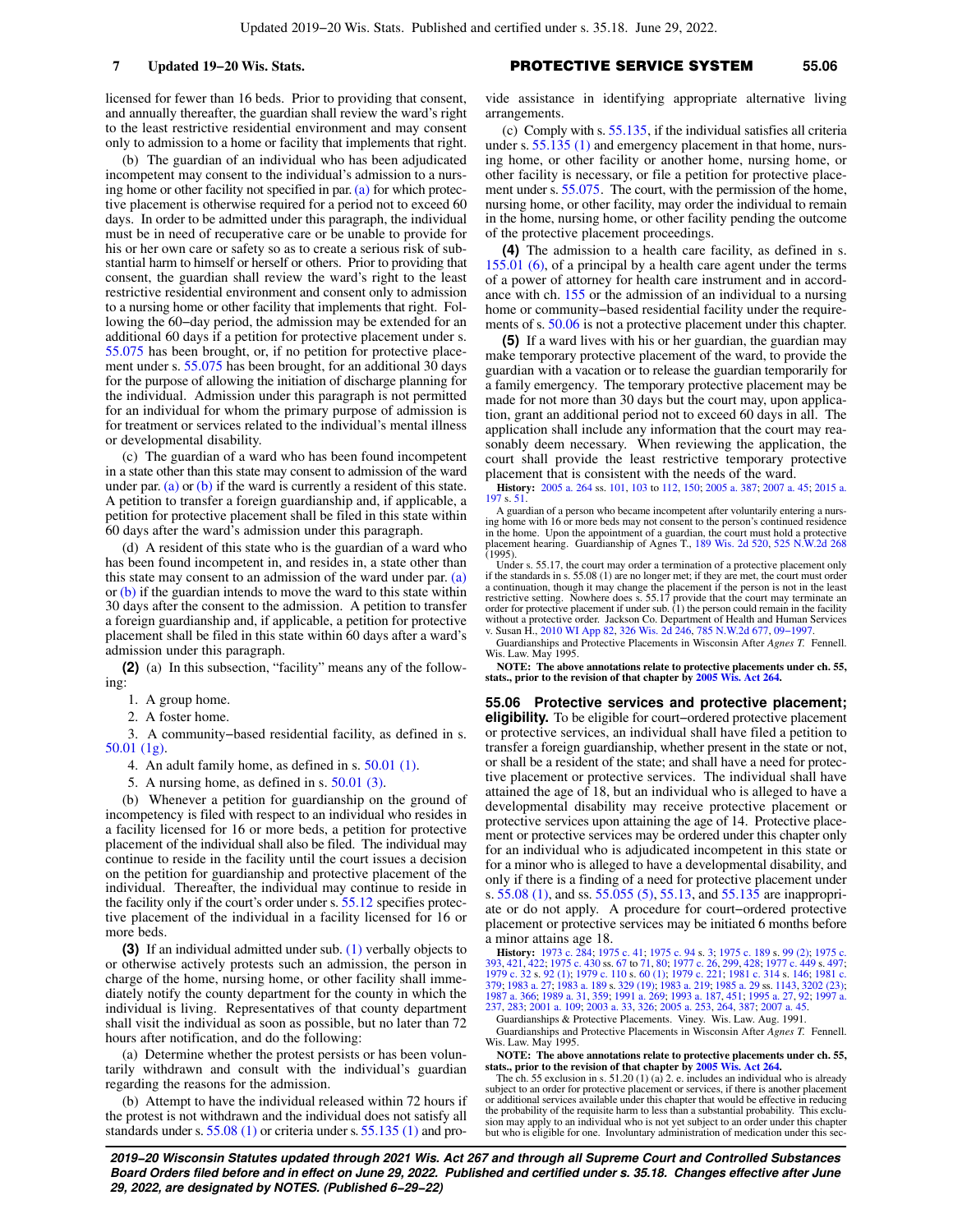# **55.06** PROTECTIVE SERVICE SYSTEM **Updated 19−20 Wis. Stats. 8**

tion may be one of the additional services that would satisfy this exclusion, if the guardian consents and depending on the individual's circumstances. Dane County v. Kelly M., [2011 WI App 69](https://docs.legis.wisconsin.gov/document/courts/2011%20WI%20App%2069), [333 Wis. 2d 719,](https://docs.legis.wisconsin.gov/document/courts/333%20Wis.%202d%20719) [798 N.W.2d 697](https://docs.legis.wisconsin.gov/document/courts/798%20N.W.2d%20697), [10−1486.](https://docs.legis.wisconsin.gov/document/wicourtofappeals/10-1486)

Rehabilitation is a necessary element of treatment under ch. 51. Because there are no techniques that can be employed to bring about rehabilitation from Alzheimer's disease, an individual with the disease cannot be rehabilitated. Accordingly, an Alzheimer's patient is not a proper subject for ch. 51 treatment. Fond du Lac County v. Helen E.F., [2012 WI 50,](https://docs.legis.wisconsin.gov/document/courts/2012%20WI%2050) [340 Wis. 2d 500](https://docs.legis.wisconsin.gov/document/courts/340%20Wis.%202d%20500), [814 N.W.2d 179](https://docs.legis.wisconsin.gov/document/courts/814%20N.W.2d%20179), [10−2061](https://docs.legis.wisconsin.gov/document/wisupremecourt/10-2061).

### **55.075 Protective services or protective placement; petition.** Except as provided in s. [971.14 \(6\) \(b\)](https://docs.legis.wisconsin.gov/document/statutes/971.14(6)(b)):

**(1)** WHO MAY PETITION. The department, the county department or an agency with which the county department contracts under s. [55.02 \(2\)](https://docs.legis.wisconsin.gov/document/statutes/55.02(2)), a guardian, or an interested person may file a petition for appointment of a guardian and for protective services or protective placement for an individual. The department shall provide for a schedule of reimbursement for the cost of the proceedings based upon the ability to pay of the proposed ward or individual to be protected.

**(2)** CONTENTS OF PETITION. (a) A petition shall allege that the individual meets the standards specified in s. [55.08 \(1\)](https://docs.legis.wisconsin.gov/document/statutes/55.08(1)) or [\(2\)](https://docs.legis.wisconsin.gov/document/statutes/55.08(2)) and state with particularity the factual basis for the allegations.

(b) The petition shall be based on personal knowledge of the individual alleged to need protective placement or protective services.

**(3)** PETITION FOR GUARDIANSHIP; REVIEW OF INCOMPETENCY. A petition for guardianship described in s.  $55.08$  (1) (b) or [\(2\) \(a\)](https://docs.legis.wisconsin.gov/document/statutes/55.08(2)(a)) shall be heard prior to ordering protective placement or protective services. If the individual is adjudicated incompetent in this state more than 12 months before the filing of an application for protective placement or protective services on his or her behalf, the court shall review the finding of incompetency.

**(4)** FEES AND COSTS OF PETITION. (a) The court shall award, from the assets of the individual sought to be protectively placed or protectively served, payment of the petitioner's reasonable attorney fees and costs, unless the court finds, after considering all of the following, that it would be inequitable to do so:

1. The petitioner's interest in the matter, including any conflict of interest that the petitioner may have had in pursuing the guardianship or protective placement or services.

2. The ability of the estate of the individual sought to be protectively placed or protectively served to pay the petitioner's reasonable attorney fees and costs.

3. Whether the petition was contested and, if so, the nature of the contest.

4. Whether the individual sought to be protectively placed or protectively served had executed a durable power of attorney for finances and property under ch. [244](https://docs.legis.wisconsin.gov/document/statutes/ch.%20244) or a power of attorney for health care under s. [155.05](https://docs.legis.wisconsin.gov/document/statutes/155.05) or had provided advance consent to nursing home admission or engaged in other advance planning to avoid protective placement or protective services.

5. Any other factors that the court considers to be relevant.

(b) If a person seeking to be the guardian of a proposed ward requests the assistance of a county department or an agency with which it contracts under s.  $55.02$  (2) in petitioning for guardianship or for protective services or protective placement, the assistance may be considered a service and may be charged for based upon the ability of the person to pay for the service.

**(5)** WHERE A PETITION MAY BE FILED; VENUE; COUNTY OF RESPONSIBILITY. (a) A petition under sub.  $(1)$  shall be filed in the county of residence of the individual to be protected, as determined under s. [51.40](https://docs.legis.wisconsin.gov/document/statutes/51.40) or by the individual's guardian or where the individual is physically present due to extraordinary circumstances including those specified under s. [51.22 \(4\)](https://docs.legis.wisconsin.gov/document/statutes/51.22(4)). If an individual has not received services under this chapter or ch. [46](https://docs.legis.wisconsin.gov/document/statutes/ch.%2046) or [51](https://docs.legis.wisconsin.gov/document/statutes/ch.%2051) or if an individual has received services under this chapter or ch. [46](https://docs.legis.wisconsin.gov/document/statutes/ch.%2046) or [51](https://docs.legis.wisconsin.gov/document/statutes/ch.%2051) that have been terminated and has established residence in a county other than that in which the individual resided when the services were received, the court may determine the individual's county of residence. The county of residence under this paragraph is the county of responsibility.

(b) The court in which a petition is first filed under par. [\(a\)](https://docs.legis.wisconsin.gov/document/statutes/55.075(5)(a)) shall determine venue. The court shall direct that proper notice be given to any potentially responsible or affected county. Proper notice is given to a potentially responsible or affected county if written notice of the proceeding is sent by certified mail to the county's clerk and corporation counsel. After all potentially responsible or affected counties and parties have been given an opportunity to be heard, the court shall determine that venue lies in the county in which the petition is filed under par. [\(a\)](https://docs.legis.wisconsin.gov/document/statutes/55.075(5)(a)) or in another county, as appropriate. If the court determines that venue lies in another county, the court shall order the entire record certified to the proper court. A court in which a subsequent petition is filed shall, upon being satisfied of an earlier filing in another court, summarily dismiss the subsequent petition.

(bm) The court in which a petition is first filed under par. [\(a\)](https://docs.legis.wisconsin.gov/document/statutes/55.075(5)(a)) shall determine venue. The court shall direct that proper notice be given to any potentially responsible or affected county. Proper notice is given to a potentially responsible or affected county if written notice of the proceeding is sent by certified mail to the county's clerk and corporation counsel. After all potentially responsible or affected counties and parties have been given an opportunity to be heard, the court shall determine that venue lies in the county in which the petition is filed under par. [\(a\)](https://docs.legis.wisconsin.gov/document/statutes/55.075(5)(a)) or in another county, as appropriate. If the court determines that venue lies in another county, the court shall order the entire record certified to the proper court. A court in which a subsequent petition is filed shall, upon being satisfied of an earlier filing in another court, summarily dismiss the subsequent petition. If any potentially responsible or affected county or party objects to the court's finding of venue, the court may refer the issue to the department for a determination of the county of residence under s. [51.40 \(2\)](https://docs.legis.wisconsin.gov/document/statutes/51.40(2)(g)) [\(g\)](https://docs.legis.wisconsin.gov/document/statutes/51.40(2)(g)) and may suspend ruling on the motion for change of venue until the determination under s.  $51.40(2)(g)$  is final.

**History:** [2005 a. 264](https://docs.legis.wisconsin.gov/document/acts/2005/264) ss. [114,](https://docs.legis.wisconsin.gov/document/acts/2005/264,%20s.%20114) [115](https://docs.legis.wisconsin.gov/document/acts/2005/264,%20s.%20115), [123](https://docs.legis.wisconsin.gov/document/acts/2005/264,%20s.%20123) to [126,](https://docs.legis.wisconsin.gov/document/acts/2005/264,%20s.%20126) [157](https://docs.legis.wisconsin.gov/document/acts/2005/264,%20s.%20157); [2005 a. 387](https://docs.legis.wisconsin.gov/document/acts/2005/387) ss. [110,](https://docs.legis.wisconsin.gov/document/acts/2005/387,%20s.%20110) [112](https://docs.legis.wisconsin.gov/document/acts/2005/387,%20s.%20112), [113](https://docs.legis.wisconsin.gov/document/acts/2005/387,%20s.%20113), [114](https://docs.legis.wisconsin.gov/document/acts/2005/387,%20s.%20114); [2007 a. 45](https://docs.legis.wisconsin.gov/document/acts/2007/45); [2007 a. 96](https://docs.legis.wisconsin.gov/document/acts/2007/96) s. [59;](https://docs.legis.wisconsin.gov/document/acts/2007/96,%20s.%2059) [2009 a. 319](https://docs.legis.wisconsin.gov/document/acts/2009/319).

**55.08 Protective services or protective placement: standards. (1)** PROTECTIVE PLACEMENT. A court may under s. [55.12](https://docs.legis.wisconsin.gov/document/statutes/55.12) order protective placement for an individual who meets all of the following standards:

(a) The individual has a primary need for residential care and custody.

(b) The individual is a minor who is not alleged to have a developmental disability and on whose behalf a petition for guardianship has been submitted, or is an adult who has been determined to be incompetent by a circuit court.

(c) As a result of developmental disability, degenerative brain disorder, serious and persistent mental illness, or other like incapacities, the individual is so totally incapable of providing for his or her own care or custody as to create a substantial risk of serious harm to himself or herself or others. Serious harm may be evidenced by overt acts or acts of omission.

(d) The individual has a disability that is permanent or likely to be permanent.

**(2)** PROTECTIVE SERVICES. A court may under s. [55.12](https://docs.legis.wisconsin.gov/document/statutes/55.12) order protective services for an individual who meets all of the following standards:

(a) The individual has been determined to be incompetent by a circuit court or is a minor who is alleged to have a developmental disability and on whose behalf a petition for a guardianship has been submitted.

(b) As a result of developmental disability, degenerative brain disorder, serious and persistent mental illness, or other like incapacities, the individual will incur a substantial risk of physical harm or deterioration or will present a substantial risk of physical harm to others if protective services are not provided.

**History:** [2005 a. 264](https://docs.legis.wisconsin.gov/document/acts/2005/264) ss. [119](https://docs.legis.wisconsin.gov/document/acts/2005/264,%20s.%20119) to [122,](https://docs.legis.wisconsin.gov/document/acts/2005/264,%20s.%20122) [158;](https://docs.legis.wisconsin.gov/document/acts/2005/264,%20s.%20158) [2005 a. 387](https://docs.legis.wisconsin.gov/document/acts/2005/387) s. [111;](https://docs.legis.wisconsin.gov/document/acts/2005/387,%20s.%20111) [2005 a. 388](https://docs.legis.wisconsin.gov/document/acts/2005/388) s. [164](https://docs.legis.wisconsin.gov/document/acts/2005/388,%20s.%20164); 200

Under s. 55.17, the court may order a termination of a protective placement only if the standards in sub. (1) are no longer met; if they are met, the court must order a continuation, though it may change the placement if the person is not in the least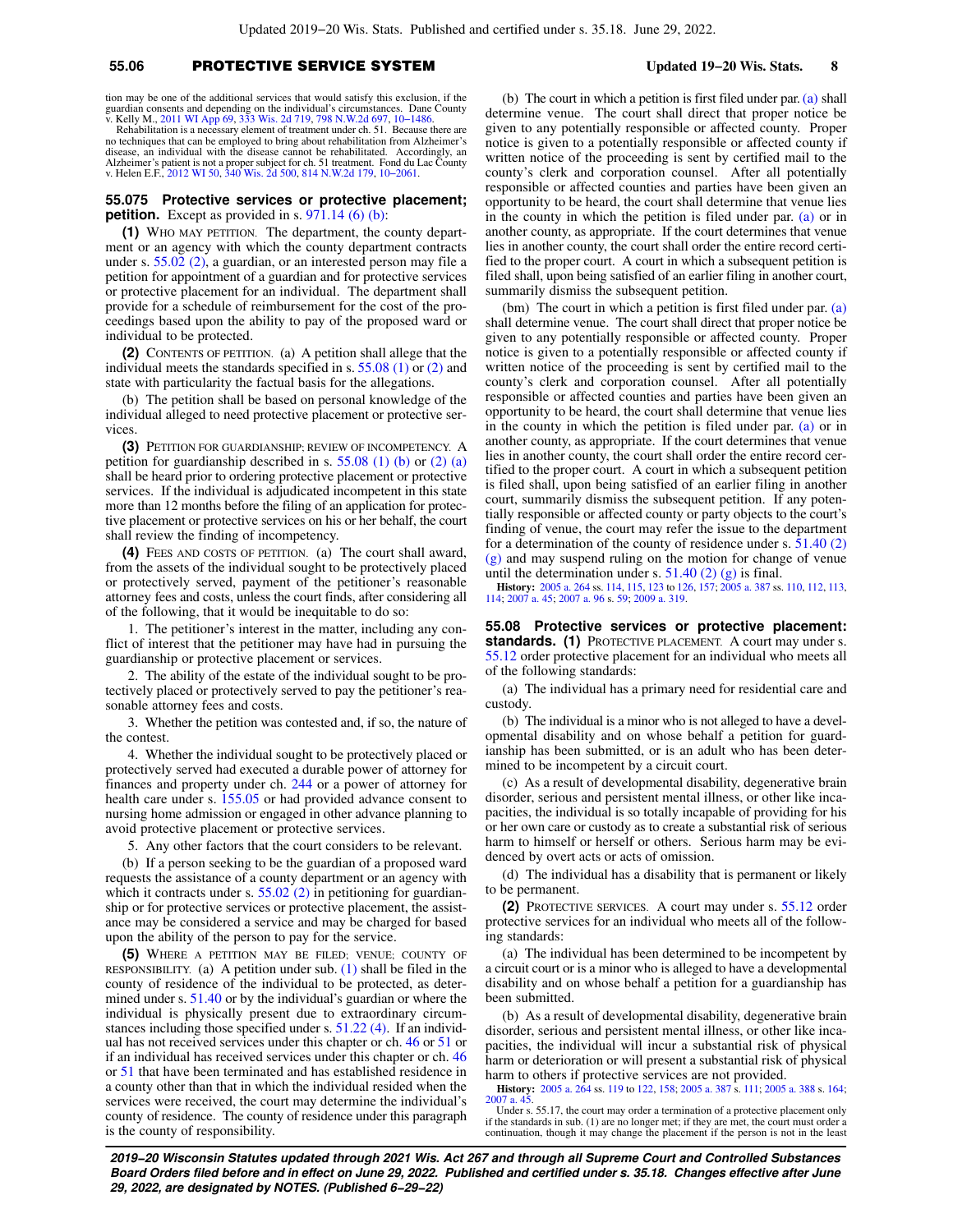restrictive setting. Nowhere does s. 55.17 provide that the court may terminate an<br>order for protective placement if under s. 55.055 (1) the person could remain in the<br>facility without a protective order. Jackson Co. Depar Services v. Susan H., [2010 WI App 82,](https://docs.legis.wisconsin.gov/document/courts/2010%20WI%20App%2082) [326 Wis. 2d 246,](https://docs.legis.wisconsin.gov/document/courts/326%20Wis.%202d%20246) [785 N.W.2d 677](https://docs.legis.wisconsin.gov/document/courts/785%20N.W.2d%20677), [09−1997](https://docs.legis.wisconsin.gov/document/wicourtofappeals/09-1997).

"Care" in sub. (1) (c) means that the person's incapacity to provide for his or her daily needs creates a substantial risk of serious harm to the person or others. The only reasonable construction of the "custody" alternative in sub. (1) (c) is that the person<br>cannot provide for himself or herself the protection from abuse, financial exploita-<br>tion, neglect, and self-neglect that the control [82,](https://docs.legis.wisconsin.gov/document/courts/2010%20WI%20App%2082) [326 Wis. 2d 246](https://docs.legis.wisconsin.gov/document/courts/326%20Wis.%202d%20246), [785 N.W.2d 677](https://docs.legis.wisconsin.gov/document/courts/785%20N.W.2d%20677), [09−1997](https://docs.legis.wisconsin.gov/document/wicourtofappeals/09-1997).

**55.09 Notice of petition and hearing for protective services or placement. (1)** NOTICE TO INDIVIDUAL. Notice of a petition for protective placement or protective services shall be served upon the individual sought to be protected, by personal service, at least 10 days before the time set for a hearing. The person serving the notice shall inform the individual sought to be protected of the complete contents of the notice and shall return a certificate to the circuit judge verifying that the petition has been delivered and notice given. The notice shall include the names of all petitioners.

**(2)** OTHER NOTICE REQUIRED. In addition to the notice required under sub. [\(1\)](https://docs.legis.wisconsin.gov/document/statutes/55.09(1)), notice shall be served, personally or by mail, at least 10 days before the time set for a hearing, upon all of the following:

(a) The guardian ad litem, legal counsel, and guardian, if any, of the individual sought to be protected.

(b) The agent under an activated power of attorney for health care, if any, of the individual sought to be protected.

(c) The presumptive adult heirs, if any, of the individual sought to be protected.

(d) Other persons who have physical custody of the individual sought to be protected whose names and addresses are known to the petitioner or can with reasonable diligence be ascertained.

(e) The county department.

(f) Any governmental or private body or group from whom the individual sought to be protected is known to be receiving aid.

(g) Any other persons or entities that the court may require.

(h) The department, if the individual sought to be protected may be placed in a center for the developmentally disabled.

(i) The county department that is participating in the program under s. [46.278](https://docs.legis.wisconsin.gov/document/statutes/46.278) of the county of residence of the individual sought to be protected, if the individual has a developmental disability and may be placed in an intermediate facility or a nursing facility, except that, for an individual sought to be protected to whom s. [46.279 \(4m\)](https://docs.legis.wisconsin.gov/document/statutes/46.279(4m)) applies, this notice shall instead be served on the department.

**(3)** NOTICE OF PETITION FOR INVOLUNTARY ADMINISTRATION OF PSYCHOTROPIC MEDICATION. Notice of a petition under s. [55.14](https://docs.legis.wisconsin.gov/document/statutes/55.14) shall be served personally or by mail upon the corporation counsel and county department.

**History:** [2005 a. 264](https://docs.legis.wisconsin.gov/document/acts/2005/264) ss. [127,](https://docs.legis.wisconsin.gov/document/acts/2005/264,%20s.%20127) [159;](https://docs.legis.wisconsin.gov/document/acts/2005/264,%20s.%20159) [2005 a. 387](https://docs.legis.wisconsin.gov/document/acts/2005/387) s. [115;](https://docs.legis.wisconsin.gov/document/acts/2005/387,%20s.%20115) [2007 a. 45.](https://docs.legis.wisconsin.gov/document/acts/2007/45)

**55.10 Hearing on petition for protective services or protective placement.** (1) TIME LIMITS. A petition for protective placement or protective services shall be heard within 60 days after it is filed unless an extension of this time is requested by the petitioner, the individual sought to be protected or the individual's guardian ad litem, or the county department, in which case the court may extend the date for hearing by up to 45 days. If an individual under s. [50.06 \(3\)](https://docs.legis.wisconsin.gov/document/statutes/50.06(3)) alleges that another individual is making a health care decision under s.  $50.06(5)(a)$  that is not in the best interests of the incapacitated individual or if the incapacitated individual verbally objects to or otherwise actively protests the admission, the petition shall be heard as soon as possible within the 60−day period.

**(2)** ATTENDANCE. The petitioner shall ensure that the individual sought to be protected attends the hearing on the petition unless, after a personal interview, the guardian ad litem waives the attendance and so certifies in writing to the court the specific reasons why the individual is unable to attend. In determining

whether to waive attendance by the individual, the guardian ad litem shall consider the ability of the individual to understand and meaningfully participate, the effect of the individual's attendance on his or her physical or psychological health in relation to the importance of the proceeding, and the individual's expressed desires. If the individual is unable to attend a hearing only because of residency in a nursing home or other facility, physical inaccessibility, or lack of transportation, the court shall, if requested by the individual, the individual's guardian ad litem, the individual's counsel, or other interested person, hold the hearing in a place where the individual is able to attend.

**(3)** HEARING TO BE OPEN. The hearing shall be open, unless the individual sought to be protected, or his or her attorney acting with the consent of the individual sought to be protected, requests that it be closed. If the hearing is closed, only persons in interest, including representatives of providers of service and their attorneys and witnesses, may be present.

**(4)** RIGHTS. Sections [54.42](https://docs.legis.wisconsin.gov/document/statutes/54.42), [54.44,](https://docs.legis.wisconsin.gov/document/statutes/54.44) and [54.46](https://docs.legis.wisconsin.gov/document/statutes/54.46) and the following provisions apply to all hearings under this chapter except transfers of placement under s. [55.15](https://docs.legis.wisconsin.gov/document/statutes/55.15) and summary hearings under ss. [55.18 \(3\) \(d\)](https://docs.legis.wisconsin.gov/document/statutes/55.18(3)(d)) and [55.19 \(3\) \(d\)](https://docs.legis.wisconsin.gov/document/statutes/55.19(3)(d)):

(a) *Counsel.* The individual sought to be protected has the right to counsel whether or not the individual is present at the hearing on the petition. The court shall require representation by full legal counsel whenever the petition alleges that the individual is not competent to refuse psychotropic medication under s. [55.14,](https://docs.legis.wisconsin.gov/document/statutes/55.14) the individual sought to be protected requested such representation at least 72 hours before the hearing, the guardian ad litem or any other person states that the individual sought to be protected is opposed to the petition, or the court determines that the interests of justice require it. If the individual sought to be protected or any other person on his or her behalf requests but is unable to obtain legal counsel, the court shall refer the individual to the state public defender as provided under s. [55.105](https://docs.legis.wisconsin.gov/document/statutes/55.105) for appointment of legal counsel. If the individual sought to be protected is represented by counsel appointed under s. [977.08](https://docs.legis.wisconsin.gov/document/statutes/977.08) in a proceeding for the appointment of a guardian under ch. [54,](https://docs.legis.wisconsin.gov/document/statutes/ch.%2054) the court shall order the counsel appointed under s. [977.08](https://docs.legis.wisconsin.gov/document/statutes/977.08) to represent under this section the individual sought to be protected.

(b) *Guardian ad litem; costs.* The court shall in all cases require the appointment of an attorney as guardian ad litem in accordance with s. [757.48 \(1\)](https://docs.legis.wisconsin.gov/document/statutes/757.48(1)). The responsibilities and duties of a guardian ad litem on behalf of a proposed ward or individual who is alleged incompetent specified in s. [54.40](https://docs.legis.wisconsin.gov/document/statutes/54.40) apply to a guardian ad litem appointed in a proceeding for protective services or protective placement on behalf of an individual sought to be protected. If a guardian has been appointed for an individual who is the subject of a petition for court−ordered protective placement or protective services, the guardian ad litem shall interview the guardian. The guardian ad litem shall be present at all hearings under this chapter if the individual sought to be protected does not have full legal counsel. The court may, however, excuse a personal appearance by a guardian ad litem based on information contained in a written report by the guardian ad litem to the court. If the individual sought to be protected is an adult who is indigent, the county shall be liable for any fees due the guardian ad litem. If the individual sought to be protected is a minor, the minor's parents or the county in which the hearing is held shall be liable for any fees due the guardian ad litem as provided in s. [48.235 \(8\).](https://docs.legis.wisconsin.gov/document/statutes/48.235(8))

(c) *Trial by jury; right to cross examine witnesses.* The individual sought to be protected has the right to a trial by a jury if demanded by the individual sought to be protected or his or her attorney or guardian ad litem. The number of jurors shall be deter-mined under s. [756.06 \(2\) \(b\)](https://docs.legis.wisconsin.gov/document/statutes/756.06(2)(b)). The individual sought to be protected, and the individual's attorney and guardian ad litem have the right to present and cross−examine witnesses, including any person making an evaluation or review under s. [55.11](https://docs.legis.wisconsin.gov/document/statutes/55.11).

(d) *Standard of proof.* Before protective placement or protective services may be ordered under s. [55.12,](https://docs.legis.wisconsin.gov/document/statutes/55.12) the court or jury

**2019−20 Wisconsin Statutes updated through 2021 Wis. Act 267 and through all Supreme Court and Controlled Substances Board Orders filed before and in effect on June 29, 2022. Published and certified under s. 35.18. Changes effective after June 29, 2022, are designated by NOTES. (Published 6−29−22)**

# **9 Updated 19−20 Wis. Stats. PROTECTIVE SERVICE SYSTEM** 55.10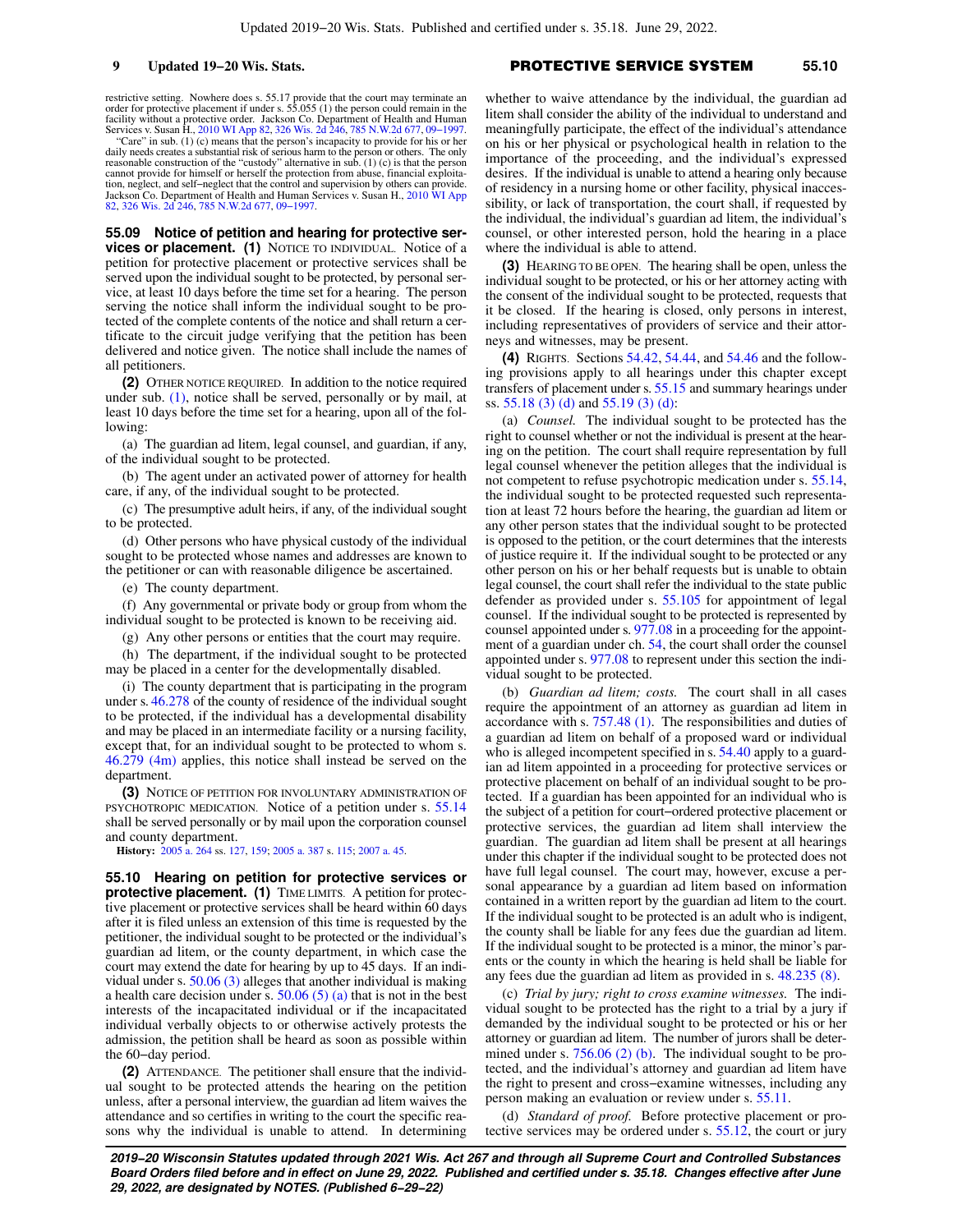# **55.10** PROTECTIVE SERVICE SYSTEM **Updated 19−20 Wis. Stats. 10**

must find by clear and convincing evidence that the individual to be protected is in need of protective placement because he or she meets all of the standards under s. [55.08 \(1\)](https://docs.legis.wisconsin.gov/document/statutes/55.08(1)) or is in need of protective services because he or she meets all of the standards under s. [55.08 \(2\).](https://docs.legis.wisconsin.gov/document/statutes/55.08(2))

(e) *Independent evaluation.* The individual sought to be protected has the right to secure an independent evaluation as provided in s. [55.11 \(2\)](https://docs.legis.wisconsin.gov/document/statutes/55.11(2)).

**History:** [2005 a. 264](https://docs.legis.wisconsin.gov/document/acts/2005/264) ss. [128,](https://docs.legis.wisconsin.gov/document/acts/2005/264,%20s.%20128) [129,](https://docs.legis.wisconsin.gov/document/acts/2005/264,%20s.%20129) [130,](https://docs.legis.wisconsin.gov/document/acts/2005/264,%20s.%20130) [160;](https://docs.legis.wisconsin.gov/document/acts/2005/264,%20s.%20160) [2005 a. 387](https://docs.legis.wisconsin.gov/document/acts/2005/387) s. [116](https://docs.legis.wisconsin.gov/document/acts/2005/387,%20s.%20116); [2007 a. 20,](https://docs.legis.wisconsin.gov/document/acts/2007/20) [45](https://docs.legis.wisconsin.gov/document/acts/2007/45); [2009 a. 180.](https://docs.legis.wisconsin.gov/document/acts/2009/180)

The statutory provisions for an interested person's formal participation in guardianship and protective placement hearings are specific and limited. No statute provides for interested persons to demand a trial, present evidence, or raise evidentiary objections. A court could consider such participation helpful and, in its discretion, could allow an interested person to participate to the extent it considers appropri-ate. Coston v. Joseph P., [222 Wis. 2d 1,](https://docs.legis.wisconsin.gov/document/courts/222%20Wis.%202d%201) [586 N.W.2d 52](https://docs.legis.wisconsin.gov/document/courts/586%20N.W.2d%2052) (Ct. App. 1998), [97−1210](https://docs.legis.wisconsin.gov/document/wicourtofappeals/97-1210).

Section 907.03 does not allow the proponent of an expert to use the expert solely<br>as a conduit for the hearsay opinions of others. While in a civil proceeding there is<br>no independent right to confront and cross–examine exp and federal constitutions, procedures used to appoint a guardian and protectively place an individual must conform to the essentials of due process. Walworth County v. Therese B., [2003 WI App 223](https://docs.legis.wisconsin.gov/document/courts/2003%20WI%20App%20223), [267 Wis. 2d 310,](https://docs.legis.wisconsin.gov/document/courts/267%20Wis.%202d%20310) [671 N.W.2d 377](https://docs.legis.wisconsin.gov/document/courts/671%20N.W.2d%20377), [03−0967](https://docs.legis.wisconsin.gov/document/wicourtofappeals/03-0967).

**NOTE: The above annotations relate to protective placements under ch. 55, stats., prior to the revision of that chapter by [2005 Wis. Act 264.](https://docs.legis.wisconsin.gov/document/acts/2005/264)**

It would be unreasonable to not permit a forfeiture of the right to attend the hearing regardless of the respondent's conduct. The right may be forfeited if after having been warned by the judge that he or she will be removed if he or she continues the disruptive behavior, the respondent nevertheless insists on conducting himself or her-self in a manner so disorderly, disruptive, and disrespectful of the court that the hearing cannot be carried on with him or her in the courtroom. Jefferson County v. Joseph S., [2010 WI App 160,](https://docs.legis.wisconsin.gov/document/courts/2010%20WI%20App%20160) [330 Wis. 2d 737](https://docs.legis.wisconsin.gov/document/courts/330%20Wis.%202d%20737), [795 N.W.2d 450,](https://docs.legis.wisconsin.gov/document/courts/795%20N.W.2d%20450) [09−0804](https://docs.legis.wisconsin.gov/document/wicourtofappeals/09-0804).

**55.105 Appointment of counsel. (1)** In any situation under this chapter in which an adult individual has a right to be represented by legal counsel, the individual shall be referred as soon as practicable to the state public defender, who shall appoint counsel for the individual under s. [977.08](https://docs.legis.wisconsin.gov/document/statutes/977.08) without a determination of indigency.

**(2)** In any situation under this chapter in which a minor has a right to be represented by legal counsel, legal counsel for the minor shall be appointed as provided in s. [48.23 \(4\).](https://docs.legis.wisconsin.gov/document/statutes/48.23(4))

**(3)** Notwithstanding subs. [\(1\)](https://docs.legis.wisconsin.gov/document/statutes/55.105(1)) and [\(2\)](https://docs.legis.wisconsin.gov/document/statutes/55.105(2)), an individual subject to proceedings under this chapter is entitled to retain counsel of his or her own choosing at his or her own expense.

**History:** [2007 a. 20.](https://docs.legis.wisconsin.gov/document/acts/2007/20)

**55.107 Reimbursement of counsel provided by the state.** (1) At or after the conclusion of a proceeding under this chapter in which the state public defender has provided legal counsel for an adult individual, the court may inquire as to the individual's ability to reimburse the state for the costs of representation. If the court determines that the individual is able to make reimbursement for all or part of the costs of representation, the court may order the individual to reimburse the state an amount not to exceed the maximum amount established by the public defender board under s. [977.075 \(4\).](https://docs.legis.wisconsin.gov/document/statutes/977.075(4)) Upon the court's request, the state public defender shall conduct a determination of indigency under s. [977.07](https://docs.legis.wisconsin.gov/document/statutes/977.07) and report the results of the determination to the court.

**(2)** Reimbursement ordered under this section shall be made to the clerk of courts of the county where the proceedings took place. The clerk of courts shall transmit payments under this section to the county treasurer, who shall deposit 25 percent of the payment amount in the county treasury and transmit the remainder to the secretary of administration. Payments transmitted to the secretary of administration shall be deposited in the general fund and credited to the appropriation account under s. [20.550 \(1\) \(L\).](https://docs.legis.wisconsin.gov/document/statutes/20.550(1)(L))

**(3)** By January 31st of each year, the clerk of courts for each county shall report to the state public defender the total amount of reimbursements ordered under sub. [\(1\)](https://docs.legis.wisconsin.gov/document/statutes/55.107(1)) in the previous calendar year and the total amount of reimbursements paid to the clerk under sub.  $(2)$  in the previous year.

**History:** [2007 a. 20.](https://docs.legis.wisconsin.gov/document/acts/2007/20)

**55.11 Comprehensive evaluation; recommendations; statements. (1)** Before ordering protective placement or protective services for any individual, the court shall require a comprehensive evaluation of the individual sought to be protected, if such an evaluation has not already been made. The court may utilize available multidisciplinary resources in the community in determining the need for protective placement or protective services. The county department or an agency with which it contracts under s. [55.02 \(2\)](https://docs.legis.wisconsin.gov/document/statutes/55.02(2)) shall cooperate with the court in securing available resources. The court or the cooperating agency obtaining the evaluation shall request appropriate information which shall include at least the following:

(a) The address of the place where the individual is residing and the person or agency who is providing services at present, if any.

(b) A resume of any professional treatment and services provided to the individual by the department or agency in connection with the problem creating the need for protective placement or protective services.

(c) A medical, psychological, social, vocational, and educational evaluation and review, if necessary, and any recommendations for or against maintenance of partial legal rights as provided in s. [54.25 \(2\)](https://docs.legis.wisconsin.gov/document/statutes/54.25(2)). The evaluation and review shall include recommendations for the individual's placement that are consistent with the requirements of s.  $55.12$  (3), [\(4\),](https://docs.legis.wisconsin.gov/document/statutes/55.12(4)) and [\(5\)](https://docs.legis.wisconsin.gov/document/statutes/55.12(5)).

**(2)** If requested by the individual sought to be protected, or anyone on the individual's behalf, the individual sought to be protected has the right at his or her own expense, or, if indigent, at the expense of the county where the petition is filed, to secure an independent comprehensive evaluation, if an independent comprehensive evaluation has not already been made. The individual, or anyone on the individual's behalf, may present a report of this independent comprehensive evaluation or the evaluator's personal testimony as evidence at the hearing.

**(3)** A copy of the comprehensive evaluation and any independent comprehensive evaluation shall be provided to the individual's guardian, agent under any activated health care power of attorney, and guardian ad litem, and to the individual or the individual's attorney at least 96 hours in advance of the hearing to determine protective placement or protective services.

**(4)** Where applicable by reason of the particular disability, the county department or an agency with which it contracts under s. [55.02 \(2\)](https://docs.legis.wisconsin.gov/document/statutes/55.02(2)) that has responsibility where the individual has legal residence shall make a recommendation for protective placement or protective services.

**(5)** If the court is considering protective placement of the individual in a center for the developmentally disabled, the court shall request a statement or testimony from the department regarding whether the protective placement is appropriate for the individual's needs and whether it is consistent with the purpose of the center under s. [51.06 \(1\).](https://docs.legis.wisconsin.gov/document/statutes/51.06(1))

**(6)** If the individual has a developmental disability and the court is considering protective placement of the individual in an intermediate facility or a nursing facility, the court shall request a statement or testimony from the county department of the individual's county of residence that is participating in the program under s. [46.278](https://docs.legis.wisconsin.gov/document/statutes/46.278) as to whether the individual's needs could be met in a noninstitutional setting, except that, if s. [46.279 \(4m\)](https://docs.legis.wisconsin.gov/document/statutes/46.279(4m)) applies to the individual, the court shall request the statement or testimony from the department, rather than the county department.

**History:** [2005 a. 264](https://docs.legis.wisconsin.gov/document/acts/2005/264) ss. [131](https://docs.legis.wisconsin.gov/document/acts/2005/264,%20s.%20131) to [134](https://docs.legis.wisconsin.gov/document/acts/2005/264,%20s.%20134), [161](https://docs.legis.wisconsin.gov/document/acts/2005/264,%20s.%20161); [2005 a. 387](https://docs.legis.wisconsin.gov/document/acts/2005/387) s. [117](https://docs.legis.wisconsin.gov/document/acts/2005/387,%20s.%20117); [2007 a. 45.](https://docs.legis.wisconsin.gov/document/acts/2007/45)

A proposed ward's rightful refusal to participate in a court−ordered evaluation will not obstruct a guardianship and protective placement proceeding. Due process requires that the examining professional, when confronted with an uncooperative individual, engage in an independent review of all records that are available. Due<br>process prevents the examining professional from regurgitating the opinions of other<br>physicians and psychologists, without independently co ions are based upon. Walworth County v. Therese B., [2003 WI App 223,](https://docs.legis.wisconsin.gov/document/courts/2003%20WI%20App%20223) [267 Wis.](https://docs.legis.wisconsin.gov/document/courts/267%20Wis.%202d%20310) [2d 310](https://docs.legis.wisconsin.gov/document/courts/267%20Wis.%202d%20310), [671 N.W.2d 377,](https://docs.legis.wisconsin.gov/document/courts/671%20N.W.2d%20377) [03−0967](https://docs.legis.wisconsin.gov/document/wicourtofappeals/03-0967).

**NOTE: The above annotation relates to protective placements under ch. 55, stats., prior to the revision of that chapter by [2005 Wis. Act 264.](https://docs.legis.wisconsin.gov/document/acts/2005/264)**

**55.12 Order for protective services or protective placement.** (1) When ordering protective placement under the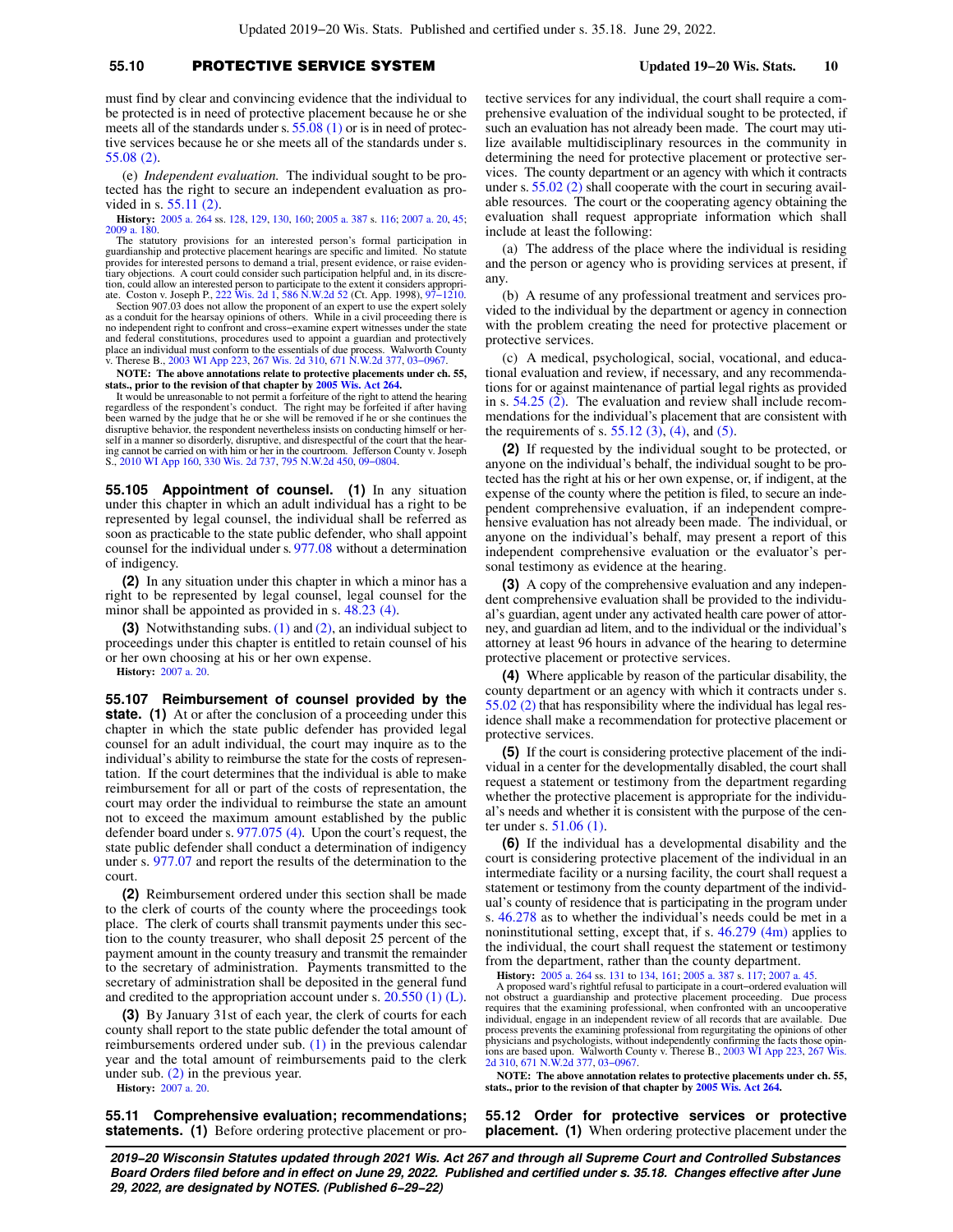standards specified in s. [55.08 \(1\)](https://docs.legis.wisconsin.gov/document/statutes/55.08(1)) or protective services under the standards specified in s. [55.08 \(2\)](https://docs.legis.wisconsin.gov/document/statutes/55.08(2)), the court, on the basis of the evaluation and other relevant evidence, shall order the county department or agency with which it contracts under s. [55.02 \(2\)](https://docs.legis.wisconsin.gov/document/statutes/55.02(2)) to provide protective placement or protective services to the individual.

**(2)** Subject to s. [46.279,](https://docs.legis.wisconsin.gov/document/statutes/46.279) protective placement may be made to nursing homes, public medical institutions, centers for the developmentally disabled under the requirements of s. [51.06 \(3\)](https://docs.legis.wisconsin.gov/document/statutes/51.06(3)), foster care services or other home placements, or to other appropriate facilities, but may not be made to units for the acutely mentally ill. An individual who is subject to an order for protective placement or protective services may be detained on an emergency basis under s. [51.15](https://docs.legis.wisconsin.gov/document/statutes/51.15) or involuntarily committed under s. [51.20](https://docs.legis.wisconsin.gov/document/statutes/51.20) or may be voluntarily admitted to a treatment facility for inpatient care under s. [51.10 \(8\).](https://docs.legis.wisconsin.gov/document/statutes/51.10(8)) No individual who is subject to an order for protective placement or services may be involuntarily transferred to, detained in, or committed to a treatment facility for care except under s. [51.15](https://docs.legis.wisconsin.gov/document/statutes/51.15) or [51.20](https://docs.legis.wisconsin.gov/document/statutes/51.20). Protective placement in a locked unit shall require a specific finding of the court as to the need for the action.

**(3)** Protective placement or protective services provided by a county department or an agency with which it contracts under s. [55.02 \(2\)](https://docs.legis.wisconsin.gov/document/statutes/55.02(2)) are subject to s. [46.279](https://docs.legis.wisconsin.gov/document/statutes/46.279) and shall be provided in the least restrictive environment and in the least restrictive manner consistent with the needs of the individual to be protected and with the resources of the county department.

**(4)** Factors that a county department shall consider in providing protective placement or protective services shall include the needs of the individual to be protected for health, social, or rehabilitative services; the level of supervision needed; the reasonableness of the placement or services given the cost and the actual benefits in the level of functioning to be realized by the individual; the limits of available state and federal funds and of county funds required to be appropriated to match state funds; and the reasonableness of the protective placement or protective services given the number or projected number of individuals who will need protective placement or protective services and given the limited funds available.

**(5)** Except as provided in s. [49.45 \(30m\),](https://docs.legis.wisconsin.gov/document/statutes/49.45(30m)) the county may not be required to provide funding, in addition to its funds that are required to be appropriated to match state funds, in order to provide protective placement or protective services to an individual. Protective placement under this section does not replace commitment of an individual in need of acute psychiatric treatment under s. [51.20](https://docs.legis.wisconsin.gov/document/statutes/51.20) or [51.45 \(13\)](https://docs.legis.wisconsin.gov/document/statutes/51.45(13)).

**(6)** If the county department or agency with which it contracts under s. [55.02 \(2\)](https://docs.legis.wisconsin.gov/document/statutes/55.02(2)) proposes to provide protective placement to an individual who has a developmental disability in an intermediate facility or a nursing facility under an order under this section, the county department or agency, or, if s.  $46.279$  (4m) applies to the individual, the department or the department's contractor shall develop a plan under s. [46.279 \(4\)](https://docs.legis.wisconsin.gov/document/statutes/46.279(4)) and furnish the plan to the county department or agency and to the individual's guardian. The county department or agency with which it contracts under s. [55.02 \(2\)](https://docs.legis.wisconsin.gov/document/statutes/55.02(2)) shall provide protective placement to the individual in a noninstitutional community setting in accord with the plan unless the court finds that protective placement in the intermediate facility or nursing facility is the most integrated setting, as defined in s.  $46.279$  (1) (bm), that is appropriate to the needs of the individual, taking into account information presented by all affected parties.

**(7)** If an individual to be protectively placed is a resident of a facility licensed for 16 or more beds, the court may consider whether moving the individual would create a serious risk of harm to that individual.

**(8)** The court may order protective services as an alternative to protective placement.

### **11 Updated 19−20 Wis. Stats.** PROTECTIVE SERVICE SYSTEM **55.12**

**(9)** The court may order psychotropic medication as a protective service only as provided in s. [55.14](https://docs.legis.wisconsin.gov/document/statutes/55.14).

**(10)** (a) If a court orders protective services or protective placement of an individual under this section and if an order has not been made under s.  $54.10(3)$  (f) for the individual, the court shall determine if, under 18 USC  $922$  (g) (4), the individual is prohibited from possessing a firearm. If the individual is prohibited, the court shall order the individual not to possess a firearm, order the seizure of any firearm owned by the individual, and inform the individual of the requirements and penalties under s. [941.29](https://docs.legis.wisconsin.gov/document/statutes/941.29).

(b) 1. If a court orders under par. [\(a\)](https://docs.legis.wisconsin.gov/document/statutes/55.12(10)(a)) an individual not to possess a firearm, the individual may petition that court or the court in the county where the individual resides to cancel the order.

2. The court considering the petition under subd. [1.](https://docs.legis.wisconsin.gov/document/statutes/55.12(10)(b)1.) shall grant the petition if the court determines that the circumstances regarding the protective services or protective placement order under this section and the individual's record and reputation indicate that the individual is not likely to act in a manner dangerous to public safety and that the granting of the petition would not be contrary to public interest.

3. If the court grants the petition under subd. [2.,](https://docs.legis.wisconsin.gov/document/statutes/55.12(10)(b)2.) the court shall cancel the order under par. [\(a\)](https://docs.legis.wisconsin.gov/document/statutes/55.12(10)(a)) and order the return of any firearm ordered seized under par. [\(a\)](https://docs.legis.wisconsin.gov/document/statutes/55.12(10)(a)).

(c) In lieu of ordering the seizure under par. [\(a\)](https://docs.legis.wisconsin.gov/document/statutes/55.12(10)(a)), the court may designate a person to store the firearm until the order under par. [\(a\)](https://docs.legis.wisconsin.gov/document/statutes/55.12(10)(a)) is canceled under par. [\(b\) 3.](https://docs.legis.wisconsin.gov/document/statutes/55.12(10)(b)3.)

(d) If the court orders under par.  $(a)$  an individual not to possess a firearm or cancels under par. [\(b\) 3.](https://docs.legis.wisconsin.gov/document/statutes/55.12(10)(b)3.) an order issued under par. [\(a\),](https://docs.legis.wisconsin.gov/document/statutes/55.12(10)(a)) the court clerk shall notify the department of justice of the order or cancellation and provide any information identifying the individual that is necessary to permit an accurate firearms restrictions record search under s. [175.35 \(2g\) \(c\),](https://docs.legis.wisconsin.gov/document/statutes/175.35(2g)(c)) a background check under s.  $175.60$  (9g) (a), or an accurate response under s.  $165.63$ . No other information from the individual's court records may be disclosed to the department of justice except by order of the court. The department of justice may disclose information provided under this paragraph only to respond to a request under s. [165.63,](https://docs.legis.wisconsin.gov/document/statutes/165.63) as part of a firearms restrictions record search under s. [175.35 \(2g\)](https://docs.legis.wisconsin.gov/document/statutes/175.35(2g)(c)) [\(c\)](https://docs.legis.wisconsin.gov/document/statutes/175.35(2g)(c)), under rules the department of justice promulgates under s. [175.35 \(2g\) \(d\)](https://docs.legis.wisconsin.gov/document/statutes/175.35(2g)(d)), or as part of a background check under s. [175.60](https://docs.legis.wisconsin.gov/document/statutes/175.60(9g)(a)) [\(9g\) \(a\)](https://docs.legis.wisconsin.gov/document/statutes/175.60(9g)(a)).

**History:** [2005 a. 264](https://docs.legis.wisconsin.gov/document/acts/2005/264) ss. [135](https://docs.legis.wisconsin.gov/document/acts/2005/264,%20s.%20135), [162;](https://docs.legis.wisconsin.gov/document/acts/2005/264,%20s.%20162) [2007 a. 45](https://docs.legis.wisconsin.gov/document/acts/2007/45); [2009 a. 258](https://docs.legis.wisconsin.gov/document/acts/2009/258); [2013 a. 168](https://docs.legis.wisconsin.gov/document/acts/2013/168) s. [21](https://docs.legis.wisconsin.gov/document/acts/2013/168,%20s.%2021); [2013](https://docs.legis.wisconsin.gov/document/acts/2013/223) [a. 223](https://docs.legis.wisconsin.gov/document/acts/2013/223).

A county's duty under s. 55.06 (9) (a) [now sub. (1)] to provide the least restrictive environment is not limited according to funds available through state and federal funds and those that the county appropriates as matching funds. Protective Placement of D.E.R., [155 Wis. 2d 240](https://docs.legis.wisconsin.gov/document/courts/155%20Wis.%202d%20240), [455 N.W.2d 239](https://docs.legis.wisconsin.gov/document/courts/455%20N.W.2d%20239) (1990).

A court may order an agency to do planning and implementation work necessary to fulfill the obligation to order placement conforming to s. 55.06 (9) (a) [now sub. (1)] and s. 51.61 (1) (e). In Matter of J.G.S., [159 Wis. 2d 685,](https://docs.legis.wisconsin.gov/document/courts/159%20Wis.%202d%20685) [465 N.W.2d 227](https://docs.legis.wisconsin.gov/document/courts/465%20N.W.2d%20227) (Ct. App. 1990).

In protective placements under s. 55.06 (9) (a) [now sub. (1)], counties must make an affirmative showing of a good faith, reasonable effort to find an appropriate placement and to secure funding to pay for an appropriate placement. Counties bear the burden of showing whether funds are available and whether appropriate placements may be developed within the limits of required funds. Dunn County v. Judy K., [2002](https://docs.legis.wisconsin.gov/document/courts/2002%20WI%2087) [WI 87,](https://docs.legis.wisconsin.gov/document/courts/2002%20WI%2087) [254 Wis. 2d 383](https://docs.legis.wisconsin.gov/document/courts/254%20Wis.%202d%20383), [647 N.W.2d 799,](https://docs.legis.wisconsin.gov/document/courts/647%20N.W.2d%20799) [00−3135](https://docs.legis.wisconsin.gov/document/wisupremecourt/00-3135).

### **NOTE: The above annotations relate to protective placements under ch. 55, stats., prior to the revision of that chapter by [2005 Wis. Act 264.](https://docs.legis.wisconsin.gov/document/acts/2005/264)**

Section 752.31 (2) (d) and (3) provides that appeals in protective placement cases under this chapter are heard by a single court of appeals judge while the general rule under s. 752.31 (1) is that cases disposed of on the merits, including guardianship orders under ch. 54, are heard by a three−judge panel. When an appeal is taken from a single action granting both a guardianship and protective placement petition, the appeal is to be decided by a three−judge panel. Waukesha County v. Genevieve M., [2009 WI App 173,](https://docs.legis.wisconsin.gov/document/courts/2009%20WI%20App%20173) [322 Wis. 2d 131](https://docs.legis.wisconsin.gov/document/courts/322%20Wis.%202d%20131), [776 N.W.2d 640](https://docs.legis.wisconsin.gov/document/courts/776%20N.W.2d%20640), [09−1755](https://docs.legis.wisconsin.gov/document/wicourtofappeals/09-1755).

The Department of Workforce Development (DWD) does not possess authority to independently determine, for worker's compensation purposes, the reasonableness and medical necessity of a protectively placed injured employee's court−ordered transfer to the least restrictive environment under this chapter. DWD's authority is limited to resolving disputes regarding the reasonableness or necessity of treatment provided to an injured employee, which permits DWD to evaluate the treatment an employee receives within a placement, but not the placement itself. LaBeree v. LIRC, [2010 WI App 148,](https://docs.legis.wisconsin.gov/document/courts/2010%20WI%20App%20148) [330 Wis. 2d 101](https://docs.legis.wisconsin.gov/document/courts/330%20Wis.%202d%20101), [793 N.W.2d 77,](https://docs.legis.wisconsin.gov/document/courts/793%20N.W.2d%2077) [09−1628.](https://docs.legis.wisconsin.gov/document/wicourtofappeals/09-1628)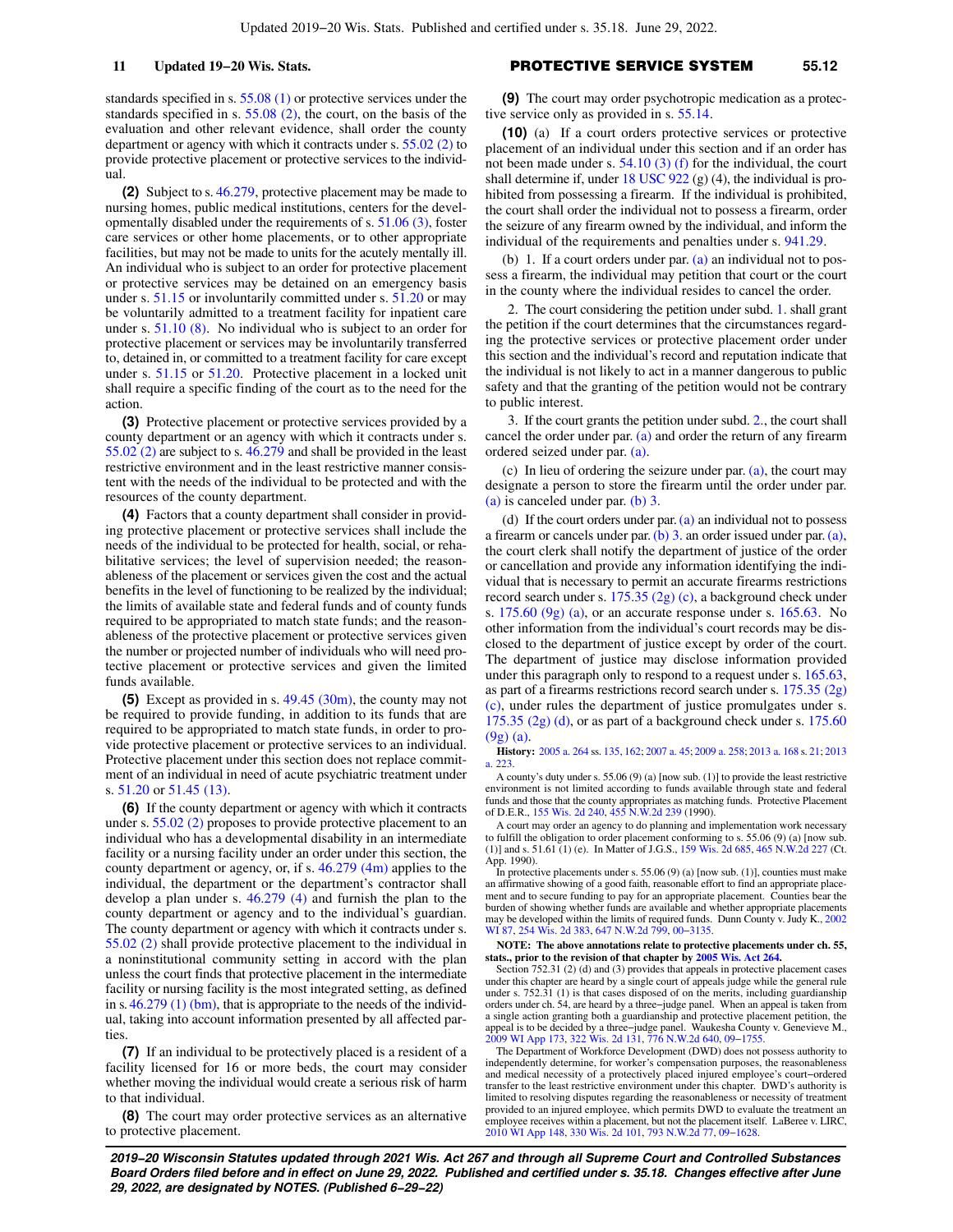# **55.13** PROTECTIVE SERVICE SYSTEM **Updated 19−20 Wis. Stats. 12**

**55.13 Emergency protective services. (1)** Emergency protective services may be provided for not more than 72 hours when there is reason to believe that, if the emergency protective services are not provided, the individual entitled to the services or others will incur a substantial risk of serious physical harm.

**(2)** If the county department or agency with which the county department contracts under s. [55.02 \(2\)](https://docs.legis.wisconsin.gov/document/statutes/55.02(2)) that is providing emergency protective services to an individual under sub. [\(1\)](https://docs.legis.wisconsin.gov/document/statutes/55.13(1)) has reason to believe that the individual meets the criteria for protective services under s. [55.08 \(2\),](https://docs.legis.wisconsin.gov/document/statutes/55.08(2)) the county department or agency may file a petition under s. [55.075.](https://docs.legis.wisconsin.gov/document/statutes/55.075) If a petition is filed, a preliminary hearing shall be held within 72 hours, excluding Saturdays, Sundays, and legal holidays, to establish probable cause that the criteria under s. [55.08 \(2\)](https://docs.legis.wisconsin.gov/document/statutes/55.08(2)) are present. The county department or agency shall provide the individual with written notice and orally inform the individual of the time and place of the preliminary hearing. If the individual is not under guardianship, a petition for guardianship shall accompany the petition under s. [55.08 \(2\),](https://docs.legis.wisconsin.gov/document/statutes/55.08(2)) except in the case of a minor who is alleged to have a developmental disability.

**(3)** Upon finding probable cause under sub. [\(2\),](https://docs.legis.wisconsin.gov/document/statutes/55.13(2)) the court may order emergency protective services to continue to be provided for up to 60 days pending the hearing on protective services under s. [55.10](https://docs.legis.wisconsin.gov/document/statutes/55.10).

**(4)** If it is necessary to enter a premises forcibly to provide or investigate the need for emergency protective services, the staff member of a county department shall obtain a court order authorizing entry and shall make the entry accompanied by a sheriff, police officer, or member of a fire department. When it appears probable that substantial physical harm, irreparable injury, or death may occur to an individual, the police officer, fire fighter, or sheriff may enter a premises without a court order if the time required to obtain such an order would result in greater risk of physical harm to the individual.

**(5)** If a forcible entry is made under sub. [\(4\)](https://docs.legis.wisconsin.gov/document/statutes/55.13(4)), a report of the exact circumstances, including the date, time, place, factual basis for the need of the entry, and the exact services rendered, shall be made and forwarded to the court within 14 days after entry by the person making the entry.

**History:** [2005 a. 264](https://docs.legis.wisconsin.gov/document/acts/2005/264) ss. [98](https://docs.legis.wisconsin.gov/document/acts/2005/264,%20s.%2098), [99,](https://docs.legis.wisconsin.gov/document/acts/2005/264,%20s.%2099) [100,](https://docs.legis.wisconsin.gov/document/acts/2005/264,%20s.%20100) [163;](https://docs.legis.wisconsin.gov/document/acts/2005/264,%20s.%20163) [2007 a. 45.](https://docs.legis.wisconsin.gov/document/acts/2007/45)

**55.135 Emergency and temporary protective placement.** (1) If, from personal observation of, or a reliable report made by a person who identifies himself or herself to, a sheriff, police officer, fire fighter, guardian, if any, or authorized representative of a county department or an agency with which it contracts under s.  $55.02$  (2), it appears probable that an individual is so totally incapable of providing for his or her own care or custody as to create a substantial risk of serious physical harm to himself or herself or others as a result of developmental disability, degenerative brain disorder, serious and persistent mental illness, or other like incapacities if not immediately placed, the individual who personally made the observation or to whom the report is made may take into custody and transport the individual to an appropriate medical or protective placement facility. The person making emergency protective placement shall prepare a statement at the time of detention providing specific factual information concerning the person's observations or reports made to the person and the basis for emergency placement. The statement shall be filed with the director of the facility and with any petition under s. [55.075.](https://docs.legis.wisconsin.gov/document/statutes/55.075) At the time of emergency protective placement the individual shall be informed by the director of the facility or the director's designee, orally and in writing, of his or her right to contact an attorney and a member of his or her immediate family and the right to have an attorney provided at public expense, as provided under s. [55.105.](https://docs.legis.wisconsin.gov/document/statutes/55.105) The director or designee shall also provide the individual with a copy of the statement by the person making emergency protective placement.

**(2)** Whoever signs a statement under sub. [\(1\)](https://docs.legis.wisconsin.gov/document/statutes/55.135(1)) knowing the information contained in the statement to be false is guilty of a Class H felony.

**(3)** A person who acts in accordance with this section is not liable for any actions performed in good faith.

**(4)** When an individual is detained under this section, a petition shall be filed under s. [55.075](https://docs.legis.wisconsin.gov/document/statutes/55.075) by the person making the emergency protective placement and a preliminary hearing shall be held within 72 hours, excluding Saturdays, Sundays and legal holidays, to establish probable cause to believe the grounds for protective placement under s. [55.08 \(1\)](https://docs.legis.wisconsin.gov/document/statutes/55.08(1)). The sheriff or other person making emergency protective placement under sub. [\(1\)](https://docs.legis.wisconsin.gov/document/statutes/55.135(1)) shall provide the individual with written notice and orally inform him or her of the time and place of the preliminary hearing. If the detainee is not under guardianship, a petition for guardianship shall accompany the protective placement petition, except in the case of a minor who is alleged to have a developmental disability. In the event that protective placement is not appropriate, the court may elect to treat a petition for protective placement as a petition for commitment under s. [51.20](https://docs.legis.wisconsin.gov/document/statutes/51.20) or [51.45 \(13\).](https://docs.legis.wisconsin.gov/document/statutes/51.45(13))

**(5)** Upon finding probable cause under sub. [\(4\),](https://docs.legis.wisconsin.gov/document/statutes/55.135(4)) the court may order temporary protective placement up to 30 days pending the hearing for a permanent protective placement, or the court may order such protective services as may be required. If the court orders under this subsection an individual who has a developmental disability to receive temporary protective placement in an intermediate facility or in a nursing facility, and if at the hearing for permanent protective placement the court orders that the individual be provided protective placement, the court may, before commencement of permanent protective placement, extend the temporary protective placement order for not more than 90 days if necessary for the county department that is participating in the program under s. [46.278](https://docs.legis.wisconsin.gov/document/statutes/46.278) or, if s. [46.279 \(4m\)](https://docs.legis.wisconsin.gov/document/statutes/46.279(4m)) applies, the department's contractor to develop the plan required under s. [46.279 \(4\).](https://docs.legis.wisconsin.gov/document/statutes/46.279(4))

**(6)** A law enforcement agency, fire department, or county department or agency with which it contracts under s. [55.02 \(2\)](https://docs.legis.wisconsin.gov/document/statutes/55.02(2)) shall designate at least one employee authorized to take an individual into custody under this section who shall attend the in−service training on emergency detention and emergency protective placement offered by a county department of community programs under s.  $51.42$  (3) (ar) 4. d., if the county department of community programs serving the designated employee's jurisdiction offers an in−service training program.

**History:** [2005 a. 264](https://docs.legis.wisconsin.gov/document/acts/2005/264) ss. [144](https://docs.legis.wisconsin.gov/document/acts/2005/264,%20s.%20144) to [149](https://docs.legis.wisconsin.gov/document/acts/2005/264,%20s.%20149), [164;](https://docs.legis.wisconsin.gov/document/acts/2005/264,%20s.%20164) [2005 a. 388](https://docs.legis.wisconsin.gov/document/acts/2005/388) s. [165;](https://docs.legis.wisconsin.gov/document/acts/2005/388,%20s.%20165) [2007 a. 20,](https://docs.legis.wisconsin.gov/document/acts/2007/20) [45;](https://docs.legis.wisconsin.gov/document/acts/2007/45) [2009](https://docs.legis.wisconsin.gov/document/acts/2009/180) [a. 180](https://docs.legis.wisconsin.gov/document/acts/2009/180).

When a placement extended past the 30-day limit under s. 55.06 (11) (c) [now sub. (5)] before a final hearing was held, the court lost authority to extend the placement. In Matter of Guardianship of N.N., [140 Wis. 2d 64,](https://docs.legis.wisconsin.gov/document/courts/140%20Wis.%202d%2064) [409 N.W.2d 388](https://docs.legis.wisconsin.gov/document/courts/409%20N.W.2d%20388) (Ct. App. 1987).

Section 55.06 (11) (c) [now sub. (5)] required dismissal of the proceedings for failure to hold a permanent placement hearing within 30 days of the probable cause hearing; immediate refiling of the petition and emergency detention following dismissal without prejudice was impermissible. State ex rel. Sandra D. v. Getto, [175 Wis. 2d](https://docs.legis.wisconsin.gov/document/courts/175%20Wis.%202d%20490)<br>[490,](https://docs.legis.wisconsin.gov/document/courts/175%20Wis.%202d%20490) [498 N.W.2d 893](https://docs.legis.wisconsin.gov/document/courts/498%20N.W.2d%20893) (Ct. App. 1993).

An emergency protective placement must be based on personal observation by one of the individuals listed in s. 55.06 (11) (a) [now sub. (1)]. Costs could not be assessed against the subject of an emergency placement proceeding that was outside the statu-tory guidelines. Ethelyn I.C. v. Waukesha County, [221 Wis. 2d 109](https://docs.legis.wisconsin.gov/document/courts/221%20Wis.%202d%20109), [584 N.W.2d 211](https://docs.legis.wisconsin.gov/document/courts/584%20N.W.2d%20211) (Ct. App. 1998), [97−2236](https://docs.legis.wisconsin.gov/document/wicourtofappeals/97-2236).

A circuit court loses competence if the hearing under s. 55.06 (11) (b) [now sub.  $(4)$ ] is not held within 72 hours after the person is first taken into custody. of a new petition does not start the clock anew. Kindcare, Inc. v. Judith G., [2002 WI](https://docs.legis.wisconsin.gov/document/courts/2002%20WI%20App%2036) [App 36,](https://docs.legis.wisconsin.gov/document/courts/2002%20WI%20App%2036) [250 Wis. 2d 817](https://docs.legis.wisconsin.gov/document/courts/250%20Wis.%202d%20817), [640 N.W.2d 839](https://docs.legis.wisconsin.gov/document/courts/640%20N.W.2d%20839), [00−3450](https://docs.legis.wisconsin.gov/document/wicourtofappeals/00-3450).

**NOTE: The above annotations relate to protective placements under ch. 55, stats., prior to the revision of that chapter by [2005 Wis. Act 264.](https://docs.legis.wisconsin.gov/document/acts/2005/264)**

### **55.14 Involuntary administration of psychotropic medication. (1)** In this section:

(a) "Involuntary administration of psychotropic medication" means any of the following:

1. Placing psychotropic medication in an individual's food or drink with knowledge that the individual protests receipt of the psychotropic medication.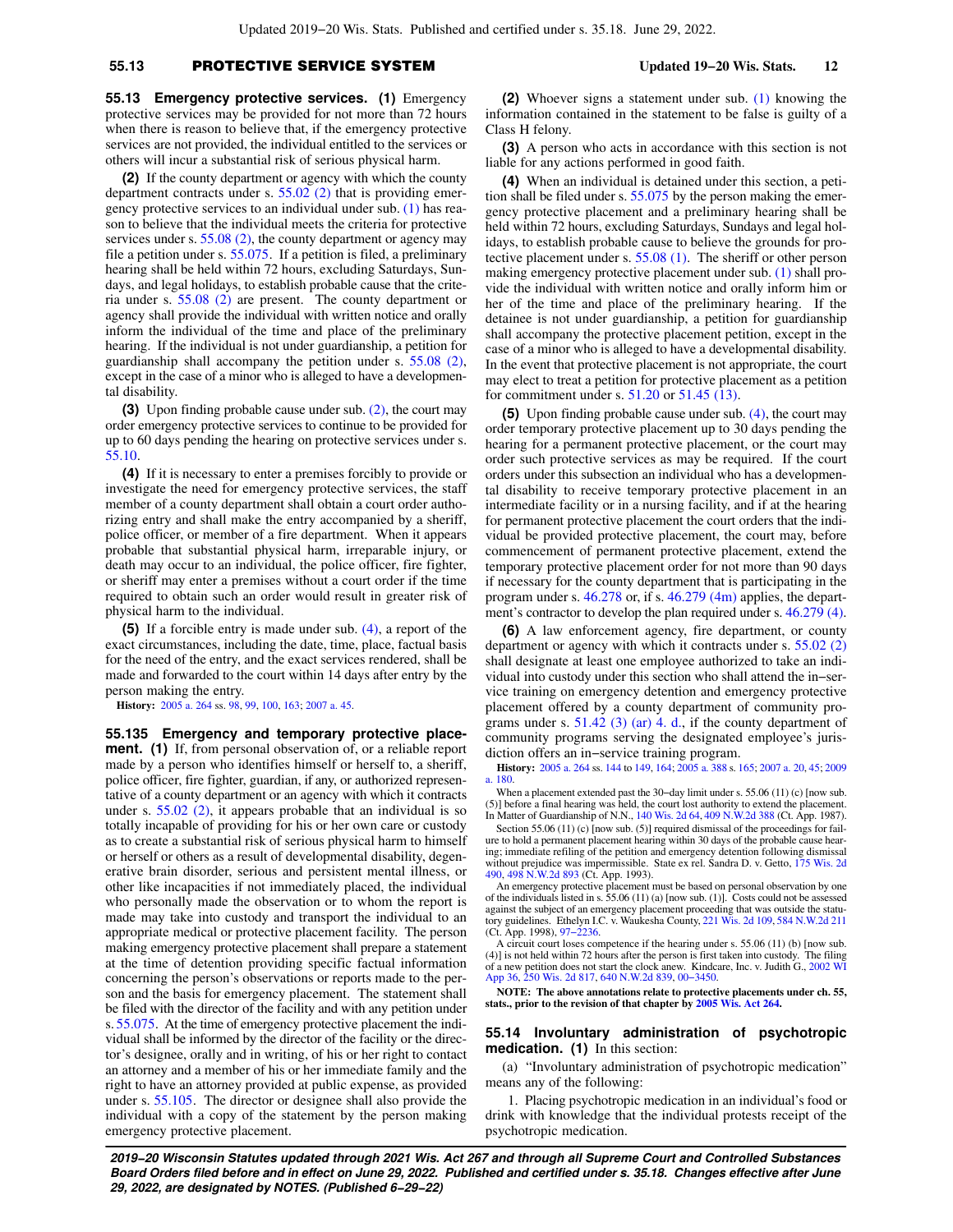# **13 Updated 19−20 Wis. Stats.** PROTECTIVE SERVICE SYSTEM **55.14**

2. Forcibly restraining an individual to enable administration of psychotropic medication.

3. Requiring an individual to take psychotropic medication as a condition of receiving privileges or benefits.

(b) "Not competent to refuse psychotropic medication" means that, as a result of developmental disability, degenerative brain disorder, serious and persistent mental illness, or other like incapacities, and after the advantages and disadvantages of and alternatives to accepting the particular psychotropic medication have been explained to an individual, one of the following is true:

1. The individual is incapable of expressing an understanding of the advantages and disadvantages of accepting treatment and the alternatives to accepting treatment.

2. The individual is substantially incapable of applying an understanding of the advantages, disadvantages and alternatives to his or her condition in order to make an informed choice as to whether to accept or refuse psychotropic medication.

(c) "Protest" means make more than one discernible negative response, other than mere silence, to the offer of, recommendation for, or other proffering of voluntary receipt of psychotropic medication. "Protest" does not mean a discernible negative response to a proposed method of administration of the psychotropic medication.

(d) "Psychotropic medication" means a prescription drug, as defined in s.  $450.01$  (20), that is used to treat or manage a psychiatric symptom or challenging behavior.

**(2)** Involuntary administration of psychotropic medication, with consent of a guardian, may be ordered as a protective service only under the requirements of this section.

**(3)** In addition to the other requirements of this chapter pertaining to petitions for protective services, a petition under this section shall allege that all of the following are true:

(a) A physician has prescribed psychotropic medication for the individual.

(b) The individual is not competent to refuse psychotropic medication.

(c) The individual has refused to take the psychotropic medication voluntarily or attempting to administer psychotropic medication to the individual voluntarily is not feasible or is not in the best interests of the individual. If the petition alleges that the individual has refused to take psychotropic medication voluntarily, the petition shall identify the reasons, if known, for the individual's refusal to take psychotropic medication voluntarily. The petition also shall provide evidence showing that a reasonable number of documented attempts to administer psychotropic medication voluntarily using appropriate interventions that could reasonably be expected to increase the individual's willingness to take psychotropic medication voluntarily have been made and have been unsuccessful. If the petition alleges that attempting to administer psychotropic medications to the individual voluntarily is not feasible or is not in the best interests of the individual, the petition shall identify specific reasons supporting that allegation.

(d) The individual's condition for which psychotropic medication has been prescribed is likely to be improved by administration of psychotropic medication and the individual is likely to respond positively to psychotropic medication.

(e) Unless psychotropic medication is administered involuntarily, the individual will incur a substantial probability of physical harm, impairment, injury, or debilitation or will present a substantial probability of physical harm to others. The substantial probability of physical harm, impairment, injury, or debilitation shall be evidenced by one of the following:

1. The individual's history of at least 2 episodes, one of which has occurred within the previous 24 months, that indicate a pattern of overt activity, attempts, threats to act, or omissions that resulted from the individual's failure to participate in treatment, including psychotropic medication, and that resulted in a finding of probable cause for commitment under s.  $51.20(7)$ , a settlement agree-

ment approved by a court under s. [51.20 \(8\) \(bg\),](https://docs.legis.wisconsin.gov/document/statutes/51.20(8)(bg)) or commitment ordered under s. [51.20 \(13\).](https://docs.legis.wisconsin.gov/document/statutes/51.20(13))

2. Evidence that the individual meets one of the dangerousness criteria set forth in s. [51.20 \(1\) \(a\) 2. a.](https://docs.legis.wisconsin.gov/document/statutes/51.20(1)(a)2.a.) to [e.](https://docs.legis.wisconsin.gov/document/statutes/51.20(1)(a)2.e.)

**(4)** A petition under this section must include a written statement signed by a physician who has personal knowledge of the individual that provides general clinical information regarding the appropriate use of psychotropic medication for the individual's condition and specific data that indicates that the individual's current condition necessitates the use of psychotropic medication.

**(5)** The guardian ad litem appointed under s. [55.10 \(4\) \(b\)](https://docs.legis.wisconsin.gov/document/statutes/55.10(4)(b)) for an individual who is the subject of a petition under this section shall report to the court whether the allegations in the petition required under sub. [\(3\)](https://docs.legis.wisconsin.gov/document/statutes/55.14(3)) are true, and whether involuntary administration of psychotropic medication is in the best interests of the individual.

**(6)** If requested by an individual who is the subject of a petition under this section or anyone on his or her behalf, the individual has the right at his or her own expense, or if indigent at the expense of the county in which the petition is filed, to secure an independent medical or psychological examination relevant to the issues of whether the allegations in the petition required under sub. [\(3\)](https://docs.legis.wisconsin.gov/document/statutes/55.14(3)) are true, and whether involuntary administration of psychotropic medication is in the best interest of the individual, and to present a report of this independent evaluation or the evaluator's personal testimony as evidence at the hearing.

**(7)** Upon the filing of a petition under this section, the court shall make a referral for appointment of legal counsel as provided under s. [55.105](https://docs.legis.wisconsin.gov/document/statutes/55.105). A petition under this section shall be heard within 30 days after it is filed.

**(8)** The court may issue an order authorizing an individual's guardian to consent to involuntary administration of psychotropic medication to the individual and may order involuntary administration of psychotropic medication to the individual as a protective service, with the guardian's consent, if the court or jury finds by clear and convincing evidence that the allegations in the petition required under sub. [\(3\)](https://docs.legis.wisconsin.gov/document/statutes/55.14(3)) are true, all other requirements for involuntary administration of psychotropic medication under this section have been met, psychotropic medication is necessary for treating the condition described in the statement under sub. [\(4\),](https://docs.legis.wisconsin.gov/document/statutes/55.14(4)) and all other requirements of this chapter for ordering protective services have been met. An order under this section shall do all of the following:

(a) Direct the development of a treatment plan for the individual specifying the protective services, including psychotropic medication as ordered by the treating physician, that the individual should receive. If the individual resides in a nursing home or hospital, the nursing home or hospital shall develop the treatment plan. If the individual resides elsewhere, the county department or an agency with which it contracts under s. [55.02 \(2\)](https://docs.legis.wisconsin.gov/document/statutes/55.02(2)) shall develop the treatment plan. The treatment plan shall include a plan for the involuntary administration of psychotropic medication to the individual. The treatment plan is subject to the approval of the guardian and to review and approval by the court. If the court approves the plan, the court shall order the county department or an agency with which it contracts under s. [55.02 \(2\)](https://docs.legis.wisconsin.gov/document/statutes/55.02(2)) to ensure that psychotropic medication is administered in accordance with the treatment plan.

(b) Order the individual to comply with the treatment plan under par. [\(a\)](https://docs.legis.wisconsin.gov/document/statutes/55.14(8)(a)). The order shall provide that if the individual fails to comply with provisions of the treatment plan that require the individual to take psychotropic medications, the medications may be administered involuntarily with consent of the guardian. The order shall specify the methods of involuntary administration of psychotropic medication to which the guardian may consent. An order authorizing the forcible restraint of an individual shall specify that a person licensed under s. [441.06,](https://docs.legis.wisconsin.gov/document/statutes/441.06) [441.10,](https://docs.legis.wisconsin.gov/document/statutes/441.10) [448.05 \(2\)](https://docs.legis.wisconsin.gov/document/statutes/448.05(2)), or [448.974](https://docs.legis.wisconsin.gov/document/statutes/448.974) shall be present at all times that psychotropic medication is administered in this manner and shall require the person or facil-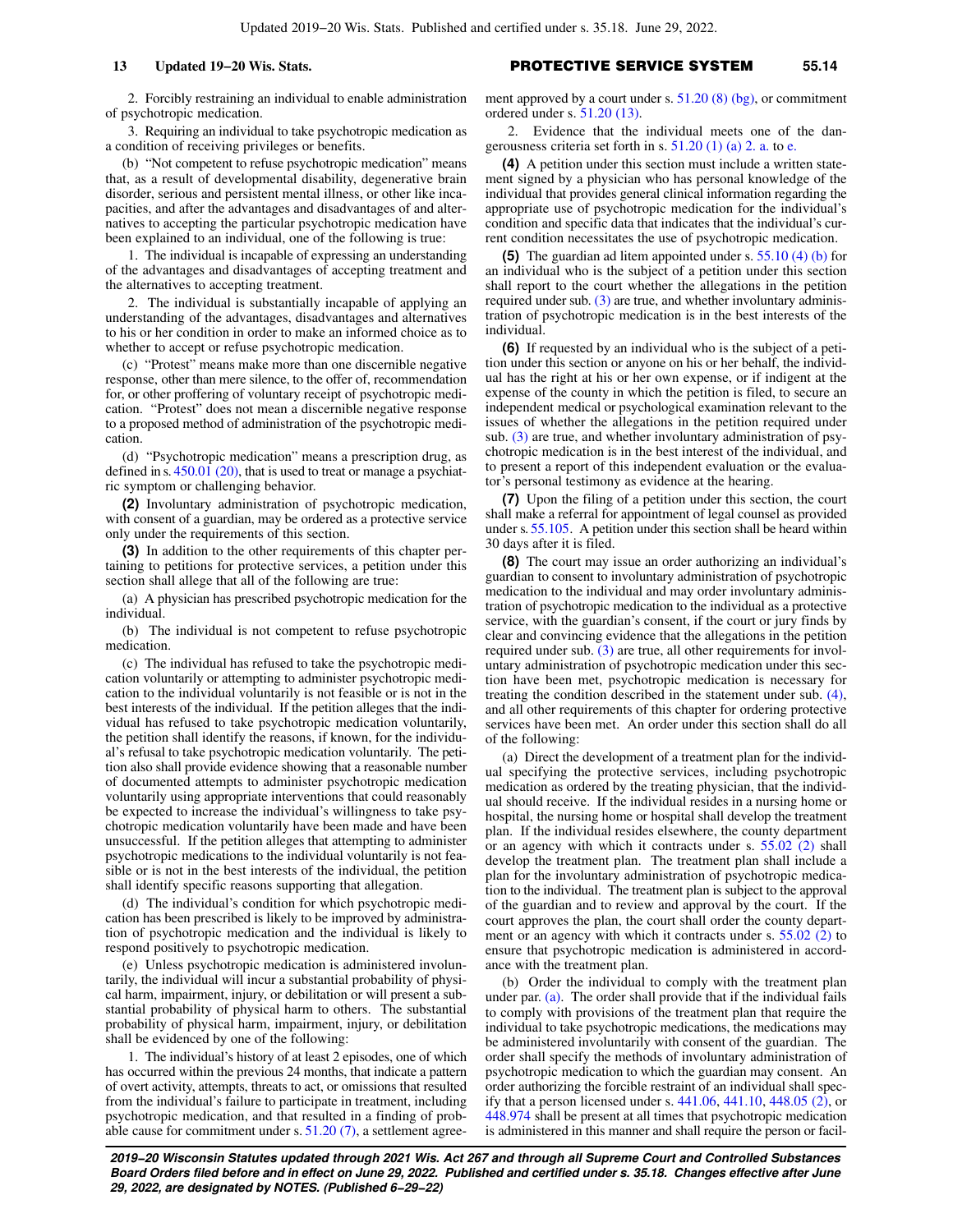# **55.14** PROTECTIVE SERVICE SYSTEM **Updated 19−20 Wis. Stats. 14**

ity using forcible restraint to maintain records stating the date of each administration, the medication administered, and the method of forcible restraint utilized.

**(9)** If an individual who is subject to an order under this section is not in compliance with the order because he or she refuses to take psychotropic medication as ordered under the treatment plan, and it is necessary for the individual to be transported to an appropriate facility for forcible restraint for administration of psychotropic medication, the corporation counsel may file with the court a statement of the facts that constitute the basis of the noncompliance of the individual. The statement shall be sworn to be true and shall be based upon the information and belief of the person filing the statement. The statement shall be signed by the individual's guardian and by the director or designee of the county department or an agency with which it contracts under s. [55.02 \(2\)](https://docs.legis.wisconsin.gov/document/statutes/55.02(2)) to develop and administer the treatment plan. Upon receipt of the statement of noncompliance, if the court finds by clear and convincing evidence that the individual has substantially failed to comply with the administration of psychotropic medication as ordered under the treatment plan, the court may issue an order authorizing the sheriff or any other law enforcement agency in the county in which the individual is found or in which it is believed that the individual may be present to take the individual into custody and transport him or her to an appropriate facility for administration of psychotropic medication using forcible restraint, with consent of the guardian.

**(10)** Nothing in this section prohibits the involuntary administration of psychotropic medication as an emergency protective service under s. [55.13](https://docs.legis.wisconsin.gov/document/statutes/55.13).

**(11)** The county department or an agency with which it contracts under s. [55.02 \(2\)](https://docs.legis.wisconsin.gov/document/statutes/55.02(2)) shall provide to the department a copy of any order issued under this section that applies to any protectively placed individual in the county.

**(12)** The department shall annually submit to the legislature under s. [13.172 \(2\)](https://docs.legis.wisconsin.gov/document/statutes/13.172(2)) a report regarding orders under this section.

**(13)** An order under this section is subject to annual review under s. [55.19](https://docs.legis.wisconsin.gov/document/statutes/55.19).

**History:** [2005 a. 264](https://docs.legis.wisconsin.gov/document/acts/2005/264) ss. [165](https://docs.legis.wisconsin.gov/document/acts/2005/264,%20s.%20165), [195](https://docs.legis.wisconsin.gov/document/acts/2005/264,%20s.%20195); [2005 a. 387](https://docs.legis.wisconsin.gov/document/acts/2005/387) ss. [121,](https://docs.legis.wisconsin.gov/document/acts/2005/387,%20s.%20121) [302;](https://docs.legis.wisconsin.gov/document/acts/2005/387,%20s.%20302) [2007 a. 20;](https://docs.legis.wisconsin.gov/document/acts/2007/20) [2007 a.](https://docs.legis.wisconsin.gov/document/acts/2007/45) [45;](https://docs.legis.wisconsin.gov/document/acts/2007/45) [2009 a. 180](https://docs.legis.wisconsin.gov/document/acts/2009/180); [2021 a. 23.](https://docs.legis.wisconsin.gov/document/acts/2021/23)

**55.15 Transfer of an individual under a protective placement order. (1)** TRANSFERS AUTHORIZED. An individual under a protective placement order may be transferred between protective placement units, between protective placement facilities, or from a protective placement unit to a medical facility. The individual may not be transferred, under the protective placement order, to any facility for which commitment procedures are required under ch. [51](https://docs.legis.wisconsin.gov/document/statutes/ch.%2051).

**(2)** WHO MAY TRANSFER. A guardian, a county department or agency with which it contracts under s. [55.02 \(2\)](https://docs.legis.wisconsin.gov/document/statutes/55.02(2)) that provided protective placement to the individual pursuant to the order of the court, the department, or a protective placement facility may transfer an individual under a protective placement order under the requirements of this section, notwithstanding the fact that a court order has named a specific facility for the protective placement of the individual.

**(3)** CONSENT OF GUARDIAN REQUIRED. No individual may be transferred under this section without the written consent of the individual's guardian, except in the case of an emergency transfer under sub.  $(5)$  (b).

**(4)** CONSENT OF COUNTY DEPARTMENT. No individual may be transferred under this section to a facility that is more costly to the county without the written consent of the county department, except in the case of an emergency transfer under sub. [\(5\) \(b\).](https://docs.legis.wisconsin.gov/document/statutes/55.15(5)(b))

**(5)** NOTICE OF TRANSFER. (a) *Nonemergency transfer.* A person or entity who initiates a transfer shall provide 10 days' prior written notice of a transfer to the court that ordered the protective placement and to each of the other persons and entities specified in sub.  $(2)$  who did not initiate the transfer. The notice of transfer shall include notice of the right of the individual under a protective placement, the individual's attorney, if any, or other interested person to petition the court for a hearing on the transfer.

(b) *Emergency transfer.* If an emergency makes it impossible to provide the notice specified in par.  $(a)$  or to obtain the prior written consent of the guardian specified in sub. [\(3\),](https://docs.legis.wisconsin.gov/document/statutes/55.15(3)) the individual may be transferred without the prior written consent of the guardian and without the notice specified in par.  $(a)$ . Written notice shall be provided immediately upon transfer to each of the persons and entities specified under sub. [\(2\)](https://docs.legis.wisconsin.gov/document/statutes/55.15(2)) who did not initiate the transfer. Notice shall also be provided to the court that ordered the protective placement within a reasonable time, not to exceed 48 hours from the time of transfer. The notice shall include notice of the right to file with the court under sub. [\(6\)](https://docs.legis.wisconsin.gov/document/statutes/55.15(6)) a petition objecting to the emergency transfer.

**(6)** PETITION. An individual under protective placement, the individual's guardian, the individual's attorney, if any, or any other interested person may file a petition with the court objecting to a proposed transfer or to an emergency transfer made under sub. [\(5\) \(b\)](https://docs.legis.wisconsin.gov/document/statutes/55.15(5)(b)). The petition shall specify the reasons for the person's objection to the transfer.

**(7)** HEARING. (a) The court shall order a hearing within 10 days after the filing of a petition under sub. [\(6\)](https://docs.legis.wisconsin.gov/document/statutes/55.15(6)).

(b) The court shall notify the petitioner, the individual under protective placement, the individual's guardian, the individual's attorney, if any, and the county department of the time and place of the hearing.

(c) A guardian ad litem shall be appointed to represent the individual under protective placement at the hearing. If the individual is an adult who is indigent, the county in which the hearing is held shall be liable for guardian ad litem fees. If the individual is a minor, the individual's parents or the county in which the hearing is held shall be liable for guardian ad litem fees as provided in s. [48.235 \(8\).](https://docs.legis.wisconsin.gov/document/statutes/48.235(8))

(cm) The court shall refer the individual under protective placement for appointment of legal counsel as provided under s. [55.105](https://docs.legis.wisconsin.gov/document/statutes/55.105) if the individual, the individual's guardian ad litem, or anyone on the individual's behalf requests that counsel be appointed for the individual.

(d) The petitioner, individual under protective placement, the individual's guardian, the individual's guardian ad litem, and the individual's attorney, if any, have the right to attend the hearing and to present and cross−examine witnesses.

**(8)** STANDARD FOR TRANSFER. In determining whether to approve a proposed transfer or an emergency transfer made under sub.  $(5)$  (b), the court shall consider all of the following:

(a) Whether the requirements of s.  $55.12$  (2) and [\(6\)](https://docs.legis.wisconsin.gov/document/statutes/55.12(6)) are met.

(b) Whether the protective placement is in the least restrictive environment consistent with the requirements of s. [55.12 \(3\)](https://docs.legis.wisconsin.gov/document/statutes/55.12(3)), [\(4\),](https://docs.legis.wisconsin.gov/document/statutes/55.12(4)) and [\(5\)](https://docs.legis.wisconsin.gov/document/statutes/55.12(5)) or, if the transfer is to an intermediate facility or nursing facility, is in the most integrated setting, as defined in s. [46.279 \(1\)](https://docs.legis.wisconsin.gov/document/statutes/46.279(1)(bm))  $(bm)$ 

(c) Whether the protective placement is in the best interests of the person under protective placement.

**(9)** ORDER RELATING TO TRANSFER. Following the hearing under sub. [\(7\),](https://docs.legis.wisconsin.gov/document/statutes/55.15(7)) the court shall do one of the following:

(a) If the court finds that the individual continues to meet the standards under s. [55.08 \(1\)](https://docs.legis.wisconsin.gov/document/statutes/55.08(1)) and the individual's proposed protective placement does not meet the standards for transfer under sub. [\(8\),](https://docs.legis.wisconsin.gov/document/statutes/55.15(8)) the court shall issue an order prohibiting the transfer. The court shall include the information relied upon as a basis for the order and shall make findings based on the standards under sub. [\(8\)](https://docs.legis.wisconsin.gov/document/statutes/55.15(8)) in support of the denial of the transfer.

(b) If the court finds that the individual continues to meet the standards under s. [55.08 \(1\)](https://docs.legis.wisconsin.gov/document/statutes/55.08(1)) and the proposed transfer meets the standard under sub. [\(8\),](https://docs.legis.wisconsin.gov/document/statutes/55.15(8)) the court shall approve the proposed transfer. The court may order protective services along with transfer of protective placement. The court shall include the information relied upon as a basis for the order and shall make findings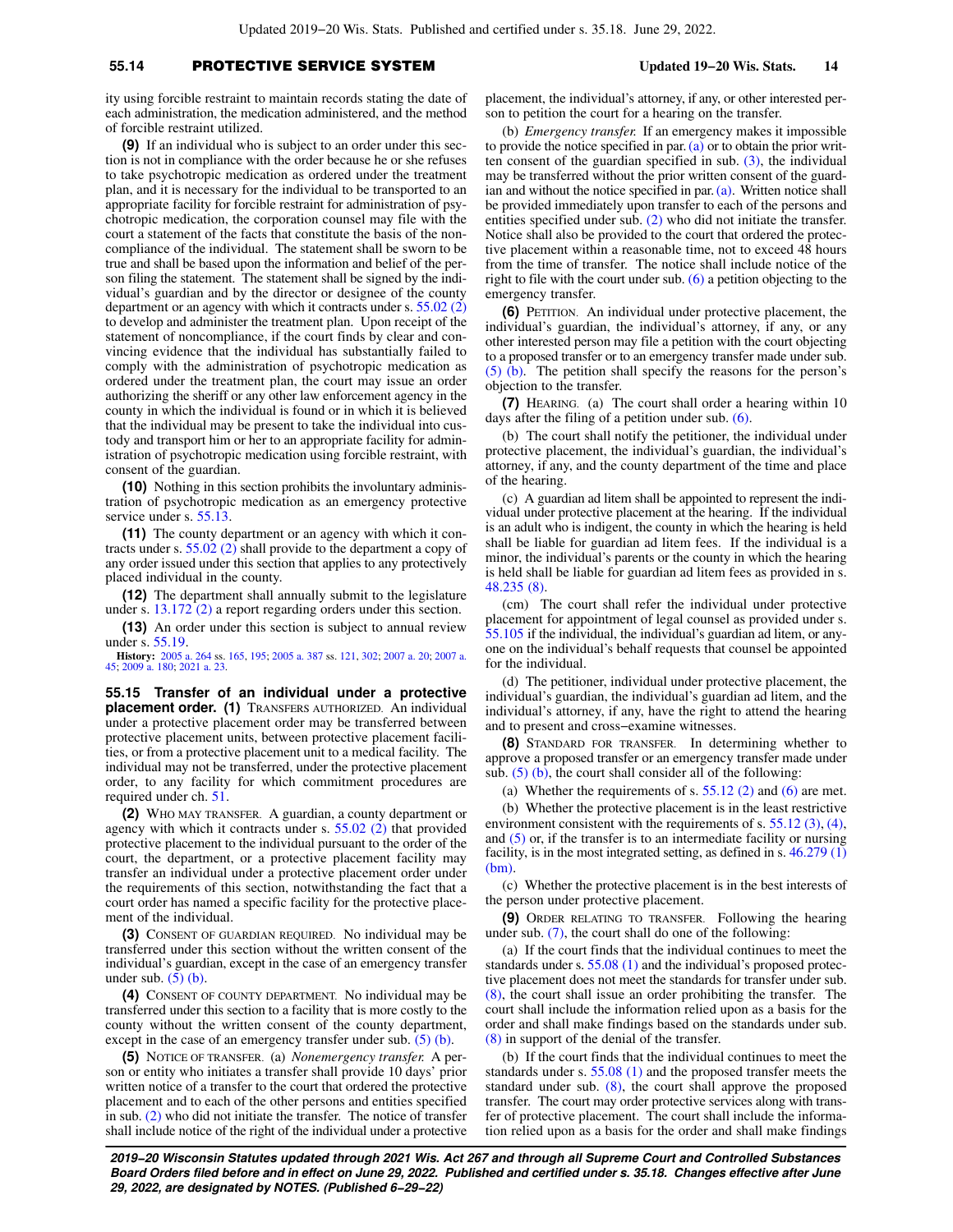based on the standards in s. [55.08 \(1\)](https://docs.legis.wisconsin.gov/document/statutes/55.08(1)) in support of the need for continued protective placement.

(c) If the court finds that the individual no longer meets the standards under s.  $55.08$  (1), the court shall terminate the protective placement, as provided in s. [55.17](https://docs.legis.wisconsin.gov/document/statutes/55.17).

**History:** [2005 a. 264](https://docs.legis.wisconsin.gov/document/acts/2005/264); [2007 a. 20,](https://docs.legis.wisconsin.gov/document/acts/2007/20) [45](https://docs.legis.wisconsin.gov/document/acts/2007/45). Based on principles of comity and the orderly administration of justice, this case sets forth standards for Wisconsin courts to follow when confronted with the transfer of interstate guardianships. Grant County Department of Social Services v. Unified<br>Board of Grant and Iowa Counties, [2005 WI 106,](https://docs.legis.wisconsin.gov/document/courts/2005%20WI%20106) [283 Wis. 2d 258,](https://docs.legis.wisconsin.gov/document/courts/283%20Wis.%202d%20258) [700 N.W.2d 863](https://docs.legis.wisconsin.gov/document/courts/700%20N.W.2d%20863), [03−0634](https://docs.legis.wisconsin.gov/document/wisupremecourt/03-0634).

Former s. 55.06 (9) (b), 2003 stats., did not authorize a guardian to move the ward out of state, change the ward's domicile, and transfer the guardianship to Connecticut, all without prior approval. Linda L. v. Collis, [2006 WI App 105,](https://docs.legis.wisconsin.gov/document/courts/2006%20WI%20App%20105) [294 Wis. 2d 637](https://docs.legis.wisconsin.gov/document/courts/294%20Wis.%202d%20637), [718 N.W.2d 205,](https://docs.legis.wisconsin.gov/document/courts/718%20N.W.2d%20205) [05−0494](https://docs.legis.wisconsin.gov/document/wicourtofappeals/05-0494).

**NOTE: The above annotations relate to protective placements under ch. 55, stats., prior to the revision of that chapter by [2005 Wis. Act 264.](https://docs.legis.wisconsin.gov/document/acts/2005/264)**

**55.16 Modification of an order for protective placement or protective services. (1)** USE OF TRANSFER PROVIsions. If a petitioner is an entity authorized under s.  $55.15$  (2) to transfer an individual under a protective placement and the modification sought is a transfer of an individual between protective placement units, between protective placement facilities, or from a protective placement unit to a medical facility that is not a psychiatric facility, the petitioner may utilize the procedure in s. [55.15](https://docs.legis.wisconsin.gov/document/statutes/55.15) in lieu of the procedure under this subsection.

**(2)** PETITION. (a) *Filing; services.* Subject to par. [\(d\),](https://docs.legis.wisconsin.gov/document/statutes/55.16(2)(d)) an individual under protective placement or receiving protective services, the individual's guardian, the individual's legal counsel or guardian ad litem, if any, the department, the county department that placed the individual or provided the protective services under an order of the court, an agency with which the county department contracts under s. [55.02 \(2\)](https://docs.legis.wisconsin.gov/document/statutes/55.02(2)), or any interested person may file a petition at any time for modification of an order for protective services or protective placement. The petition shall be served on the individual, the individual's guardian, the individual's legal counsel and guardian ad litem, if any, and the county department.

(b) *Modification of an order for protective placement; allegations.* A petition for modification of an order for protective placement shall make one of the following allegations:

1. That the protective placement is not in the least restrictive environment that is consistent with the requirements of s. [55.12](https://docs.legis.wisconsin.gov/document/statutes/55.12(3)) [\(3\)](https://docs.legis.wisconsin.gov/document/statutes/55.12(3)), [\(4\)](https://docs.legis.wisconsin.gov/document/statutes/55.12(4)), and [\(5\).](https://docs.legis.wisconsin.gov/document/statutes/55.12(5))

2. That a protective placement in a facility with a higher level of restrictiveness would be more consistent with the requirements of s. [55.12 \(3\),](https://docs.legis.wisconsin.gov/document/statutes/55.12(3)) [\(4\),](https://docs.legis.wisconsin.gov/document/statutes/55.12(4)) and [\(5\)](https://docs.legis.wisconsin.gov/document/statutes/55.12(5)).

3. That a protective placement in a different facility with the same level of restrictiveness as the current placement would be more consistent with the requirements of s. [55.12 \(4\)](https://docs.legis.wisconsin.gov/document/statutes/55.12(4)) and [\(5\)](https://docs.legis.wisconsin.gov/document/statutes/55.12(5)) for reasons unrelated to the level of restrictiveness.

(c) *Modification of an order for protective services; allegations.* 1. A petition for modification of an order for protective services, other than an order under s. [55.14](https://docs.legis.wisconsin.gov/document/statutes/55.14), shall allege that the protective services are not provided in the least restrictive environment or manner that is consistent with the requirements of s. [55.12 \(3\)](https://docs.legis.wisconsin.gov/document/statutes/55.12(3)), [\(4\)](https://docs.legis.wisconsin.gov/document/statutes/55.12(4)), and [\(5\).](https://docs.legis.wisconsin.gov/document/statutes/55.12(5))

2. A petition for modification of an order under s. [55.14](https://docs.legis.wisconsin.gov/document/statutes/55.14) shall allege that modification of the order or the treatment plan for the individual would be in his or her best interests.

(d) *Residents of southern center.* The department may not file a petition under par. [\(a\)](https://docs.legis.wisconsin.gov/document/statutes/55.16(2)(a)) for modification of an order for protective placement to transfer a resident of the southern center for the developmentally disabled to a less restrictive setting unless the resident's guardian provides explicit written approval and consent for the transfer under s. [51.35 \(1\) \(dm\).](https://docs.legis.wisconsin.gov/document/statutes/51.35(1)(dm))

**(3)** HEARING. (a) The court shall order a hearing within 21 days after the filing of a petition under sub. [\(2\)](https://docs.legis.wisconsin.gov/document/statutes/55.16(2)), except that the court is not required to order a hearing if a hearing on a court− ordered protective placement for the individual or on a petition for court−ordered protective services or transfer of protective place-

# **15 Updated 19−20 Wis. Stats.** PROTECTIVE SERVICE SYSTEM **55.17**

ment with respect to the individual has been held within the previous 6 months.

(b) The court may extend the 21−day limitation in par. [\(a\)](https://docs.legis.wisconsin.gov/document/statutes/55.16(3)(a)) if requested by the individual or the individual's guardian, guardian ad litem, or legal counsel.

(c) The hearing shall be subject to s. [55.10.](https://docs.legis.wisconsin.gov/document/statutes/55.10)

**(4)** ORDER MODIFICATION FOR INDIVIDUAL UNDER PROTECTIVE PLACEMENT. After a hearing under sub.  $(3)$  on a petition for modification of an order for protective placement, the court shall make one of the following orders and shall include in the order the information relied on as a basis for that order:

(a) If the court finds that the individual continues to meet the standards under s. [55.08 \(1\)](https://docs.legis.wisconsin.gov/document/statutes/55.08(1)) and the individual's protective placement is in the least restrictive environment that is consistent with the requirements of s.  $55.12$  (3), [\(4\),](https://docs.legis.wisconsin.gov/document/statutes/55.12(4)) and [\(5\),](https://docs.legis.wisconsin.gov/document/statutes/55.12(5)) the court shall order continuation of the protective placement in the facility in which the individual resides at the time of the hearing.

(b) If the court finds that the individual continues to meet the standards under s. [55.08 \(1\)](https://docs.legis.wisconsin.gov/document/statutes/55.08(1)) and the protective placement of the individual is not in the least restrictive environment that is consistent with the requirements of s.  $55.12$  (3), [\(4\),](https://docs.legis.wisconsin.gov/document/statutes/55.12(4)) and [\(5\)](https://docs.legis.wisconsin.gov/document/statutes/55.12(5)), the court shall order transfer of the individual to a protective placement that is in the least restrictive environment consistent with the requirements of s.  $55.12$  (3), [\(4\),](https://docs.legis.wisconsin.gov/document/statutes/55.12(4)) and [\(5\)](https://docs.legis.wisconsin.gov/document/statutes/55.12(5)). In lieu of ordering transfer of the individual to a specific facility, the court may order the county department of the individual's residence to develop or recommend a protective placement that is in the least restrictive environment consistent with the requirements of s.  $55.12$  (3), [\(4\),](https://docs.legis.wisconsin.gov/document/statutes/55.12(4)) and [\(5\),](https://docs.legis.wisconsin.gov/document/statutes/55.12(5)) and arrange for the individual's transfer to that protective placement within 60 days after the court's order. The court may extend this time period to permit development of a protective placement. The court may order protective services along with transfer of protective placement.

(c) If the court finds that the individual no longer meets the standards under s. [55.08 \(1\),](https://docs.legis.wisconsin.gov/document/statutes/55.08(1)) the court shall terminate the protective placement, as provided in s. [55.17 \(3\) \(c\).](https://docs.legis.wisconsin.gov/document/statutes/55.17(3)(c))

**(5)** ORDER MODIFICATION FOR INDIVIDUAL RECEIVING COURT− ORDERED PROTECTIVE SERVICES. (a) After a hearing under sub. [\(3\)](https://docs.legis.wisconsin.gov/document/statutes/55.16(3)) on a petition for modification of an order for protective services, other than an order under s. [55.14](https://docs.legis.wisconsin.gov/document/statutes/55.14), the court shall make one of the following orders and shall include in the order the information relied on as a basis for that order:

1. If the court finds that the individual continues to meet the standards under s. [55.08 \(2\)](https://docs.legis.wisconsin.gov/document/statutes/55.08(2)) and the current protective services are provided in the least restrictive manner that is consistent with the requirements of s.  $55.12$  (3), [\(4\)](https://docs.legis.wisconsin.gov/document/statutes/55.12(4)), and [\(5\)](https://docs.legis.wisconsin.gov/document/statutes/55.12(5)), the court shall continue the order for protective services.

2. If the court finds that the individual continues to meet the standards under s. [55.08 \(2\)](https://docs.legis.wisconsin.gov/document/statutes/55.08(2)) and the protective services ordered for the individual are not provided in the least restrictive manner that is consistent with the requirements of s.  $55.12$  (3), [\(4\)](https://docs.legis.wisconsin.gov/document/statutes/55.12(4)), and [\(5\)](https://docs.legis.wisconsin.gov/document/statutes/55.12(5)), the court shall order protective services that are more consistent with those requirements. The services shall be provided in the least restrictive manner consistent with the requirements of s. [55.12 \(3\),](https://docs.legis.wisconsin.gov/document/statutes/55.12(3)) [\(4\),](https://docs.legis.wisconsin.gov/document/statutes/55.12(4)) and [\(5\).](https://docs.legis.wisconsin.gov/document/statutes/55.12(5))

3. If the court finds that the individual no longer meets the standards for protective services under s. [55.08 \(2\),](https://docs.legis.wisconsin.gov/document/statutes/55.08(2)) the court shall terminate the order for protective services, as provided in s. [55.17](https://docs.legis.wisconsin.gov/document/statutes/55.17(4)(a)3.)  $(4)$  (a) 3.

(b) After a hearing under sub. [\(3\)](https://docs.legis.wisconsin.gov/document/statutes/55.16(3)) on a petition for modification of an order under s. [55.14,](https://docs.legis.wisconsin.gov/document/statutes/55.14) the court shall make one of the orders required under s. [55.19 \(3\) \(e\)](https://docs.legis.wisconsin.gov/document/statutes/55.19(3)(e)) and shall include in the order the information relied on as a basis for that order.

**History:** [2005 a. 264;](https://docs.legis.wisconsin.gov/document/acts/2005/264) [2007 a. 45;](https://docs.legis.wisconsin.gov/document/acts/2007/45) [2009 a. 28.](https://docs.legis.wisconsin.gov/document/acts/2009/28)

**55.17 Termination of an order for protective placement or protective services. (1)** PETITION. An individual, the individual's guardian or guardian ad litem, the department, a county department or agency with which it contracts under s. [55.02 \(2\),](https://docs.legis.wisconsin.gov/document/statutes/55.02(2))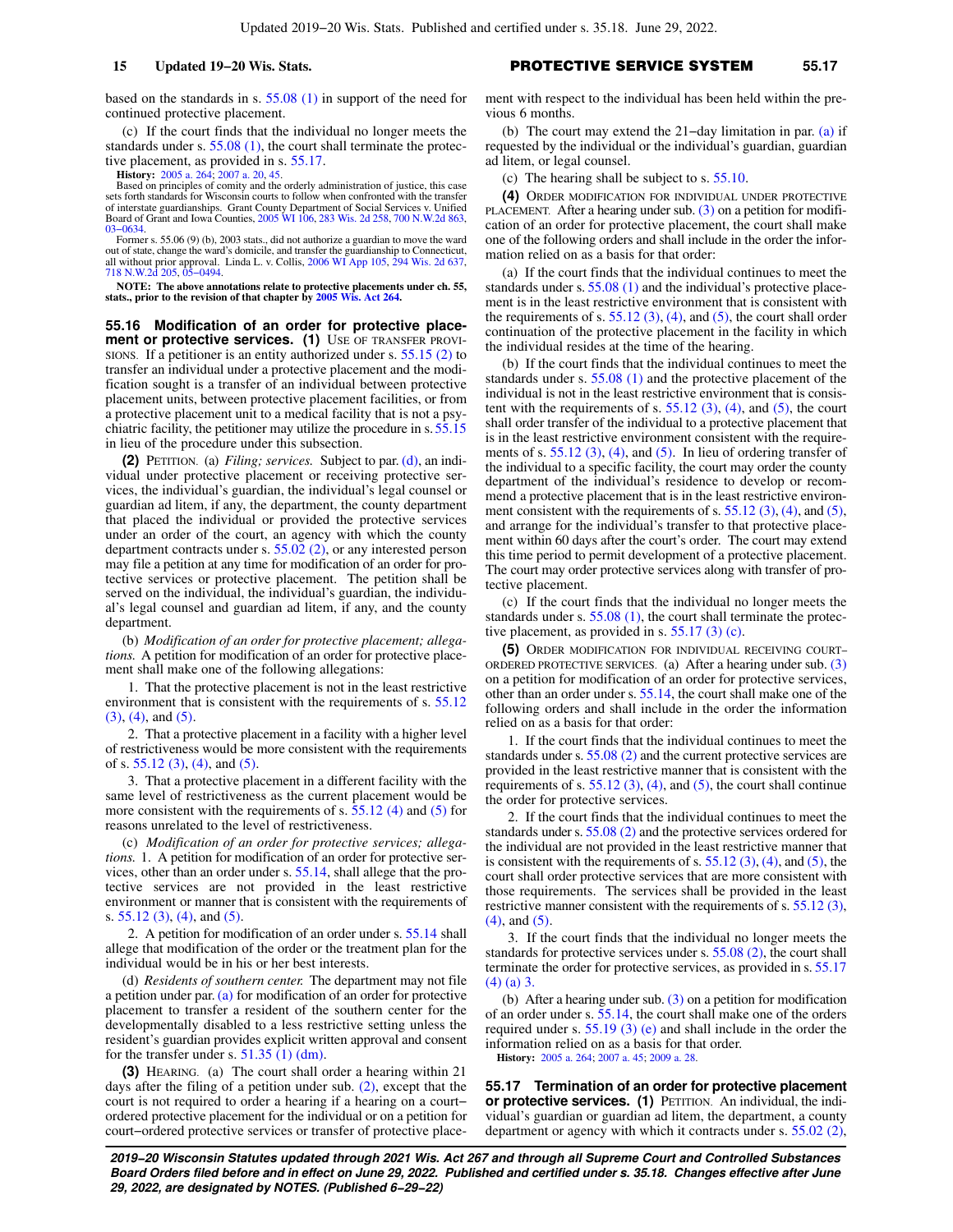# **55.17** PROTECTIVE SERVICE SYSTEM **Updated 19−20 Wis. Stats. 16**

or any other interested person may file a petition at any time for termination of an order for protective placement or protective services. The petition shall be served on the individual; the individual's guardian; the individual's attorney and guardian ad litem, if any; and the county department. The petition shall allege that the individual no longer meets the standards under s. [55.08 \(1\)](https://docs.legis.wisconsin.gov/document/statutes/55.08(1)) for court−ordered protective placement or under s. [55.08 \(2\)](https://docs.legis.wisconsin.gov/document/statutes/55.08(2)) for court−ordered protective services.

**(2)** HEARING. A hearing under this section shall comply with s. [55.16 \(3\)](https://docs.legis.wisconsin.gov/document/statutes/55.16(3)).

**(3)** ORDER FOR INDIVIDUAL UNDER PROTECTIVE PLACEMENT. After a hearing under sub. [\(2\)](https://docs.legis.wisconsin.gov/document/statutes/55.17(2)) on a petition for termination of an order for protective placement, the court shall make one of the following orders and shall include in the order the information relied on as a basis for that order:

(a) If the court finds that the individual continues to meet the standards under s. [55.08 \(1\)](https://docs.legis.wisconsin.gov/document/statutes/55.08(1)) and the individual's protective placement is in the least restrictive environment that is consistent with the requirements of s.  $55.12$  (3), [\(4\),](https://docs.legis.wisconsin.gov/document/statutes/55.12(4)) and [\(5\)](https://docs.legis.wisconsin.gov/document/statutes/55.12(5)), the court shall order continuation of the individual's protective placement in the facility in which he or she resides at the time of the hearing.

(b) If the court finds that the individual continues to meet the standards under s. [55.08 \(1\)](https://docs.legis.wisconsin.gov/document/statutes/55.08(1)) and the protective placement of the individual is not in the least restrictive environment that is consistent with the requirements of s.  $55.12$  (3), [\(4\)](https://docs.legis.wisconsin.gov/document/statutes/55.12(4)), and [\(5\)](https://docs.legis.wisconsin.gov/document/statutes/55.12(5)), the court shall make an order specified in s. [55.16 \(4\) \(b\)](https://docs.legis.wisconsin.gov/document/statutes/55.16(4)(b)).

(c) If the individual no longer meets the standards under s. [55.08 \(1\)](https://docs.legis.wisconsin.gov/document/statutes/55.08(1)), the court shall terminate the protective placement. If the protective placement is terminated, all of the following shall apply:

1. The court shall review the needs of the individual with respect to protective services. If the court determines that the individual meets the standards for protective services under s. [55.08](https://docs.legis.wisconsin.gov/document/statutes/55.08(2)) [\(2\)](https://docs.legis.wisconsin.gov/document/statutes/55.08(2)), the court may order protective services. The services shall be provided in the least restrictive manner consistent with the requirements of s.  $55.12$  (3), [\(4\)](https://docs.legis.wisconsin.gov/document/statutes/55.12(4)), and [\(5\).](https://docs.legis.wisconsin.gov/document/statutes/55.12(5))

2. If the court determines that the individual does not meet the standards for protective services under s. [55.08 \(2\)](https://docs.legis.wisconsin.gov/document/statutes/55.08(2)), and the individual is being transferred or discharged from his or her current residential facility, the county department shall assist the residential facility with discharge planning for the individual, including planning for a proper residential living arrangement and the necessary support services for the individual.

3. Any individual whose protective placement is terminated under this paragraph may reside in his or her current protective placement facility for up to 60 days after a determination under subd. [1.](https://docs.legis.wisconsin.gov/document/statutes/55.17(3)(c)1.) or [2.](https://docs.legis.wisconsin.gov/document/statutes/55.17(3)(c)2.) in order to arrange for an alternative living arrangement. If the protective placement facility has fewer than 16 beds, the individual may remain in the protective placement facility as long as the requirements of s. [55.055](https://docs.legis.wisconsin.gov/document/statutes/55.055) are met. Admission by the individual, if an adult, to another residential facility shall be made under s. [55.055.](https://docs.legis.wisconsin.gov/document/statutes/55.055)

**(4)** ORDER FOR INDIVIDUAL RECEIVING COURT−ORDERED PRO-TECTIVE SERVICES. (a) After a hearing under sub. [\(2\)](https://docs.legis.wisconsin.gov/document/statutes/55.17(2)) on a petition for termination of an order for protective services, other than an order under s. [55.14](https://docs.legis.wisconsin.gov/document/statutes/55.14), the court shall make one of the following orders and shall include in the order the information relied on as a basis for that order:

1. If the individual continues to meet the standards under s. [55.08 \(2\)](https://docs.legis.wisconsin.gov/document/statutes/55.08(2)) and the protective services ordered for the individual are provided in the least restrictive manner that is consistent with the requirements of s.  $55.12$  (3), [\(4\),](https://docs.legis.wisconsin.gov/document/statutes/55.12(4)) and [\(5\),](https://docs.legis.wisconsin.gov/document/statutes/55.12(5)) the court shall continue the order for protective services.

2. If the individual continues to meet the standards under s. [55.08 \(2\)](https://docs.legis.wisconsin.gov/document/statutes/55.08(2)) and the protective services ordered for the individual are not provided in the lease restrictive manner that is consistent with the requirements of s.  $55.12$  (3), [\(4\)](https://docs.legis.wisconsin.gov/document/statutes/55.12(4)), and [\(5\),](https://docs.legis.wisconsin.gov/document/statutes/55.12(5)) the court shall make an order for protective services as provided in s. [55.16 \(5\) \(a\) 2.](https://docs.legis.wisconsin.gov/document/statutes/55.16(5)(a)2.)

3. If the individual no longer meets the standards for protective services under s. [55.08 \(2\),](https://docs.legis.wisconsin.gov/document/statutes/55.08(2)) the court shall terminate the order for protective services.

(b) After a hearing under sub. [\(2\)](https://docs.legis.wisconsin.gov/document/statutes/55.17(2)) on a petition for termination of an order under s. [55.14,](https://docs.legis.wisconsin.gov/document/statutes/55.14) the court shall make one of the orders required under s. [55.19 \(3\) \(e\)](https://docs.legis.wisconsin.gov/document/statutes/55.19(3)(e)) and shall include in the order the information relied on as a basis for that order.

**History:** [2005 a. 264](https://docs.legis.wisconsin.gov/document/acts/2005/264) ss. [142,](https://docs.legis.wisconsin.gov/document/acts/2005/264,%20s.%20142) [168;](https://docs.legis.wisconsin.gov/document/acts/2005/264,%20s.%20168) [2007 a. 45](https://docs.legis.wisconsin.gov/document/acts/2007/45).

Under this section, the court may order a termination of a protective placement only if the standards in s. 55.08 (1) are no longer met; if they are met, the court must order a continuation, though it may change the placement if the person is not in the least restrictive setting. Nowhere does this section provide that the court may terminate an order for protective placement if under s. 55.055 (1) the person could remain in the facility without a protective order. Jackson [09−1997.](https://docs.legis.wisconsin.gov/document/wicourtofappeals/09-1997)

**55.175 Discharge from protective placement.** Prior to discharge of an individual from a protective placement, the county department that is responsible for protective placement shall review the need for continuing protective services, continuation of full or limited guardianship, or, if the individual has no guardian, guardianship. If the county department's recommendation includes a course of action for which court approval would be required, the county department shall make the recommendation to the court. Prior to discharge of the individual from any mental health institute or center for the developmentally disabled, the department shall make the review under s. [51.35 \(7\).](https://docs.legis.wisconsin.gov/document/statutes/51.35(7))

**History:** [2005 a. 264](https://docs.legis.wisconsin.gov/document/acts/2005/264) s. [151](https://docs.legis.wisconsin.gov/document/acts/2005/264,%20s.%20151); [2005 a. 387](https://docs.legis.wisconsin.gov/document/acts/2005/387) s. [119](https://docs.legis.wisconsin.gov/document/acts/2005/387,%20s.%20119); [2007 a. 45](https://docs.legis.wisconsin.gov/document/acts/2007/45).

**55.18 Annual review of protective placement.** All of the following shall be performed with respect to any individual who is subject to an order for protective placement under s. [55.12](https://docs.legis.wisconsin.gov/document/statutes/55.12) or to an order for protective placement initially issued under s. [55.06](https://docs.legis.wisconsin.gov/document/statutes/2003/55.06(9)(a)) [\(9\) \(a\),](https://docs.legis.wisconsin.gov/document/statutes/2003/55.06(9)(a)) 2003 stats.:

**(1)** COUNTY DEPARTMENT PERFORMANCE OF REVIEW. (a) The county department of the individual's county of residence shall, except as provided in sub.  $(1m)$ , annually review the status of each individual who has been provided protective placement. The review shall include a visit to the individual and a written evaluation of the physical, mental and social condition of the individual and the service needs of the individual. The review shall be made a part of the permanent record of the individual. The county department shall inform the guardian of the individual of the review at the time the review is made and shall, before completing a report of the review, invite the individual and the guardian to submit comments or information concerning the individual's need for protective placement or protective services. Not later than the first day of the 11th month after the initial order is made for protective placement for an individual and, except as provided in par. [\(b\),](https://docs.legis.wisconsin.gov/document/statutes/55.18(1)(b)) annually thereafter, the county department shall do all of the following:

1. File a report of the review with the court that ordered the protective placement. The report shall include information on all of the following:

a. The functional abilities and disabilities of the individual at the time the review is made, including the needs of the individual for health, social, or rehabilitation services, and the level of supervision needed.

b. The ability of community services to provide adequate support for the individual's needs.

c. The ability of the individual to live in a less restrictive setting.

d. Whether sufficient services are available to support the individual and meet the individual's needs in the community and if so, an estimate of the cost of the services, including the use of county funds.

e. Whether the protective placement order should be terminated or whether the individual should be placed in another facility with adequate support services that places fewer restrictions on the individual's personal freedom, is closer to the individual's home community, or more adequately meets the individual's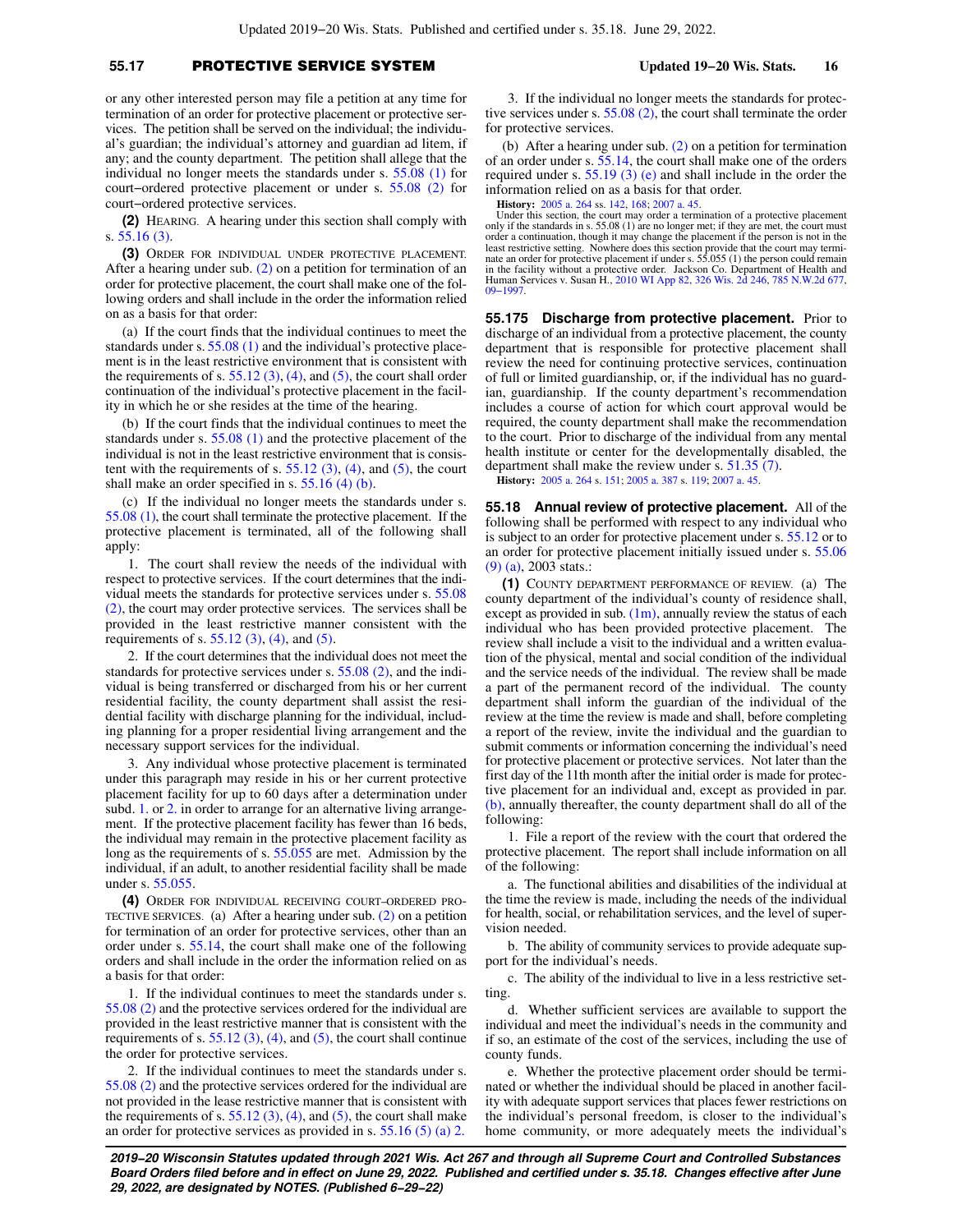needs, including any recommendation that is made during the reporting period by the county department with respect to termination of the protective placement or placement of the individual in another facility.

f. The comments of the individual and the individual's guardian during the performance of the review, as summarized by the county department, and the response of the county department to the comments.

g. The comments, if any, of a staff member at the facility in which the individual is placed that are relevant to the review of the individual's placement.

2. File with the court under subd. [1.](https://docs.legis.wisconsin.gov/document/statutes/55.18(1)(a)1.) a petition for annual review by the court of the protective placement ordered for the individual.

3. Provide the report under subd. [1.](https://docs.legis.wisconsin.gov/document/statutes/55.18(1)(a)1.) to the individual and the guardian of the individual, and to the individual's agent under an activated power of attorney for health care, if any.

(ar) If the individual has a developmental disability and is protectively placed in an intermediate facility or a nursing facility, the agency that is responsible for the protective placement shall notify in writing the county department of the county of residence of the individual that is participating in the program under s. [46.278](https://docs.legis.wisconsin.gov/document/statutes/46.278) or, if s. [46.279 \(4m\)](https://docs.legis.wisconsin.gov/document/statutes/46.279(4m)) applies to the individual, the department, at least 120 days before the review. The county department so notified or, if s. [46.279 \(4m\)](https://docs.legis.wisconsin.gov/document/statutes/46.279(4m)) applies, the department's contractor, shall develop a plan under s. [46.279 \(4\)](https://docs.legis.wisconsin.gov/document/statutes/46.279(4)) and furnish the plan to the court that ordered the protective placement and to the individual's guardian. The court shall order that the individual be transferred to the noninstitutional community setting in accordance with the plan unless the court finds that protective placement in the intermediate facility or nursing facility is the most integrated setting, as defined in s. [46.279 \(1\) \(bm\),](https://docs.legis.wisconsin.gov/document/statutes/46.279(1)(bm)) that is appropriate to the needs of the individual taking into account information presented by all affected parties.

(b) If, following an annual review of an individual's status under par. [\(a\),](https://docs.legis.wisconsin.gov/document/statutes/55.18(1)(a)) the individual or the individual's guardian or guardian ad litem requests modification or termination of the individual's protective placement and a hearing under the requirements of s. [55.10 \(2\)](https://docs.legis.wisconsin.gov/document/statutes/55.10(2)) to [\(4\)](https://docs.legis.wisconsin.gov/document/statutes/55.10(4)) is provided, or if a hearing under the requirements of s. [55.10 \(2\)](https://docs.legis.wisconsin.gov/document/statutes/55.10(2)) to [\(4\)](https://docs.legis.wisconsin.gov/document/statutes/55.10(4)) is provided pursuant to a petition for modification or termination of the protective placement, the county is not required to initiate a subsequent review of the individual's status under par.  $(a)$  until the first day of the 11th month after the date that the court issues a final order after the hearing.

(bm) If the individual is subject to an order for involuntary administration of psychotropic medication under s. [55.14](https://docs.legis.wisconsin.gov/document/statutes/55.14), the review under par. [\(a\)](https://docs.legis.wisconsin.gov/document/statutes/55.18(1)(a)) shall be conducted simultaneously with the review under s. [55.19.](https://docs.legis.wisconsin.gov/document/statutes/55.19)

(c) The review under par. [\(a\)](https://docs.legis.wisconsin.gov/document/statutes/55.18(1)(a)) may not be conducted by a person who is an employee of the facility in which the individual resides.

**(1m)** COUNTY AGREEMENT. The county of residence of an individual whose placement is in a different county may enter into an agreement with that county under which the county of the individual's placement performs all or part of the duties of the county of residence under this section.

**(2)** GUARDIAN AD LITEM APPOINTMENT AND REPORT. After a county department has filed a report with a court under sub. [\(1\) \(a\)](https://docs.legis.wisconsin.gov/document/statutes/55.18(1)(a)1.) [1.,](https://docs.legis.wisconsin.gov/document/statutes/55.18(1)(a)1.) the court shall appoint a guardian ad litem in accordance with s. [757.48 \(1\).](https://docs.legis.wisconsin.gov/document/statutes/757.48(1)) The guardian ad litem shall do all of the following:

(a) Review the report filed under sub.  $(1)$  (a) 1., the report required under s. [54.25 \(1\) \(a\)](https://docs.legis.wisconsin.gov/document/statutes/54.25(1)(a)), and any other relevant reports on the individual's condition and placement.

(b) Meet with the individual and contact the individual's guardian and orally explain to the individual and guardian all of the following:

1. The procedure for review of protective placement.

2. The right of the individual to appointment of legal counsel under sub.  $(3)$  (c).

# **17 Updated 19−20 Wis. Stats.** PROTECTIVE SERVICE SYSTEM **55.18**

3. The right to an evaluation under sub. [\(3\) \(b\).](https://docs.legis.wisconsin.gov/document/statutes/55.18(3)(b))

4. The contents of the report under sub. [\(1\) \(a\) 1.](https://docs.legis.wisconsin.gov/document/statutes/55.18(1)(a)1.)

5. That a change in or termination of protective placement may be ordered by the court.

6. The right to a hearing under sub.  $(3)$  (d) and an explanation that the individual or the individual's guardian may request a hearing that meets the requirements under s. [55.10 \(2\)](https://docs.legis.wisconsin.gov/document/statutes/55.10(2)) to [\(4\)](https://docs.legis.wisconsin.gov/document/statutes/55.10(4)).

(c) Provide the information required under par.  $(b)$  to the individual and to the individual's guardian in writing.

(d) Review the individual's condition, placement, and rights with the individual's guardian.

(e) Ascertain whether the individual wishes to exercise any of his or her rights under sub.  $(3)$  (b), [\(c\)](https://docs.legis.wisconsin.gov/document/statutes/55.18(3)(c)), or [\(d\)](https://docs.legis.wisconsin.gov/document/statutes/55.18(3)(d)).

(f) Within 30 days after appointment, file with the court a written report based on information obtained under this subsection and any other evaluations or records of the individual. The report shall discuss whether the individual appears to continue to meet the standards for protective placement under s. [55.08 \(1\)](https://docs.legis.wisconsin.gov/document/statutes/55.08(1)) and whether the protective placement is in the least restrictive environment that is consistent with the individual's needs. The report shall also state whether any of the following apply:

1. An evaluation under sub.  $(3)$  (b) is requested by the individual or the individual's guardian ad litem or guardian.

2. The individual or the individual's guardian requests modification or termination of the protective placement.

3. The individual or the individual's guardian requests or the guardian ad litem recommends that legal counsel be appointed for the individual.

4. The individual or the individual's guardian or guardian ad litem requests a hearing that meets the requirements of s. [55.10 \(2\)](https://docs.legis.wisconsin.gov/document/statutes/55.10(2)) to [\(4\)](https://docs.legis.wisconsin.gov/document/statutes/55.10(4)) for the individual.

(g) Certify to the court that he or she has complied with the requirements of pars. [\(a\)](https://docs.legis.wisconsin.gov/document/statutes/55.18(2)(a)) to [\(e\).](https://docs.legis.wisconsin.gov/document/statutes/55.18(2)(e))

**(3)** COURT REVIEW OF REPORTS; HEARING; ORDER. (a) The court that ordered protective placement for an individual under s. [55.12](https://docs.legis.wisconsin.gov/document/statutes/55.12) shall review the report of the guardian ad litem under sub. [\(2\) \(f\),](https://docs.legis.wisconsin.gov/document/statutes/55.18(2)(f)) the report filed under sub.  $(1)$  (a) 1., and the report required under s. [54.25 \(1\) \(a\).](https://docs.legis.wisconsin.gov/document/statutes/54.25(1)(a))

(b) The court shall order an evaluation, by a person who is not an employee of the county department of the physical, mental, and social condition of the individual and the service needs of the individual that is independent of the review performed under sub. [\(1\)](https://docs.legis.wisconsin.gov/document/statutes/55.18(1)(a)) [\(a\)](https://docs.legis.wisconsin.gov/document/statutes/55.18(1)(a)) if any of the following apply:

1. The report required under sub. [\(1\) \(a\) 1.](https://docs.legis.wisconsin.gov/document/statutes/55.18(1)(a)1.) is not timely filed, or the court determines that the report fails to meet the requirements of sub.  $(1)$  (c).

2. Following review of the guardian ad litem's report under sub. [\(2\) \(f\)](https://docs.legis.wisconsin.gov/document/statutes/55.18(2)(f)), the court determines that an independent evaluation for the individual is necessary.

3. The individual or the individual's guardian or guardian ad litem so requests.

(bm) If an evaluation is ordered under par.  $(b)$ , it shall be performed at the expense of the individual or, if the individual is indigent, at the expense of the county under sub.  $(1)$   $(a)$ .

(br) The court shall order that the county department obtain any other necessary information with respect to the individual.

(c) The court shall refer an individual for appointment of legal counsel under s. [55.105](https://docs.legis.wisconsin.gov/document/statutes/55.105) if any of the following apply:

1. Following review of the guardian ad litem's report under sub. [\(2\) \(f\),](https://docs.legis.wisconsin.gov/document/statutes/55.18(2)(f)) the court determines that legal counsel for the individual is necessary.

2. The individual or the individual's guardian or guardian ad litem so requests.

(d) The court shall order either a summary hearing or a hearing under the requirements of s.  $55.10(2)$  to [\(4\)](https://docs.legis.wisconsin.gov/document/statutes/55.10(4)). A summary hearing shall be held on the record, may be held in court or by other means, including by telephone or videoconference, is not an evidentiary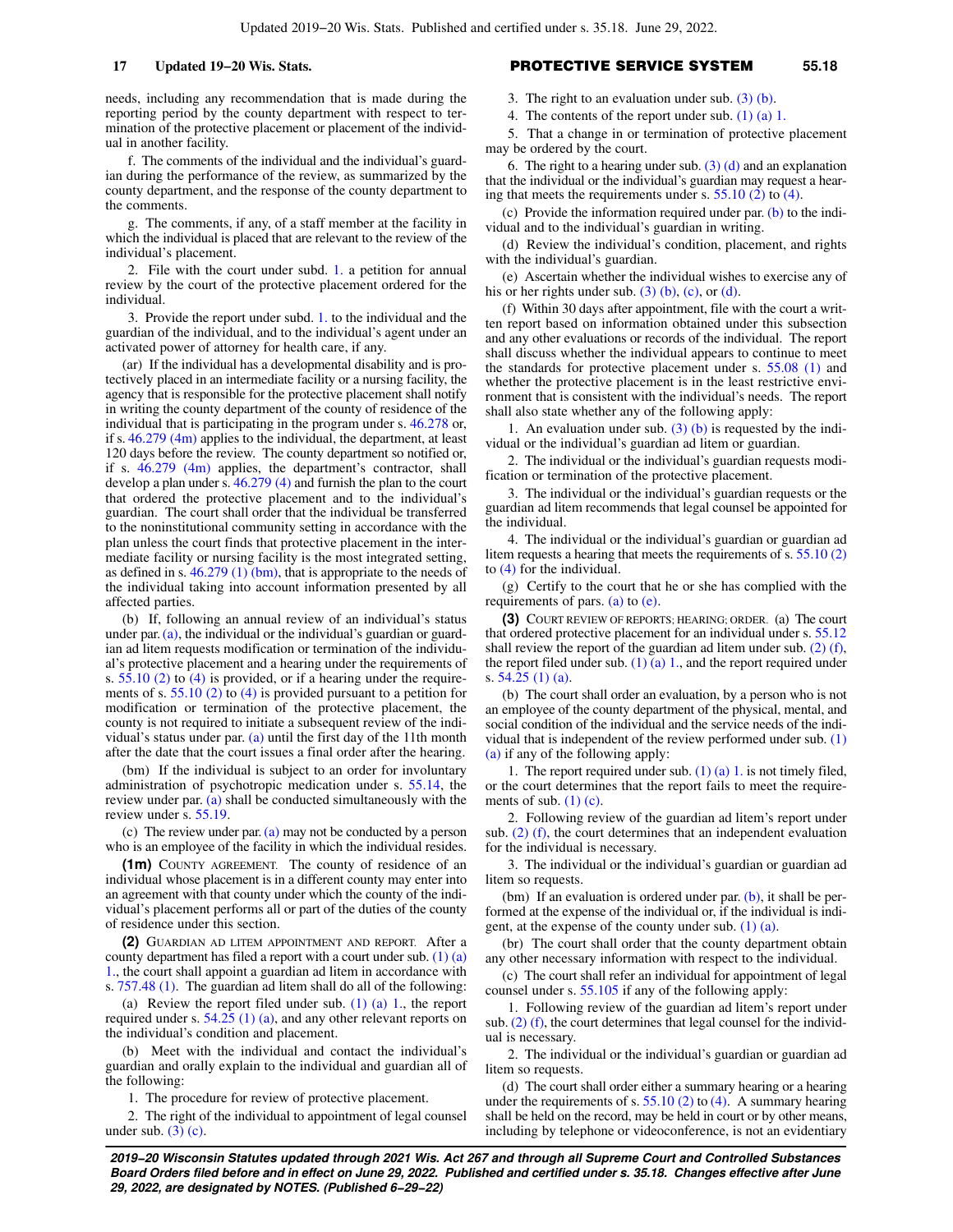# **55.18** PROTECTIVE SERVICE SYSTEM **Updated 19−20 Wis. Stats. 18**

hearing, and does not require attendance by the individual. The court shall hold a hearing under the requirements of s. [55.10 \(2\)](https://docs.legis.wisconsin.gov/document/statutes/55.10(2)) to  $(4)$  if any of the following apply:

1. The individual or the individual's guardian or guardian ad litem so requests.

2. The report under sub.  $(2)$  (f) indicates that the individual no longer meets the standards for protective placement under s. [55.08 \(1\).](https://docs.legis.wisconsin.gov/document/statutes/55.08(1))

3. The report under sub. [\(2\) \(f\)](https://docs.legis.wisconsin.gov/document/statutes/55.18(2)(f)) indicates that the current protective placement is not in the least restrictive environment consistent with the individual's needs.

4. The report under sub.  $(2)$  (f) indicates that the individual objects to the current protective placement.

(e) Following the hearing under par.  $(d)$ , the court shall do one of the following:

1. If the court finds that the individual continues to meet the standards under s. [55.08 \(1\)](https://docs.legis.wisconsin.gov/document/statutes/55.08(1)) and the protective placement of the individual is in the least restrictive environment that is consistent with the requirements of s.  $55.12$  (3), [\(4\)](https://docs.legis.wisconsin.gov/document/statutes/55.12(4)), and [\(5\),](https://docs.legis.wisconsin.gov/document/statutes/55.12(5)) the court shall order the continuation of the protective placement in the facility in which the individual resides at the time of the hearing. The court shall include in the order the information relied upon as a basis for the order and shall make findings based on the standards under s. [55.08 \(1\)](https://docs.legis.wisconsin.gov/document/statutes/55.08(1)) in support of the need for continuation of the protective placement.

2. If the court finds that the individual continues to meet the standards under s. [55.08 \(1\)](https://docs.legis.wisconsin.gov/document/statutes/55.08(1)) and the protective placement of the individual is not in the least restrictive environment that is consistent with the requirements of s.  $55.12$  (3), [\(4\)](https://docs.legis.wisconsin.gov/document/statutes/55.12(4)), and [\(5\)](https://docs.legis.wisconsin.gov/document/statutes/55.12(5)), the court shall order transfer of the individual to a protective placement that is in the least restrictive environment consistent with the requirements of s.  $55.12$  (3), [\(4\)](https://docs.legis.wisconsin.gov/document/statutes/55.12(4)), and [\(5\).](https://docs.legis.wisconsin.gov/document/statutes/55.12(5)) In lieu of ordering transfer of the individual to a specific facility, the court may order the county department of residence to develop or recommend a protective placement that is in the least restrictive environment consistent with the requirements of s. 55.12  $(3)$ ,  $(4)$ , and  $(5)$  and arrange for the individual's transfer to that protective placement within 60 days after the court's order. The court may extend this period to permit development of a protective placement. The court may order protective services as well as a transfer of protective placement. The court shall include in the order the information relied upon as a basis for the order and shall make findings based on the standards under s. [55.08 \(1\)](https://docs.legis.wisconsin.gov/document/statutes/55.08(1)) in support of the need for continued protective placement.

3. If the court finds that the individual no longer meets the standards under s. [55.08 \(1\),](https://docs.legis.wisconsin.gov/document/statutes/55.08(1)) the court shall terminate the protective placement. If the protective placement is terminated, s. [55.17](https://docs.legis.wisconsin.gov/document/statutes/55.17(3)(c)1.) [\(3\) \(c\) 1.](https://docs.legis.wisconsin.gov/document/statutes/55.17(3)(c)1.) to [3.](https://docs.legis.wisconsin.gov/document/statutes/55.17(3)(c)3.) shall apply.

(f) The court shall provide a copy of the order made under par. [\(e\)](https://docs.legis.wisconsin.gov/document/statutes/55.18(3)(e)) to all of the following:

1. The individual.

2. The individual's guardian, guardian ad litem, and legal counsel, if any, and the individual's agent under an activated power of attorney for health care, if any.

3. The facility in which the individual resided when the petition for annual review was filed.

4. The county department under sub.  $(1)$   $(a)$  and, if relevant, sub. [\(1m\)](https://docs.legis.wisconsin.gov/document/statutes/55.18(1m)).

**(4)** ESTABLISHMENT OF COUNTY POLICY. The county department shall ensure that no later than 180 days after November 1, 2006, the county establishes a written policy that specifies procedures to be followed in the county that are designed to ensure that annual reviews of all individuals who are subject to orders for protective placement under s. [55.12](https://docs.legis.wisconsin.gov/document/statutes/55.12) or to orders for protective placement initially issued under s.  $55.06(9)(a)$ , 2003 stats., residing in the county are conducted as required by this section. The county department shall maintain a copy of the written policy and shall make the policy available for public inspection.

**(5)** REPORT BY REGISTER IN PROBATE. By the first January 31 after November 1, 2006, and by every January 31 thereafter, the register in probate of each county shall file with the chief judge of the judicial administrative district a statement indicating whether each report and petition required to be filed by the county depart-ment under sub. [\(1\)](https://docs.legis.wisconsin.gov/document/statutes/55.18(1)) that year has been filed. If the statement indicates that a required report or petition has not been filed, the statement shall include an explanation of the reasons the report or petition has not been filed.

**History:** [2005 a. 264](https://docs.legis.wisconsin.gov/document/acts/2005/264) ss. [140,](https://docs.legis.wisconsin.gov/document/acts/2005/264,%20s.%20140) [141,](https://docs.legis.wisconsin.gov/document/acts/2005/264,%20s.%20141) [169;](https://docs.legis.wisconsin.gov/document/acts/2005/264,%20s.%20169) [2007 a. 20](https://docs.legis.wisconsin.gov/document/acts/2007/20), [45;](https://docs.legis.wisconsin.gov/document/acts/2007/45) [2015 a. 197](https://docs.legis.wisconsin.gov/document/acts/2015/197) s. [51](https://docs.legis.wisconsin.gov/document/acts/2015/197,%20s.%2051).

**55.19 Annual review of order authorizing involuntary administration of psychotropic medication.** All of the following shall be performed annually with respect to any individual who is subject to an order under s. [55.14](https://docs.legis.wisconsin.gov/document/statutes/55.14) or an order initially issued under s. [880.33 \(4r\)](https://docs.legis.wisconsin.gov/document/statutes/2003/880.33(4r)), 2003 stats., authorizing involuntary administration of psychotropic medication:

**(1)** COUNTY DEPARTMENT PERFORMANCE OF REVIEW. (a) The county department of the individual's county of residence shall, except as provided in sub.  $(1m)$ , review, in compliance with the requirements of this section, the status of each individual who is the subject of the order. The review shall include a visit to the individual and a written evaluation of the physical, mental, and social condition of the individual that is relevant to the issue of the continued need for the order. The review shall be made a part of the permanent record of the individual. The county department shall inform the guardian of the individual of the review at the time the review is made and shall, before completing a report of the review, invite the individual and the guardian to submit comments or information concerning the individual's need for involuntary administration of psychotropic medication or other protective services. Not later than the first day of the 11th month after the initial order is made for an individual, except as provided in par. [\(b\)](https://docs.legis.wisconsin.gov/document/statutes/55.19(1)(b)), and at least annually thereafter, the county department shall do all of the following:

1. File a report of the review with the court that issued the order. The report of the review shall include information on all of the following:

a. Whether the individual continues to meet the standards for protective services.

b. Whether the individual is not competent to refuse psychotropic medication, as defined in s. [55.14 \(1\) \(b\).](https://docs.legis.wisconsin.gov/document/statutes/55.14(1)(b))

c. Whether the individual continues to refuse to take psychotropic medication voluntarily; and whether attempting to administer psychotropic medication to the individual voluntarily is not feasible or is not in the best interests of the individual, including all information required to be specified under s. [55.14 \(3\) \(c\)](https://docs.legis.wisconsin.gov/document/statutes/55.14(3)(c)).

d. Whether the individual's condition for which psychotropic medication has been prescribed has been improved by psychotropic medication and the individual has responded positively to psychotropic medication.

e. If the petitioner alleged under s. [55.14 \(3\) \(e\) 2.](https://docs.legis.wisconsin.gov/document/statutes/55.14(3)(e)2.) that the individual met one of the dangerousness criteria set forth in s. [51.20](https://docs.legis.wisconsin.gov/document/statutes/51.20(1)(a)2.a.) [\(1\) \(a\) 2. a.](https://docs.legis.wisconsin.gov/document/statutes/51.20(1)(a)2.a.) to [e.](https://docs.legis.wisconsin.gov/document/statutes/51.20(1)(a)2.e.), whether the individual continues to meet the criterion.

f. The comments of the individual and the individual's guardian during the performance of the review, as summarized by the county department, and the response of the county department to the comments.

g. The comments, if any, of a staff member at the facility at which the individual is placed or receives services or at which psychotropic medication is administered to the individual that are relevant to the review of the continued need for the order.

2. File with the court under subd. [1.](https://docs.legis.wisconsin.gov/document/statutes/55.19(1)(a)1.) a petition for annual review by the court of the order.

3. Provide the report under subd. [1.](https://docs.legis.wisconsin.gov/document/statutes/55.19(1)(a)1.) to the individual and the guardian of the individual.

(b) If, in an annual review of an individual's status under par. [\(a\)](https://docs.legis.wisconsin.gov/document/statutes/55.19(1)(a)), the individual or the individual's guardian or guardian ad litem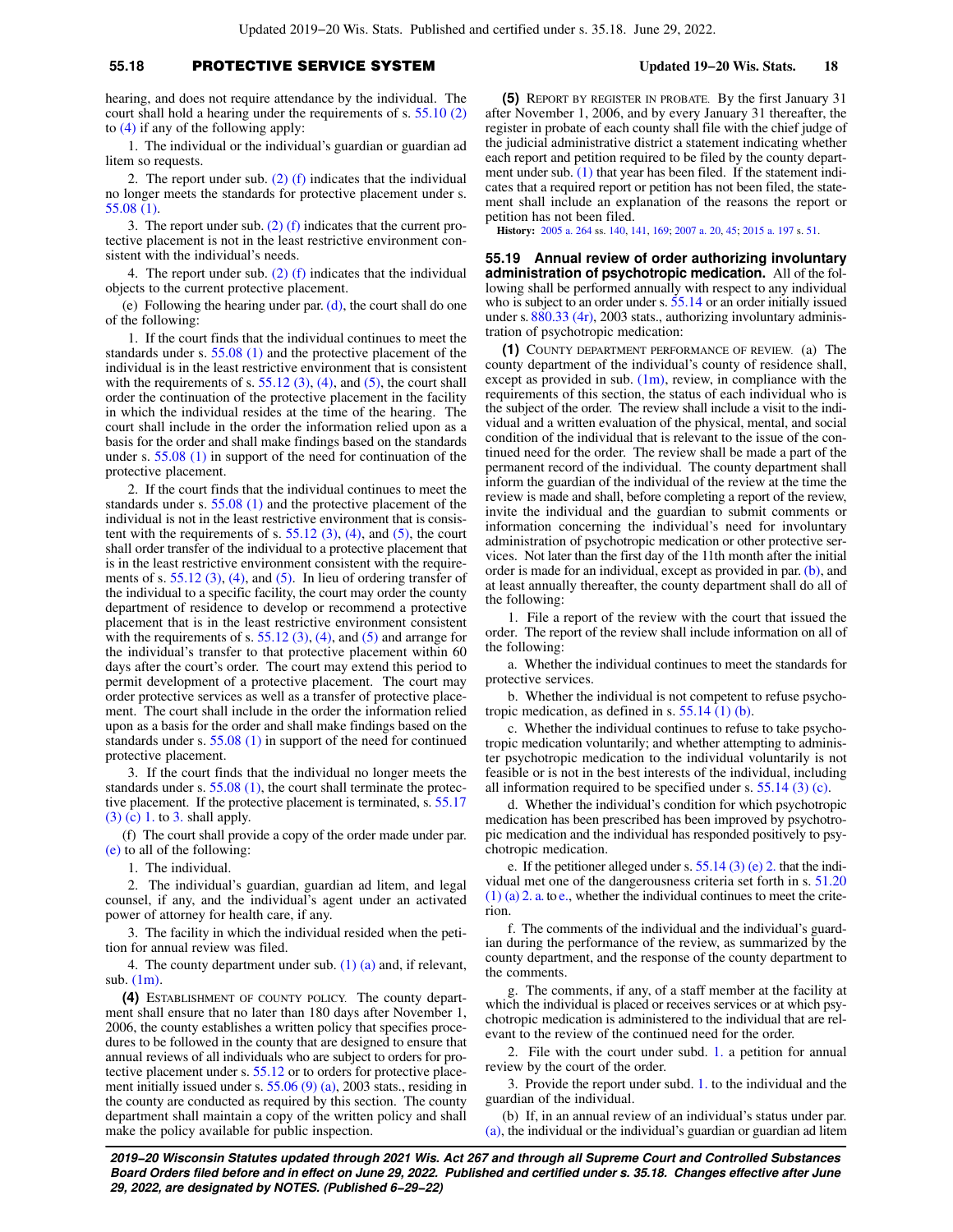requests termination of the order and a hearing that meets the requirements of s. [55.10](https://docs.legis.wisconsin.gov/document/statutes/55.10) is provided, or if a hearing under the requirements of s. [55.10](https://docs.legis.wisconsin.gov/document/statutes/55.10) is provided pursuant to a petition for modification or termination of the order, the county department is not required to initiate a subsequent review under par. [\(a\)](https://docs.legis.wisconsin.gov/document/statutes/55.19(1)(a)) until the first day of the 11th month after the date that the court issues a final order after the hearing.

(bm) If the individual is subject to a protective placement order, the review under par. [\(a\)](https://docs.legis.wisconsin.gov/document/statutes/55.19(1)(a)) shall be conducted simultaneously with the review under s. [55.18](https://docs.legis.wisconsin.gov/document/statutes/55.18) of the individual's protective placement

(c) The review under par. [\(a\)](https://docs.legis.wisconsin.gov/document/statutes/55.19(1)(a)) may not be conducted by a person who is an employee of a facility in which the individual resides or from which the individual receives services.

**(1m)** COUNTY AGREEMENT. The county of residence of an individual who is subject to an order under s. [55.14](https://docs.legis.wisconsin.gov/document/statutes/55.14) and is provided protective placement in a different county may enter into an agreement with that county under which the county of the individual's placement performs all or part of the duties of the county of residence under this section.

**(2)** GUARDIAN AD LITEM APPOINTMENT AND REPORT. After a county department has filed a report with a court under sub. [\(1\) \(a\)](https://docs.legis.wisconsin.gov/document/statutes/55.19(1)(a)1.) [1.,](https://docs.legis.wisconsin.gov/document/statutes/55.19(1)(a)1.) the court shall appoint a guardian ad litem in accordance with s. [757.48 \(1\).](https://docs.legis.wisconsin.gov/document/statutes/757.48(1)) The guardian ad litem shall do all of the following:

(a) Review the report filed under sub.  $(1)$  (a) 1, and any other relevant reports on the individual's condition and continued need for the order under s. [55.14.](https://docs.legis.wisconsin.gov/document/statutes/55.14)

(b) Meet with the individual and contact the individual's guardian and orally explain to the individual and guardian all of the following:

1. The procedure for review of an order for involuntary administration of psychotropic medication.

2. The right of the individual to appointment of legal counsel under sub.  $(3)$  (c).

3. The right to an evaluation under sub.  $(3)$  (b).

4. The contents of the report under sub. [\(1\) \(a\) 1.](https://docs.legis.wisconsin.gov/document/statutes/55.19(1)(a)1.)

5. That a termination or modification of the order or modification of the treatment plan for involuntary administration of psychotropic medication may be ordered by the court.

6. The right to a hearing under sub.  $(3)$  (d) and an explanation that the individual or the individual's guardian may request a hearing that meets the requirements under s. [55.10.](https://docs.legis.wisconsin.gov/document/statutes/55.10)

(c) Provide the information required under par.  $(b)$  to the individual and to the individual's guardian in writing.

(d) Review the individual's condition and rights with the individual's guardian.

(e) Ascertain whether the individual wishes to exercise any of his or her rights under sub.  $(3)$  (b), [\(c\)](https://docs.legis.wisconsin.gov/document/statutes/55.19(3)(c)), or [\(d\).](https://docs.legis.wisconsin.gov/document/statutes/55.19(3)(d))

(f) Within 30 days after appointment, file with the court a written report based on information obtained under this subsection and any other evaluations or records of the individual. The report shall discuss whether the individual appears to continue to meet the standards for an order under s. [55.14](https://docs.legis.wisconsin.gov/document/statutes/55.14). The report shall also state whether any of the following apply:

1. An evaluation under sub.  $(3)$  (b) is requested by the guardian ad litem, the individual, or the individual's guardian.

2. The individual or the individual's guardian requests termination of the order under s. [55.14](https://docs.legis.wisconsin.gov/document/statutes/55.14).

3. The individual or the individual's guardian requests or the guardian ad litem recommends that legal counsel be appointed for the individual.

4. The individual or the individual's guardian or guardian ad litem requests a hearing that meets the requirements of s. [55.10](https://docs.legis.wisconsin.gov/document/statutes/55.10) for the individual.

(g) Certify to the court that he or she has complied with the requirements of pars.  $(a)$  to  $(e)$ .

# **19 Updated 19−20 Wis. Stats.** PROTECTIVE SERVICE SYSTEM **55.19**

**(3)** COURT REVIEW OF REPORTS; HEARING; ORDER. (a) The court that issued the order under s. [55.14](https://docs.legis.wisconsin.gov/document/statutes/55.14) shall review the report of the guardian ad litem under sub. [\(2\) \(f\)](https://docs.legis.wisconsin.gov/document/statutes/55.19(2)(f)) and the report filed under sub. [\(1\) \(a\) 1.](https://docs.legis.wisconsin.gov/document/statutes/55.19(1)(a)1.)

(b) The court shall order an evaluation, by a person who is not an employee of the county department, of the physical, mental, and social condition of the individual that is relevant to the issue of the continued need for the order under s. [55.14](https://docs.legis.wisconsin.gov/document/statutes/55.14) and that is independent of the review performed under sub.  $(1)$   $(a)$  if any of the following apply:

1. The report required under sub.  $(1)$   $(a)$  1. is not timely filed, or the court determines that the report fails to meet the requirements of sub.  $(1)$  (c).

2. Following review of the guardian ad litem's report under sub.  $(2)$  (f), the court determines that an independent evaluation for the individual is necessary.

3. The individual or the individual's guardian or guardian ad litem so requests.

(bm) If an evaluation is ordered under par.  $(b)$ , it shall be performed at the expense of the individual or, if the individual is indigent, at the expense of the county of residence under sub. [\(1\) \(a\).](https://docs.legis.wisconsin.gov/document/statutes/55.19(1)(a))

(br) The court shall order that the county department obtain any other necessary information with respect to the individual.

(c) The court shall refer an individual for appointment of legal counsel under s. [55.105](https://docs.legis.wisconsin.gov/document/statutes/55.105) if any of the following apply:

1. Following review of the guardian ad litem's report under sub.  $(2)$  (f), the court determines that legal counsel for the individual is necessary.

2. The individual or the individual's guardian or guardian ad litem so requests.

(d) The court shall order either a summary hearing or a hearing that meets the requirements of s. [55.10.](https://docs.legis.wisconsin.gov/document/statutes/55.10) A summary hearing shall be held on the record, may be held in court or by other means, including by telephone or videoconference, is not an evidentiary hearing, and does not require attendance by the individual. The court shall hold a hearing under the requirements of s. [55.10](https://docs.legis.wisconsin.gov/document/statutes/55.10) if any of the following apply:

1. The individual or the individual's guardian or guardian ad litem so requests.

2. The report under sub.  $(2)$  (f) indicates that the individual no longer meets the standards for an order under s. [55.14 \(8\)](https://docs.legis.wisconsin.gov/document/statutes/55.14(8)).

3. The report under sub.  $(2)$  (f) indicates that the individual objects to the order.

(e) Following the hearing under par. [\(d\),](https://docs.legis.wisconsin.gov/document/statutes/55.19(3)(d)) the court shall do one of the following:

1. If the court finds that the individual continues to meet the standards for an order under s. [55.14 \(8\)](https://docs.legis.wisconsin.gov/document/statutes/55.14(8)), the court shall order the continuation of the order. The court shall include in the decision the information relied upon as a basis for continuation of the order and shall make findings based on the requirements for allegations of a petition under s.  $55.14$  (3) in support of the need for continuation of the order.

2. If the court finds that the individual continues to meet the standards for an order under s. [55.14 \(8\)](https://docs.legis.wisconsin.gov/document/statutes/55.14(8)) but that modification of the order or the treatment plan would be in the best interests of the individual, the court shall modify the order, order modifications to the individual's treatment plan, or both. Any modifications to the treatment plan are subject to the approval of the guardian. The court shall include in the decision the information relied upon as a basis for continuation of the order and shall make findings based on the requirements for allegations of a petition under s. [55.14 \(3\)](https://docs.legis.wisconsin.gov/document/statutes/55.14(3)) in support of the need for authorizing the guardian to consent to involuntary administration of psychotropic medication.

3. If the court finds that the individual no longer meets the standards for an order under s. [55.14 \(8\)](https://docs.legis.wisconsin.gov/document/statutes/55.14(8)), the court shall terminate the order. If the order is terminated, the court shall review the needs of the individual with respect to other protective services.